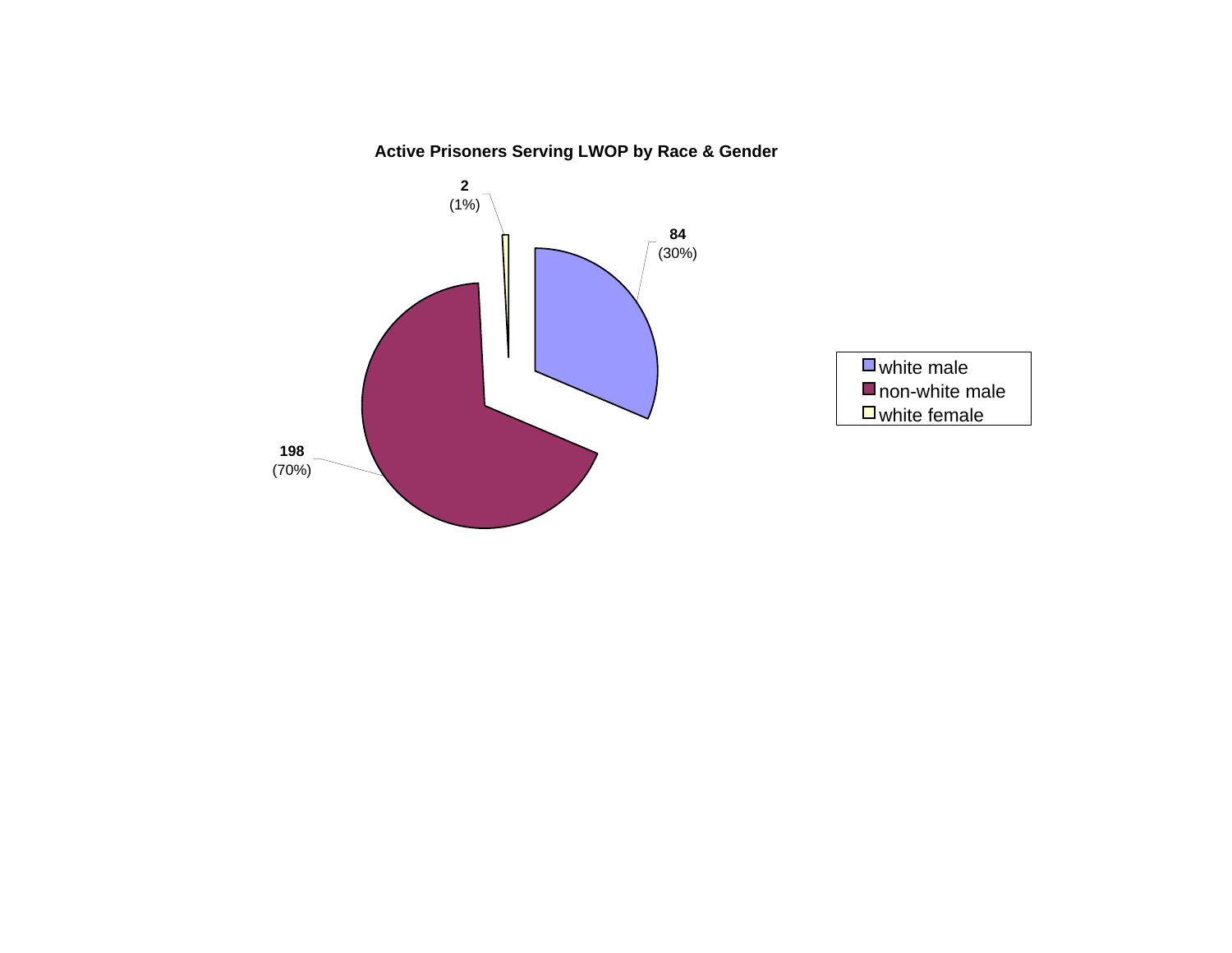

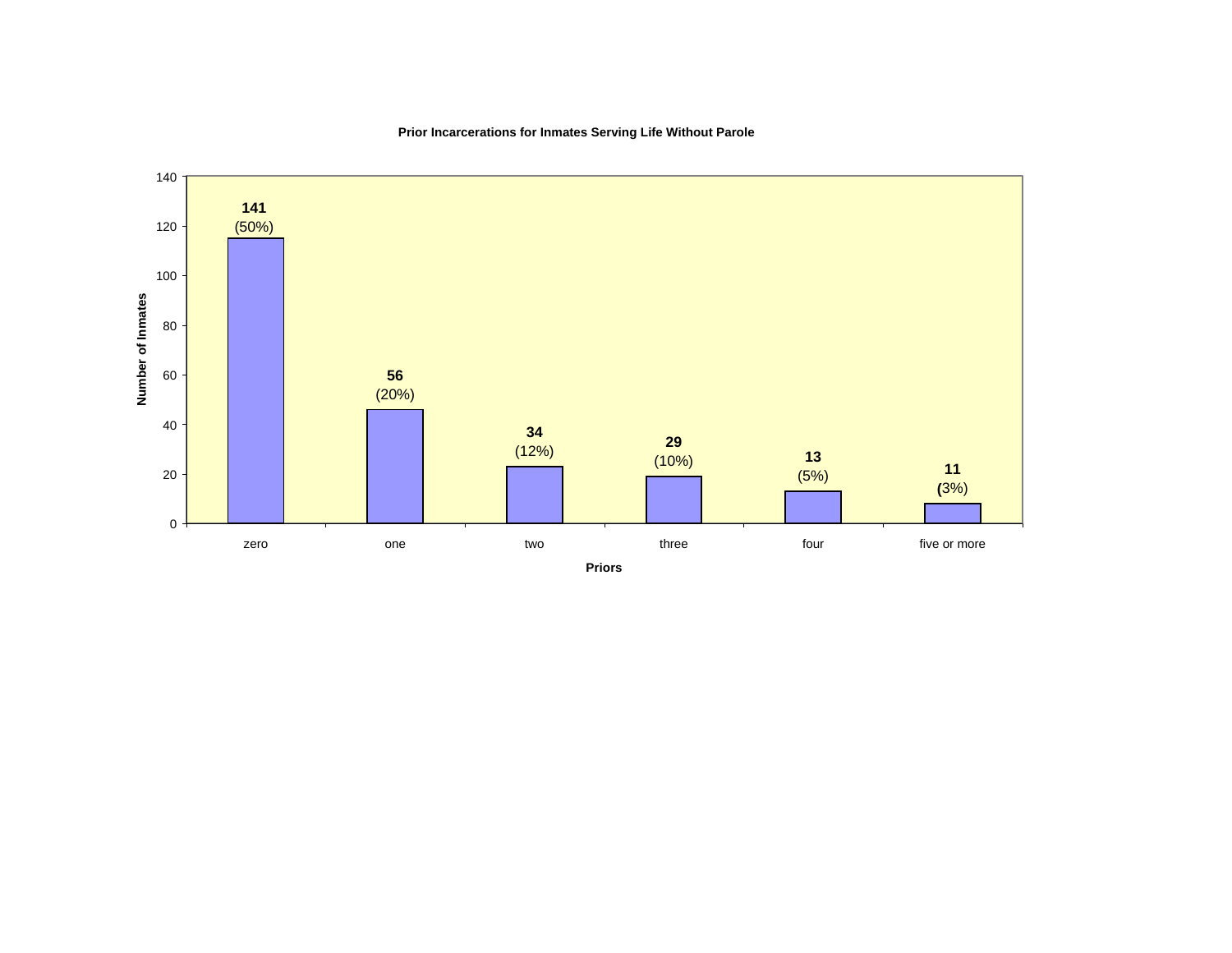### **Active Inmates Serving LWOP by Crime Type**

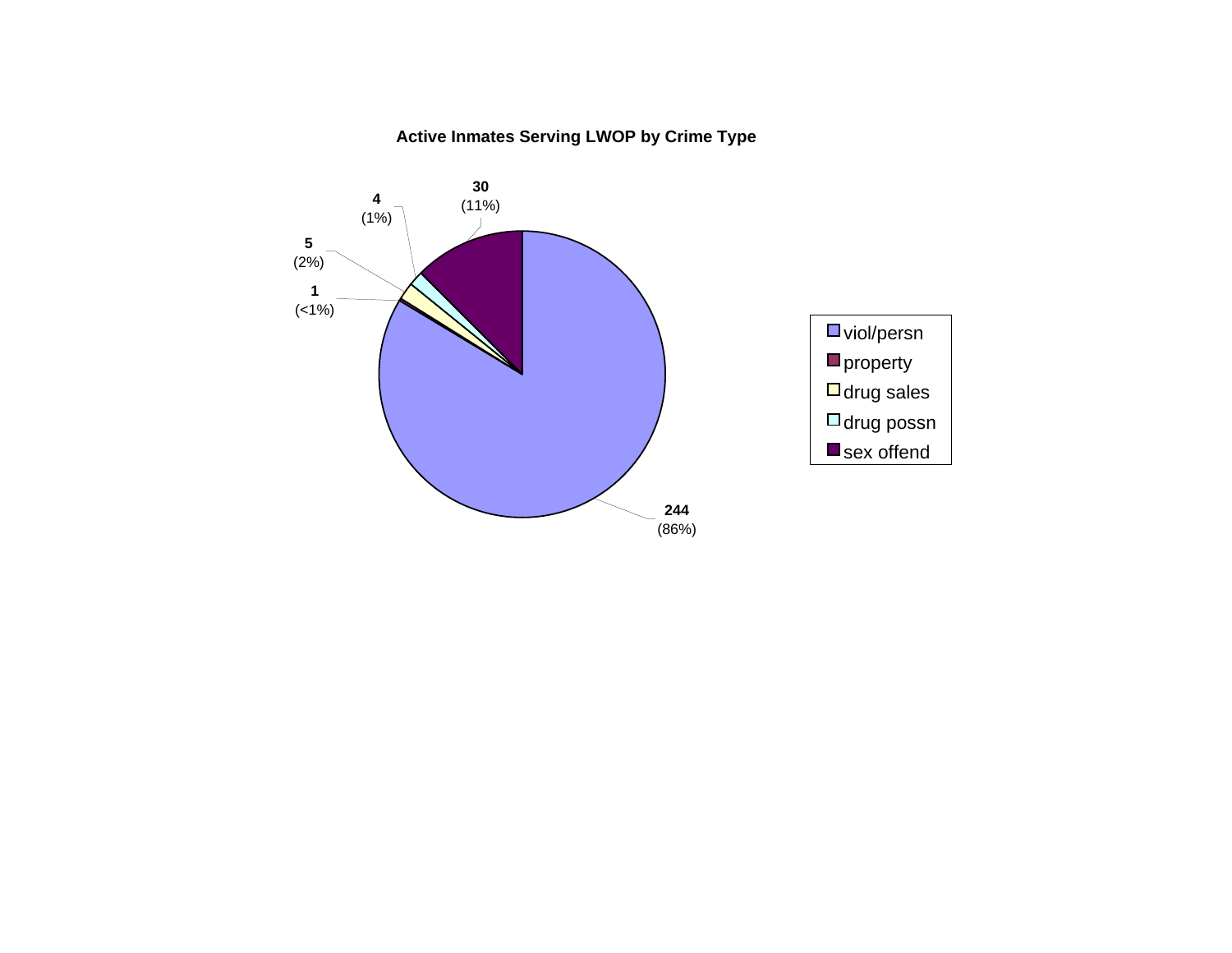Georgia Department of Corrections Page 1 Run  $06/18/02$  12:39 pm Office of Planning and Analysis

#### Inmate statistical profile

TABLE OF CONTENTS FOR ACTIVE PRISONERS EXCLUDING JAIL

Title PAGE ----- ---- RACE AND SEX............................ 2 Culture Fair IQ Scores.................. 3 Self-Rpt Socioeconomic Class............ 4 Self-Rpt Environment To Age 16.......... 5 Self-Rpt Education Level................ 6 Functional Reading Level (WRAT Scores).. 7 Functional Math Level (WRAT Scores)..... 8 Functional Spelling Level (WRAT Scores). 9 Self-Rpt Guardian Status To Age 16......10 Self-Rpt Employment Status Before Prison11 Self-Rpt Marital Status At Admission....12 Self-Rpt Number Of Children At Admission13 Self-Rpt Religious Affiliation..........14 Self-Rpt Family Behavior Patterns \*.....15 Inmate Diagnostic Behavior Problem \*....16 Physical Profile (General Condition)....17 Security Status...........................18 Number Of Sentences.....................19 Number Of Disciplinaries................20 Number Of Escapes........................21 Number Of Prior Georgia Incarcerations \*22 Number Of Transfers.....................23 County Of Conviction....................24 Circ Of Conviction......................27 Home County.............................29 Prison Sentence In Years................32 Probation To Follow Prison..............33Admission Type............................34 Release Type..............................35 Inst By Group..............................36 Institution.............................37 Misdemeanors And Felonies...............38 Crimes By Group.............................39 Most Serious Offense....................40 Most Serious Crime Type.................41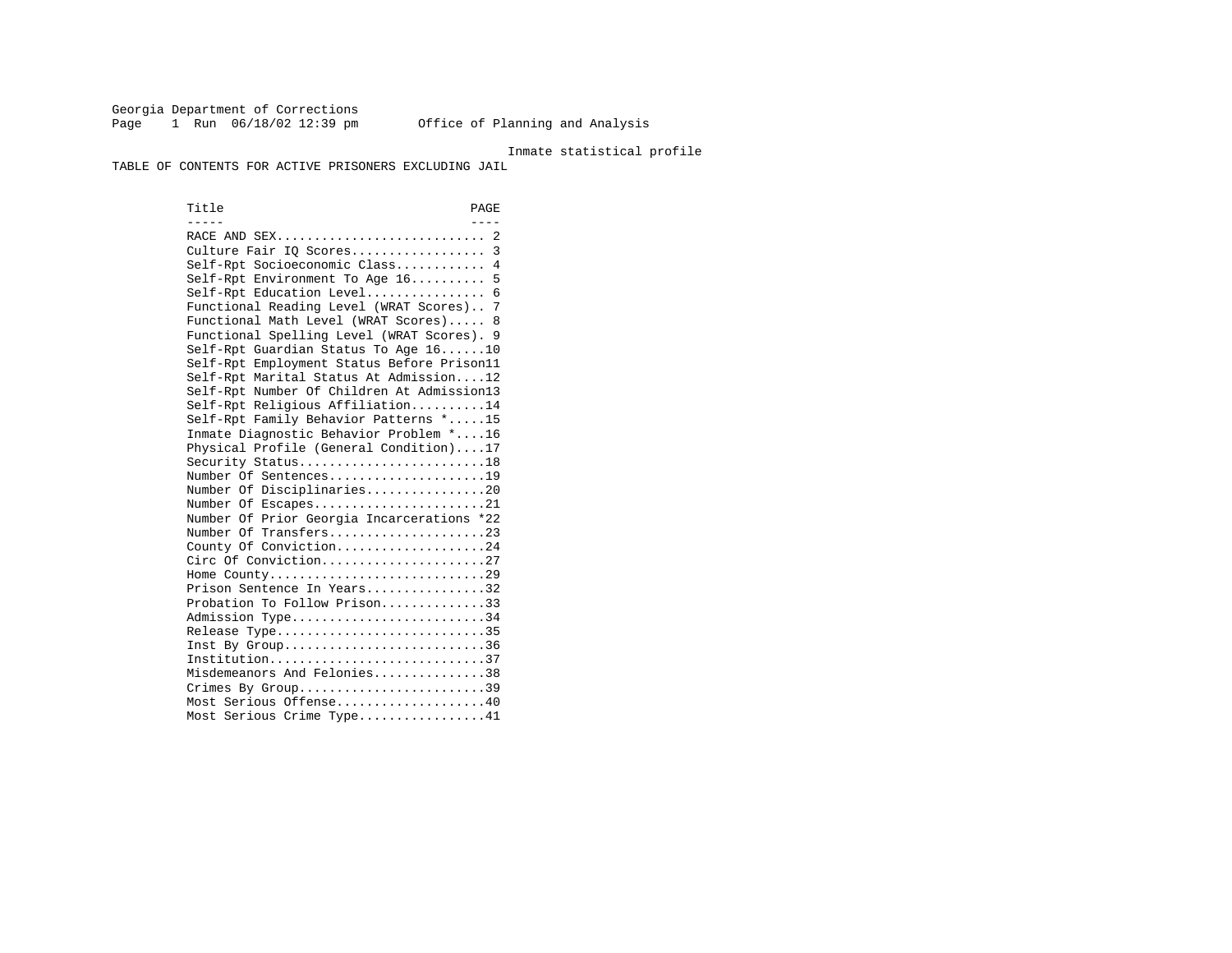#### Georgia Department of Corrections Page 2 Run 06/18/02 12:39 pm Office of Planning and Analysis

#### Inmate statistical profile

Sample: ACTIVE PRISONERS EXCLUDING JAIL **Requestor:** Statistics Active inmates 06/18/2002

RACE AND SEX by current age & sex

|                  |                    |                             | M E N                       |                   |                |                      |                   | <b>WOMEN</b>               |                               |                   |                                  |
|------------------|--------------------|-----------------------------|-----------------------------|-------------------|----------------|----------------------|-------------------|----------------------------|-------------------------------|-------------------|----------------------------------|
| RACE AND SEX     | Age<br>$ 00 - 21 $ | Age<br>$ 22-39 $            | Age<br>$ 40-54 $            | Age<br>$8 55-99$  | Men<br>% Total | Age<br>$8   00 - 21$ | Age<br>$ 22-39 $  | Age<br>$ 40-54 $           | Age<br>$8 55-99$              | Women<br>% Total  | Grand<br>%   Total<br>ႜ          |
| WHITE MALE       | $\Omega$<br>0      | 26<br>40                    | 33<br>33                    | 50<br>11          | 84<br>30       | 0<br>0               | 0<br>0            | 0                          |                               | 0                 | 84<br>- 30                       |
| NON WHITE MALE   | 6 100              | 74<br>114                   | 67<br>67                    | 11<br>50          | 198<br>70      | $\mathbf 0$<br>0     | 0<br>$\mathbf{0}$ | 0<br>0                     | $\mathbf 0$<br>0              | 0<br>0            | 70<br>198                        |
| WHITE FEMALE     | $\mathbf 0$<br>0   | 0<br>0                      | $\mathbf 0$<br>0            | $\Omega$<br>0     | $\Omega$<br>0  | 0<br>0               | 2 100             | 0                          | $\mathbf 0$<br>0              | 2 100             | 2<br>1                           |
| NON WHITE FEMALE | 0<br>0             | $\mathbf 0$<br>$\mathsf{O}$ | $\mathbf 0$<br>$\mathsf{O}$ | $\mathbf 0$<br> 0 | 0<br>0         | $\mathbf 0$<br>0     | $\mathbf{0}$<br>0 | $\mathbf 0$<br>$\mathbf 0$ | $\mathbf 0$<br>$\overline{0}$ | $\mathbf{0}$<br>0 | $\overline{0}$<br>$\overline{0}$ |
| Total reported   | 6 100              | 154 100                     | 100 100                     | 22 100            | 282 100        | $\mathbf 0$<br>0     | 2 100             | $\mathbf{0}$<br>$\Omega$   | $\Omega$<br>0 <sup>1</sup>    | 2 100             | 284 100                          |
| Percent reported | 100.0              | 100.0                       | 100.0                       | 100.0             | 100.0          | $\cdot$ 0            | 100.0             | $\cdot$ 0                  | .0 <sup>1</sup>               | 100.0             | 100.0                            |
| NOT REPORTED     | 0                  | $\Omega$                    | $\mathbf 0$                 | $\mathbf 0$       | 0              | $\mathbf 0$          | $\Omega$          | 0                          |                               | $\Omega$          | $\mathbf 0$                      |
| Total            | 6                  | 154                         | 100                         | 22                | 282            | $\Omega$             | 2                 | 0                          | $\Omega$                      | 2                 | 284                              |
|                  |                    |                             |                             |                   |                |                      |                   |                            |                               |                   |                                  |
|                  |                    |                             |                             |                   |                |                      |                   |                            |                               |                   |                                  |
| AVERAGE AGE      | 20.33              | 30.68                       | 45.33                       | 60.50             | 37.98          | .00                  | 32.00             | .00                        | .00                           | 32.00             | 37.94                            |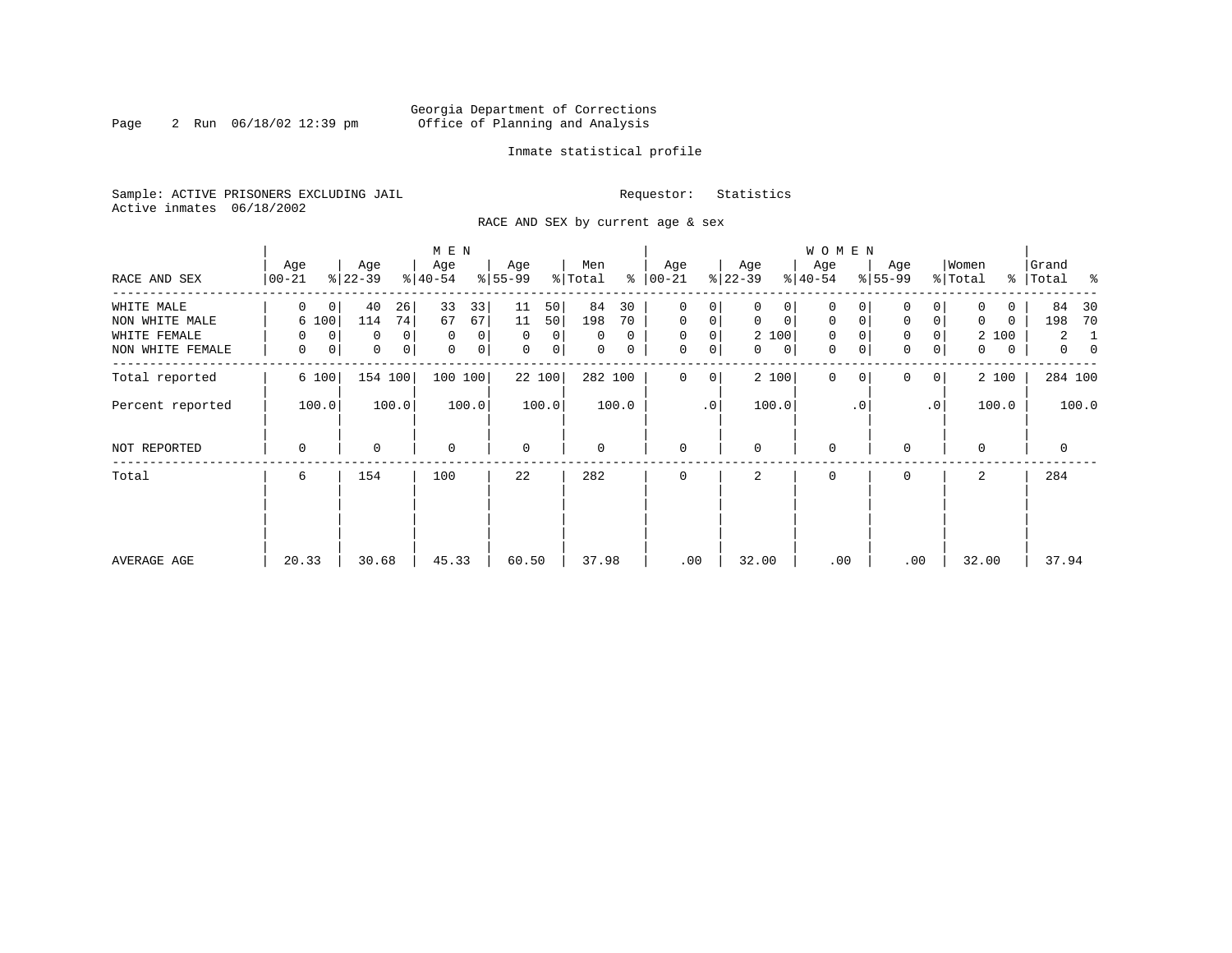#### Georgia Department of Corrections Page 3 Run 06/18/02 12:39 pm Office of Planning and Analysis

#### Inmate statistical profile

Sample: ACTIVE PRISONERS EXCLUDING JAIL **Requestor:** Statistics Active inmates 06/18/2002

Culture Fair IQ Scores by current age & sex

|                           |                  |                     | M E N               |                         |                      |                                                 |                            | <b>WOMEN</b>     |                                        |                        |                    |
|---------------------------|------------------|---------------------|---------------------|-------------------------|----------------------|-------------------------------------------------|----------------------------|------------------|----------------------------------------|------------------------|--------------------|
| IQ Score                  | Age<br>$00 - 21$ | Age<br>$ 22-39 $    | Age<br>$8 40-54$    | Age<br>$ 55-99$         | Men<br>% Total<br>ႜ  | Age<br>$ 00 - 21 $                              | Age<br>$ 22-39$            | Age<br>$8 40-54$ | Age<br>$8 55-99$                       | Women<br>% Total       | Grand<br>% Total % |
| LESS THAN 70<br>70 AND UP | 0<br>0<br>6 100  | 5<br>4<br>136<br>96 | 9<br>10<br>79<br>90 | $\Omega$<br>0<br>19 100 | 14<br>6<br>240<br>94 | 0<br>0<br>$\mathsf{O}\xspace$<br>0 <sup>1</sup> | $\mathbf{0}$<br>0<br>2 100 | 0<br>0<br>0<br>0 | $\overline{0}$<br>$\Omega$<br> 0 <br>0 | $\Omega$<br>0<br>2 100 | 14 5<br>242 95     |
| Total reported            | 6 100            | 141 100             | 88 100              | 19 100                  | 254 100              | $\mathbf 0$<br>$\overline{0}$                   | 2 100                      | $\mathbf 0$<br>0 | 0<br> 0                                | 2 100                  | 256 100            |
| Percent reported          | 100.0            | 91.6                | 88.0                | 86.4                    | 90.1                 | .0 <sup>1</sup>                                 | 100.0                      | $\cdot$ 0        | $\cdot$ 0                              | 100.0                  | 90.1               |
| NOT REPORTED              | $\mathbf 0$      | 13                  | 12                  | 3                       | 28                   | $\mathbf 0$                                     | $\mathbf 0$                | $\mathbf 0$      | $\Omega$                               | $\mathbf 0$            | 28                 |
| Total                     | 6                | 154                 | 100                 | 22                      | 282                  | $\mathbf 0$                                     | 2                          | $\mathbf 0$      | 0                                      | 2                      | 284                |
|                           |                  |                     |                     |                         |                      |                                                 |                            |                  |                                        |                        |                    |
|                           |                  |                     |                     |                         |                      |                                                 |                            |                  |                                        |                        |                    |
| AVERAGE IQ                | 107.67           | 100.28              | 95.47               | 97.58                   | 98.59                | .00                                             | 107.00                     | .00              | .00                                    | 107.00                 | 98.65              |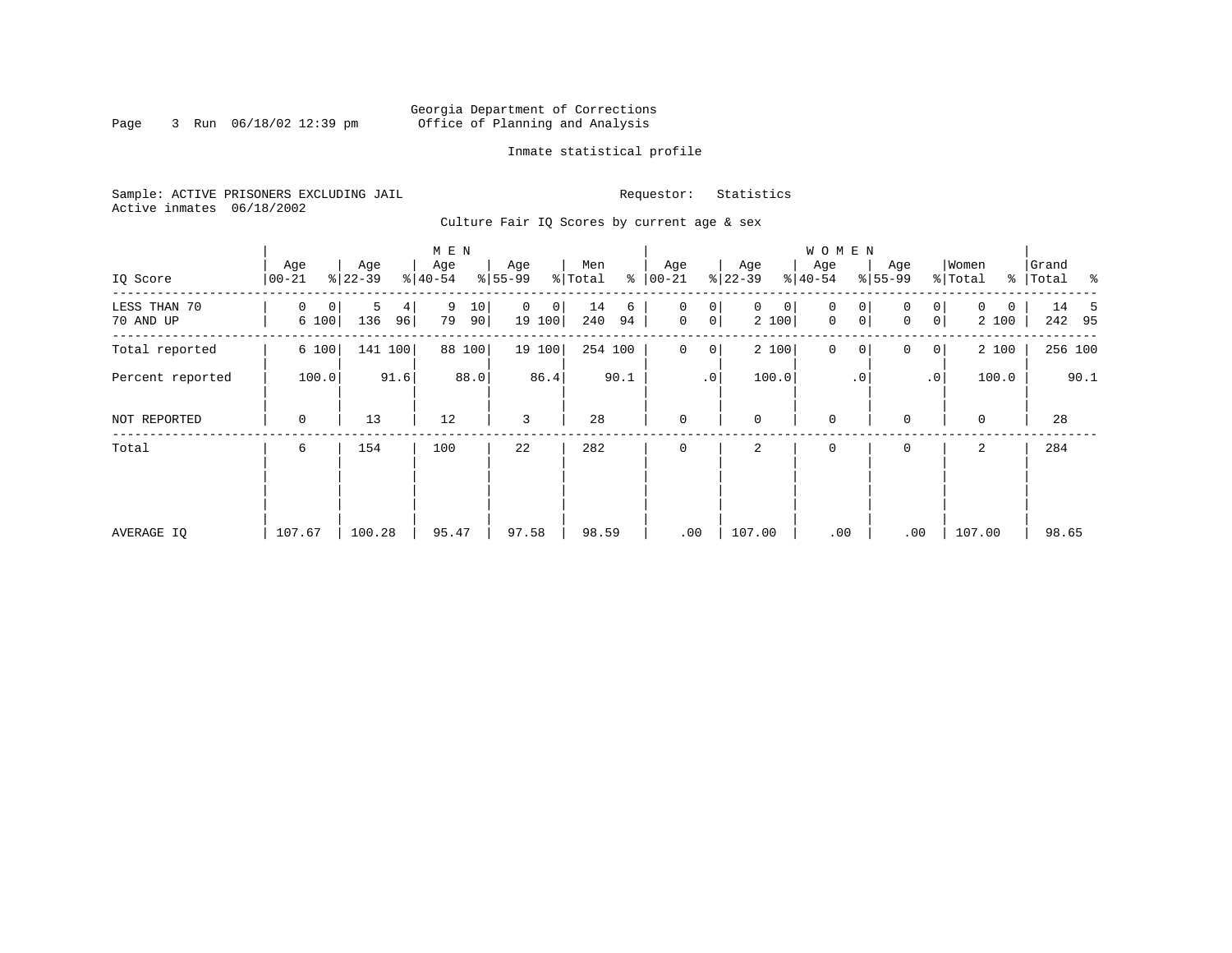#### Georgia Department of Corrections<br>4 Run 06/18/02 12:39 pm office of Planning and Analysis Page 4 Run 06/18/02 12:39 pm Office of Planning and Analysis

#### Inmate statistical profile

Sample: ACTIVE PRISONERS EXCLUDING JAIL **Requestor:** Statistics Active inmates 06/18/2002

Self-Rpt Socioeconomic Class by current age & sex

|                     |          |                |              |      | M E N          |                |          |        |         |      |              |                 |             |             | <b>WOMEN</b> |              |           |                 |          |       |           |                               |
|---------------------|----------|----------------|--------------|------|----------------|----------------|----------|--------|---------|------|--------------|-----------------|-------------|-------------|--------------|--------------|-----------|-----------------|----------|-------|-----------|-------------------------------|
|                     | Age      |                | Age          |      | Age            |                | Age      |        | Men     |      | Age          |                 | Age         |             | Age          |              | Age       |                 | Women    |       | Grand     |                               |
| Socioeconomic Class | $ 00-21$ |                | $ 22-39 $    |      | $ 40-54$       |                | $ 55-99$ |        | % Total | နွ   | $00 - 21$    |                 | $ 22-39 $   |             | $ 40-54 $    |              | $8 55-99$ |                 | % Total  |       | %   Total | ಿ                             |
| WELFARE             |          |                | 8            |      |                | 3              |          | 0      | 11      | 4    | 0            | 0               | $\Omega$    | 0           | $\Omega$     |              | $\Omega$  | $\Omega$        | $\Omega$ | 0     | 11        |                               |
| OCC EMPLOY          | 2        | 40             | $\mathbf{r}$ |      | 4              | 4              | $\Omega$ | 0      | 13      | 5    | $\Omega$     | $\mathbf 0$     | $\Omega$    | $\mathbf 0$ | $\Omega$     | $\Omega$     | $\Omega$  | $\Omega$        | $\Omega$ | 0     | 13        | 5                             |
| MINIMUM STD         |          | 60             | 85           | 57   | 51             | 53             | 11       | 52     | 150     | 55   | $\Omega$     |                 | $\Omega$    | 0           | $\Omega$     | $\Omega$     | 0         |                 | $\Omega$ | 0     | 150       | -55                           |
| MIDDLE              |          | 0 <sup>1</sup> | 47           | 31   | 35             | 36             | 10       | 48     | 92      | 34   | $\mathbf 0$  | $\mathbf 0$     |             | 50          | $\mathbf 0$  | 0            | 0         |                 |          | 50    | 93        | 34                            |
| OTHER               | 0        | 0 <sup>1</sup> | 3            | 2    | $\overline{3}$ | 3 <sup>1</sup> | 0        | 0      | 6       | 2    | 0            | 0               |             | 50          | $\mathbf 0$  | 0            | 0         | 0               |          | 50    |           | $\overline{\phantom{a}}$<br>7 |
| Total reported      |          | 5 100          | 150 100      |      | 96             | 100            |          | 21 100 | 272 100 |      | $\mathbf 0$  | $\mathbf 0$     |             | 2 100       | $\mathbf 0$  | 0            | 0         | $\overline{0}$  |          | 2 100 |           | 274 100                       |
| Percent reported    |          | 83.3           |              | 97.4 |                | 96.0           |          | 95.5   |         | 96.5 |              | .0 <sup>1</sup> |             | 100.0       |              | $.0^{\circ}$ |           | .0 <sup>1</sup> |          | 100.0 |           | 96.5                          |
| NOT RPTD            |          |                | 4            |      | $\overline{4}$ |                |          |        | 10      |      | $\mathbf{0}$ |                 | $\mathbf 0$ |             | $\mathbf 0$  |              | $\Omega$  |                 | $\Omega$ |       | 10        |                               |
| Total               | 6        |                | 154          |      | 100            |                | 22       |        | 282     |      | $\mathbf{0}$ |                 | 2           |             | $\mathbf 0$  |              | 0         |                 | 2        |       | 284       |                               |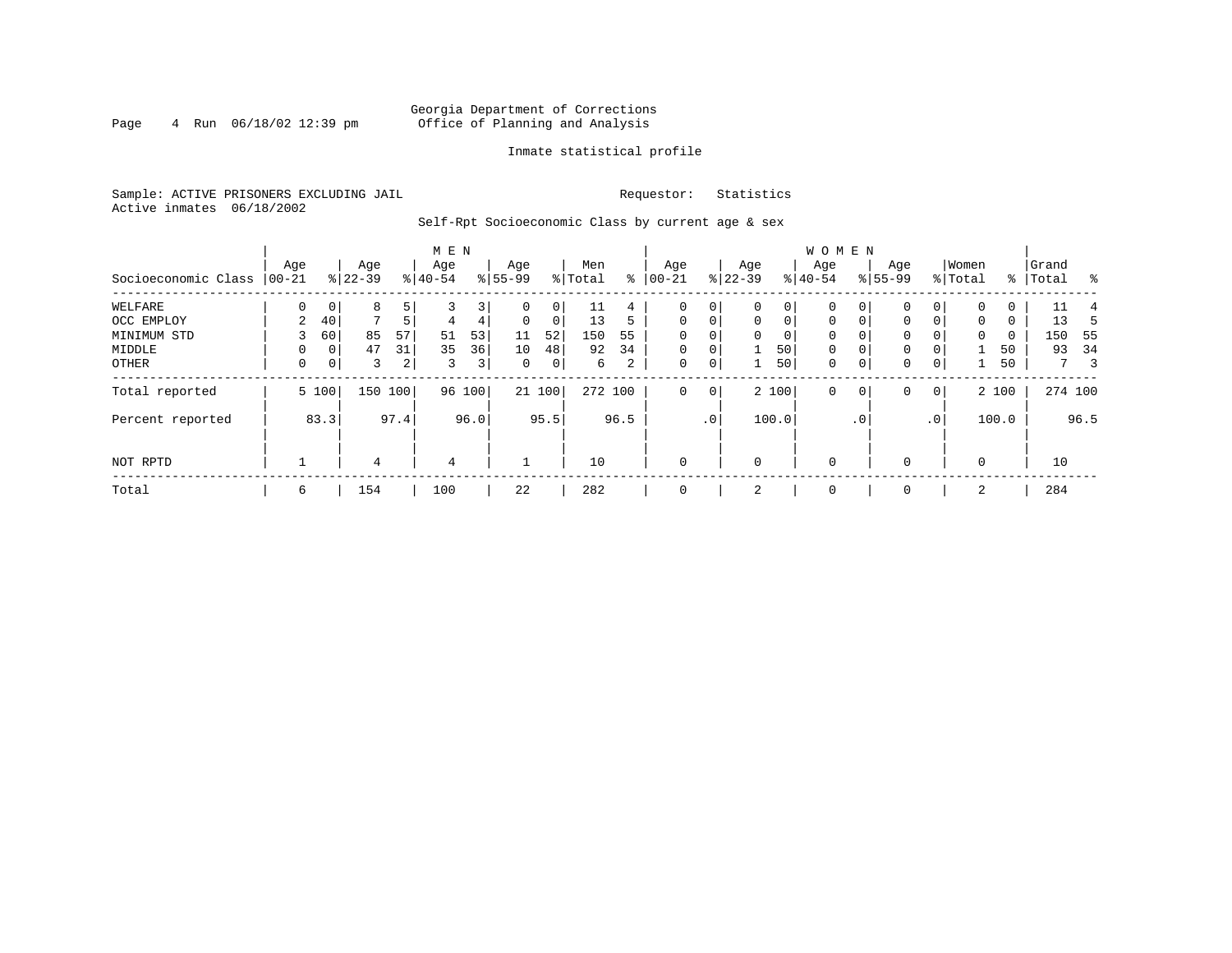#### Georgia Department of Corrections Page 5 Run 06/18/02 12:39 pm Office of Planning and Analysis

#### Inmate statistical profile

Sample: ACTIVE PRISONERS EXCLUDING JAIL **Requestor:** Statistics Active inmates 06/18/2002

Self-Rpt Environment To Age 16 by current age & sex

|                  | M E N          |                |                  |      |                  |      |                 |        |                |      |                   |             |                 |          | <b>WOMEN</b>     |           |                    |                 |                  |       |                |      |
|------------------|----------------|----------------|------------------|------|------------------|------|-----------------|--------|----------------|------|-------------------|-------------|-----------------|----------|------------------|-----------|--------------------|-----------------|------------------|-------|----------------|------|
| Environment      | Age<br>  00-21 |                | Age<br>$8 22-39$ |      | Age<br>$8 40-54$ |      | Age<br>$ 55-99$ |        | Men<br>% Total | နွ   | Age<br>$ 00 - 21$ |             | Age<br>$ 22-39$ |          | Age<br>$8 40-54$ |           | Age<br>$8155 - 99$ |                 | Women<br>% Total | ႜ     | Grand<br>Total | ွေ   |
| RURAL/FARM       | 0              | 0 <sup>1</sup> | 0                | 0    | 3                | 3    | 3               | 14     | 6              | 2    | $\mathbf 0$       | 0           | $\Omega$        | $\circ$  | 0                | 0         | $\mathbf 0$        |                 | $\Omega$         | 0     | 6              |      |
| RURAL/NFARM      |                | 0              | 8                | 5    | 8                | 8    | 2               | 9      | 18             |      | $\mathbf 0$       | 0           |                 | 50       | 0                |           | $\mathbf 0$        | $\Omega$        |                  | 50    | 19             |      |
| S.M.S.A          | 2              | 33             | 65               | 44   | 31               | 32   | 7               | 32     | 105            | 38   | 0                 | 0           | $\Omega$        | $\Omega$ | 0                |           | $\mathbf 0$        |                 | $\Omega$         | 0     | 105            | 38   |
| URBAN            |                | 17             | 30               | 20   | 15               | 16   | 2.              | 9      | 48             | 18   | $\mathbf 0$       | $\mathbf 0$ | $\Omega$        | 0        | 0                |           | $\mathbf{0}$       |                 | 0                | 0     | 48             | 17   |
| SMALL TOWN       |                | 50             | 45               | 30   | 38               | 40   | 8               | 36     | 94             | 34   | $\mathbf 0$       | 0           |                 | 50       | 0                |           | $\mathbf 0$        |                 |                  | 50    | 95             | 35   |
| OTHER            | 0              | 0 <sup>1</sup> |                  | 1    |                  | ⊥    | $\Omega$        | 0      | $\overline{2}$ |      | $\mathbf 0$       | 0           | $\Omega$        | 0        | 0                |           | $\mathbf{0}$       | 0               | $\mathbf 0$      | 0     | $2^{\circ}$    |      |
| Total reported   |                | 6 100          | 149              | 100  | 96               | 100  |                 | 22 100 | 273 100        |      | $\mathbf 0$       | 0           |                 | 2 100    | 0                | 0         | $\mathbf 0$        | $\mathbf 0$     |                  | 2 100 | 275 100        |      |
| Percent reported |                | 100.0          |                  | 96.8 |                  | 96.0 |                 | 100.0  |                | 96.8 |                   | $\cdot$ 0   |                 | 100.0    |                  | $\cdot$ 0 |                    | .0 <sup>°</sup> |                  | 100.0 |                | 96.8 |
| NOT RPTD         | 0              |                | 5                |      | $\overline{4}$   |      | $\mathbf 0$     |        | 9              |      | $\mathbf 0$       |             | $\Omega$        |          | $\mathbf 0$      |           | 0                  |                 | $\Omega$         |       | 9              |      |
| Total            | 6              |                | 154              |      | 100              |      | 22              |        | 282            |      | $\mathbf 0$       |             | 2               |          | 0                |           | 0                  |                 | 2                |       | 284            |      |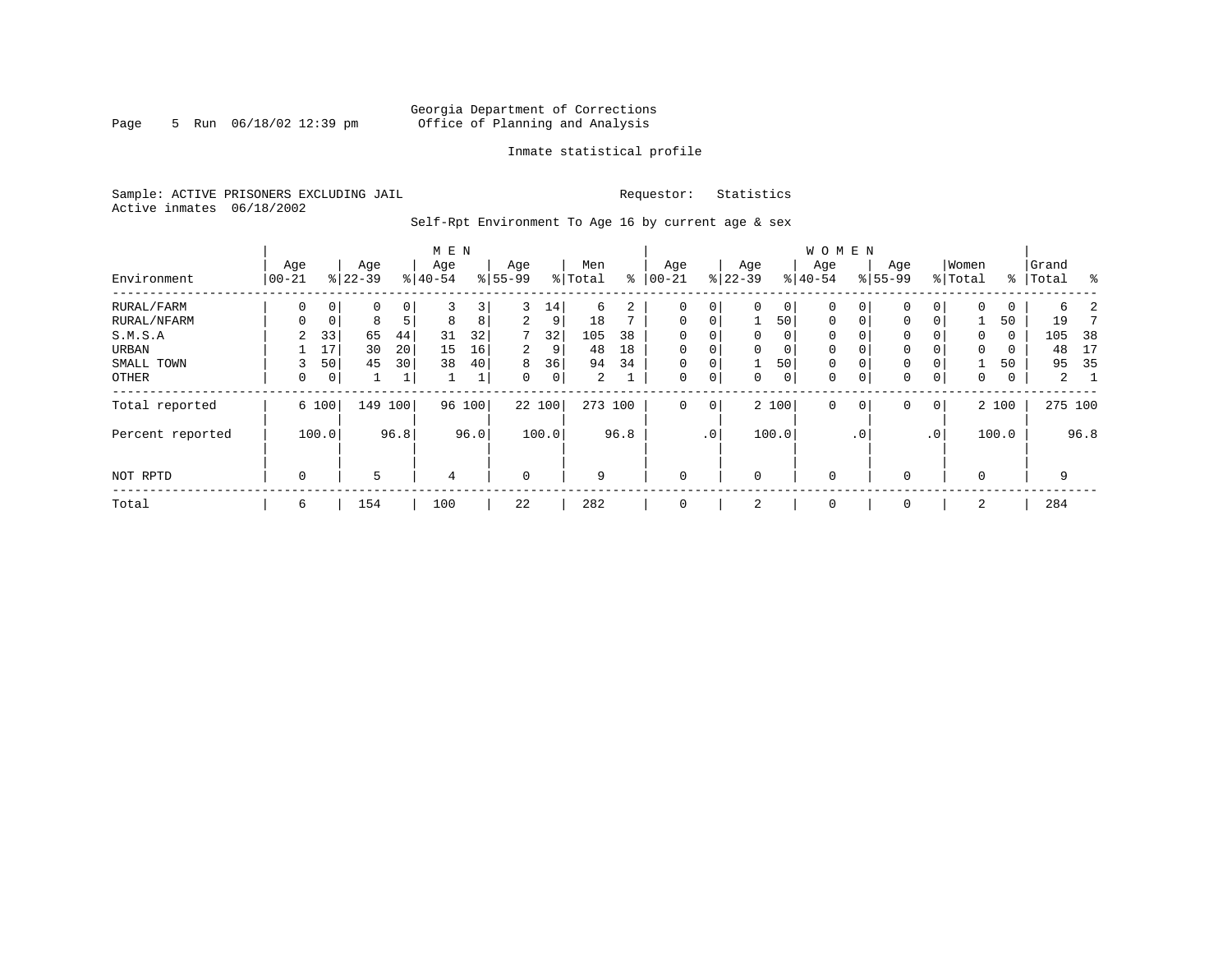#### Georgia Department of Corrections Page 6 Run 06/18/02 12:39 pm office of Planning and Analysis

#### Inmate statistical profile

Sample: ACTIVE PRISONERS EXCLUDING JAIL **Requestor:** Statistics Active inmates 06/18/2002

Self-Rpt Education Level by current age & sex

|                     |                 |                |                  |      | M E N            |        |                 |        |                            |               |                  |          |                  |          | <b>WOMEN</b>     |          |                  |           |                              |       |                    |         |
|---------------------|-----------------|----------------|------------------|------|------------------|--------|-----------------|--------|----------------------------|---------------|------------------|----------|------------------|----------|------------------|----------|------------------|-----------|------------------------------|-------|--------------------|---------|
| Education Level     | Age<br>$ 00-21$ |                | Age<br>$ 22-39 $ |      | Age<br>$ 40-54 $ |        | Aqe<br>$ 55-99$ |        | Men<br>$\frac{1}{2}$ Total | $\frac{1}{6}$ | Aqe<br>$ 00-21 $ |          | Age<br>$ 22-39 $ |          | Aqe<br>$ 40-54 $ |          | Age<br>$8 55-99$ |           | Women<br>$\frac{1}{2}$ Total |       | Grand<br>%   Total | ಿ       |
|                     |                 |                |                  |      |                  |        |                 |        |                            |               |                  |          |                  |          |                  |          |                  |           |                              |       |                    |         |
| LESS THAN GRADE 7   | $\Omega$        | 0              | 5                |      |                  | 4      | 3               | 14     | 12                         | 4             | 0                |          | $\Omega$         | 0        | 0                |          | 0                |           |                              | 0     | 12                 |         |
| GRADE 7             |                 | 17             | 3                |      | 8                | 8      |                 | 5      | 13                         | 5             | 0                |          | 0                | 0        | 0                |          | $\Omega$         |           |                              | 0     | 13                 | -5      |
| GRADE 8             |                 | 17             | 19               | 13   |                  |        | 5               | 23     | 29                         | 11            | $\Omega$         |          | $\Omega$         | 0        | 0                |          | 0                |           |                              | 0     | 29                 | 10      |
| GRADE 9             |                 | 0              | 21               | 14   | 15               | 16     |                 | 5      | 37                         | 13            | 0                |          | $\Omega$         | 0        | 0                |          | 0                |           | $\Omega$                     | U     | 37                 | 13      |
| GRADE 10            | 2               | 33             | 40               | 26   | 19               | 20     |                 | 5      | 62                         | 22            | $\Omega$         | $\Omega$ |                  | $\Omega$ | $\mathbf 0$      | $\Omega$ | 0                |           | $\Omega$                     |       | 62                 | 22      |
| GRADE 11            |                 | $\overline{0}$ | 25               | 16   | 7                |        | 3               | 14     | 35                         | 13            | 0                |          | 2 100            |          | $\mathbf 0$      |          | $\mathbf 0$      |           | 2                            | 100   | 37                 | 13      |
| GRADE 12            | 2               | 33             | 24               | 16   | 13               | 14     | 2               | 9      | 41                         | 15            | $\Omega$         | 0        | $\Omega$         | 0        | 0                | $\Omega$ | 0                |           | 0                            | 0     | 41                 | 15      |
| MORE THAN GRADE 12  | 0               | 0              | 15               | 10   | 26               | 27     | 6               | 27     | 47                         | 17            | 0                | 0        | $\Omega$         | 0        | 0                | 0        | 0                | 0         | $\Omega$                     | 0     | 47                 | 17      |
| Total reported      |                 | 6 100          | 152 100          |      |                  | 96 100 |                 | 22 100 | 276 100                    |               | $\mathbf{0}$     | 0        | 2 100            |          | $\mathbf 0$      | $\Omega$ | $\Omega$         | 0         |                              | 2 100 |                    | 278 100 |
| Percent reported    |                 | 100.0          |                  | 98.7 |                  | 96.0   |                 | 100.0  |                            | 97.9          |                  | .0       | 100.0            |          |                  | . 0      |                  | $\cdot$ 0 |                              | 100.0 |                    | 97.9    |
| NOT REPORTED        | 0               |                | 2                |      | 4                |        | 0               |        | 6                          |               | 0                |          | 0                |          | $\mathbf 0$      |          | $\Omega$         |           | $\Omega$                     |       | 6                  |         |
| Total               | 6               |                | 154              |      | 100              |        | 22              |        | 282                        |               | $\Omega$         |          | $\mathfrak{D}$   |          | $\Omega$         |          | $\Omega$         |           | $\overline{a}$               |       | 284                |         |
|                     |                 |                |                  |      |                  |        |                 |        |                            |               |                  |          |                  |          |                  |          |                  |           |                              |       |                    |         |
| AVG EDUCATION LEVEL | 9.83            |                | 11.03            |      | 12.15            |        | 11.32           |        | 11.41                      |               | .00              |          | 11.00            |          | .00              |          | .00              |           | 11.00                        |       | 11.41              |         |

\* NOTE: THE FIELD LABLED "LESS THAN GRADE 7" WAS CORRECTED IN MARCH 1989: MISSING DATA FOR INMATES STILL IN DIAGNOSTICS NOW HAS BEEN REMOVED FROM THIS FIELD AND IDENTIFIED AS "NOT REPORTED" INFORMATION.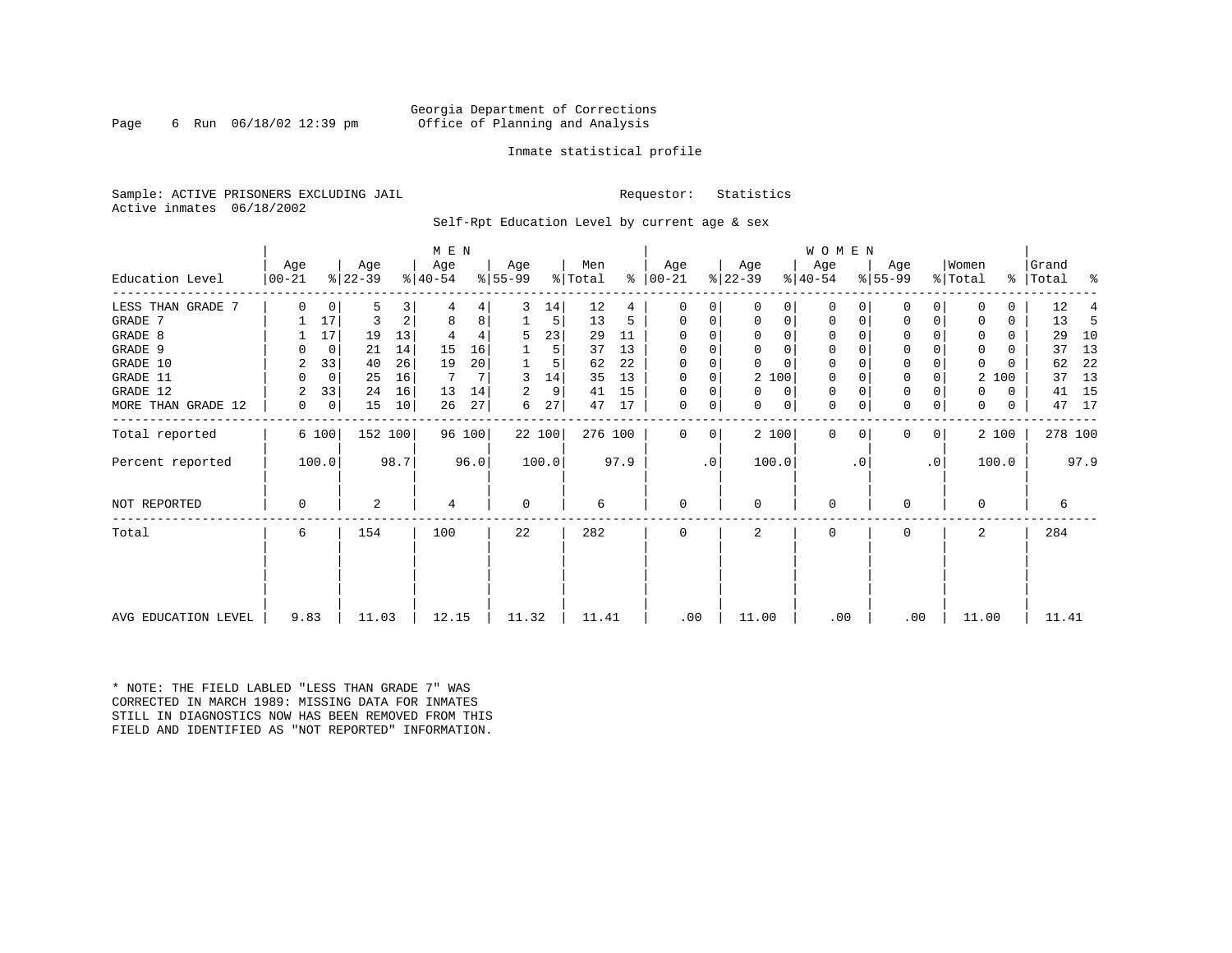#### Georgia Department of Corrections Page 7 Run 06/18/02 12:39 pm Office of Planning and Analysis

#### Inmate statistical profile

Sample: ACTIVE PRISONERS EXCLUDING JAIL **Requestor:** Statistics Active inmates 06/18/2002

Functional Reading Level (WRAT Scores) by current age & sex

|                    |                   |          |                  | M E N   |                  |        |                  |        |                |      |                      |           |                  | <b>WOMEN</b>   |                  |           |                  |           |                  |       |                |      |
|--------------------|-------------------|----------|------------------|---------|------------------|--------|------------------|--------|----------------|------|----------------------|-----------|------------------|----------------|------------------|-----------|------------------|-----------|------------------|-------|----------------|------|
| WRAT Reading Score | Age<br>$ 00 - 21$ |          | Age<br>$ 22-39 $ |         | Age<br>$ 40-54 $ |        | Age<br>$8 55-99$ |        | Men<br>% Total |      | Age<br>$8   00 - 21$ |           | Age<br>$ 22-39 $ |                | Age<br>$ 40-54 $ |           | Age<br>$ 55-99 $ |           | Women<br>% Total | ွေ    | Grand<br>Total | န္   |
| LESS THAN GRADE 6  |                   | 17       | 48               | 34      | 31               | 35     |                  | 37     | 87             | 34   | $\mathbf 0$          | 0         |                  | 50             | $\Omega$         |           | 0                | 0         |                  | 50    | 88             | 34   |
| 6TH THRU 8TH GRADE | 4                 | 67       | 28               | 20      | 19               | 21     | 3                | 16     | 54             | 21   | $\mathbf 0$          | 0         | $\Omega$         | $\overline{0}$ | 0                | 0         | 0                | 0         |                  | 0     | 54             | 21   |
| GRADE 9            |                   | 17       | 13               | 9       | 12               | 13     | 2                | 11     | 28             | 11   | 0                    |           |                  |                |                  |           | 0                |           |                  | 0     | 28             | 11   |
| GRADE 10           | 0                 | 0        | 4                |         | 2                | 2      |                  | 5      |                | 3    | $\mathbf 0$          | 0         | $\Omega$         | $\Omega$       | 0                |           | $\mathbf 0$      |           | $\mathbf 0$      | 0     | 7              |      |
| GRADE 11           | 0                 | $\Omega$ | 7                |         | 6                |        |                  | 5      | 14             |      | $\Omega$             |           |                  |                |                  |           | $\mathbf 0$      |           | $\Omega$         | 0     | 14             |      |
| GRADE 12           | 0                 | 0        | 26               | 18      | 11               | 12     | 4                | 21     | 41             | 16   | $\Omega$             | 0         |                  | $\Omega$       | 0                |           | $\mathbf 0$      |           | $\Omega$         | 0     | 41             | 16   |
| MORE THAN GRADE 12 | 0                 | 0        | 16               | 11      | 8                | 9      |                  | 5      | 25             | 10   | $\mathbf 0$          | 0         |                  | 50             | $\mathbf 0$      | 0         | $\mathbf 0$      | 0         |                  | 50    | 26             | 10   |
| Total reported     |                   | 6 100    |                  | 142 100 |                  | 89 100 |                  | 19 100 | 256 100        |      | $\Omega$             | 0         |                  | 2 100          | $\mathbf 0$      | $\Omega$  | $\mathbf{0}$     | 0         |                  | 2 100 | 258 100        |      |
| Percent reported   |                   | 100.0    |                  | 92.2    |                  | 89.0   |                  | 86.4   |                | 90.8 |                      | $\cdot$ 0 |                  | 100.0          |                  | $\cdot$ 0 |                  | $\cdot$ 0 |                  | 100.0 |                | 90.8 |
| NOT REPORTED       | 0                 |          | 12               |         | 11               |        | 3                |        | 26             |      | $\mathbf 0$          |           | $\Omega$         |                | 0                |           | 0                |           | $\Omega$         |       | 26             |      |
| Total              | 6                 |          | 154              |         | 100              |        | 22               |        | 282            |      | $\mathbf 0$          |           | 2                |                | 0                |           | 0                |           | 2                |       | 284            |      |
|                    |                   |          |                  |         |                  |        |                  |        |                |      |                      |           |                  |                |                  |           |                  |           |                  |       |                |      |
| AVG READING SCORE  | 7.68              |          | 8.23             |         | 7.67             |        | 7.94             |        | 8.00           |      | .00                  |           | 9.10             |                | .00              |           |                  | .00       | 9.10             |       | 8.01           |      |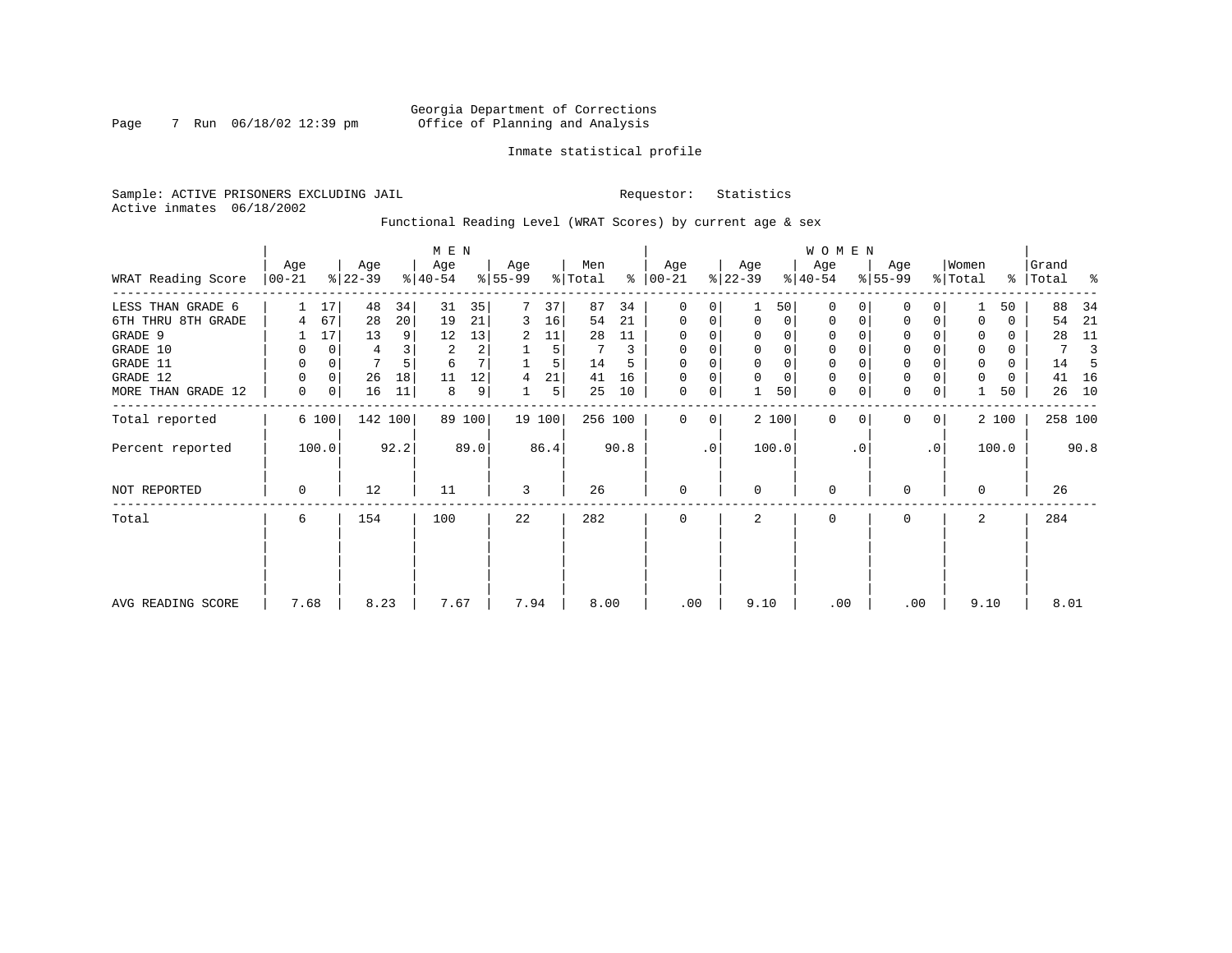#### Georgia Department of Corrections Page 8 Run 06/18/02 12:39 pm Office of Planning and Analysis

#### Inmate statistical profile

Sample: ACTIVE PRISONERS EXCLUDING JAIL **Requestor:** Statistics Active inmates 06/18/2002

Functional Math Level (WRAT Scores) by current age & sex

|                    | M E N           |             |                  |              |                  |        |                  |        |                |      |                      |    |                  |             | <b>WOMEN</b>     |           |                  |                |                  |          |                    |       |
|--------------------|-----------------|-------------|------------------|--------------|------------------|--------|------------------|--------|----------------|------|----------------------|----|------------------|-------------|------------------|-----------|------------------|----------------|------------------|----------|--------------------|-------|
| WRAT Math Score    | Age<br>$ 00-21$ |             | Age<br>$ 22-39 $ |              | Age<br>$ 40-54 $ |        | Age<br>$8 55-99$ |        | Men<br>% Total |      | Age<br>$8   00 - 21$ |    | Age<br>$ 22-39 $ |             | Age<br>$ 40-54 $ |           | Age<br>$8 55-99$ |                | Women<br>% Total |          | Grand<br>%   Total | း - န |
| LESS THAN GRADE 6  | $\overline{2}$  | 33          | 47               | 33           | 39               | 44     | 10               | 53     | 98             | 38   | 0                    | 0  | $\Omega$         | 0           | $\Omega$         | 0         | 0                | 0              | $\Omega$         | $\Omega$ | 98                 | 38    |
| 6TH THRU 8TH GRADE |                 | 17          | 63               | 44           | 34               | 38     | 4                | 21     | 102            | 40   | 0                    | 0  | 0                | 0           | 0                |           | $\Omega$         | 0              | 0                | 0        | 102                | 40    |
| GRADE 9            |                 | 50          | 14               | 10           |                  | 8      | 0                | 0      | 24             | 9    | 0                    |    |                  | 50          | 0                |           | U                |                |                  | 50       | 25                 | 10    |
| GRADE 10           | 0               | $\mathbf 0$ | 11               | 8            | 4                | 4      | 2                | 11     | 17             |      | 0                    | 0  | 0                | 0           | 0                |           | $\mathbf 0$      |                | 0                | 0        | 17                 | 7     |
| GRADE 11           | 0               | 0           | 4                |              | 0                | 0      |                  | 5      | 5              | 2    | 0                    |    |                  | 0           | $\Omega$         |           | $\Omega$         |                | 0                | 0        | 5                  | 2     |
| GRADE 12           | 0               | 0           | $\overline{c}$   |              | 3                | 3      |                  | 5      | 6              | 2    | 0                    | 0  | $\Omega$         | $\mathbf 0$ | 0                |           | 0                |                | $\Omega$         | 0        | 6                  | 2     |
| MORE THAN GRADE 12 | $\mathbf 0$     | 0           |                  | $\mathbf{1}$ | $\overline{2}$   | 2      |                  | 5      | 4              | 2    | $\mathbf 0$          | 0  |                  | 50          | $\mathbf 0$      | 0         | $\mathbf 0$      | 0              |                  | 50       | 5                  | 2     |
| Total reported     |                 | 6 100       | 142 100          |              |                  | 89 100 |                  | 19 100 | 256 100        |      | 0                    | 0  |                  | 2 100       | $\Omega$         |           | <sup>0</sup>     | 0 <sup>1</sup> |                  | 2 100    | 258 100            |       |
| Percent reported   |                 | 100.0       |                  | 92.2         |                  | 89.0   |                  | 86.4   |                | 90.8 |                      | .0 |                  | 100.0       |                  | $\cdot$ 0 |                  | $\cdot$ 0      |                  | 100.0    |                    | 90.8  |
| NOT REPORTED       | $\Omega$        |             | 12               |              | 11               |        | 3                |        | 26             |      | $\mathbf{0}$         |    | $\Omega$         |             | 0                |           | U                |                | $\Omega$         |          | 26                 |       |
| Total              | 6               |             | 154              |              | 100              |        | 22               |        | 282            |      | 0                    |    | 2                |             | 0                |           | 0                |                | 2                |          | 284                |       |
|                    |                 |             |                  |              |                  |        |                  |        |                |      |                      |    |                  |             |                  |           |                  |                |                  |          |                    |       |
| AVG MATH SCORE     | 7.50            |             | 7.04             |              | 6.46             |        | 6.62             |        | 6.82           |      | .00                  |    | 11.40            |             | .00              |           | .00              |                | 11.40            |          | 6.85               |       |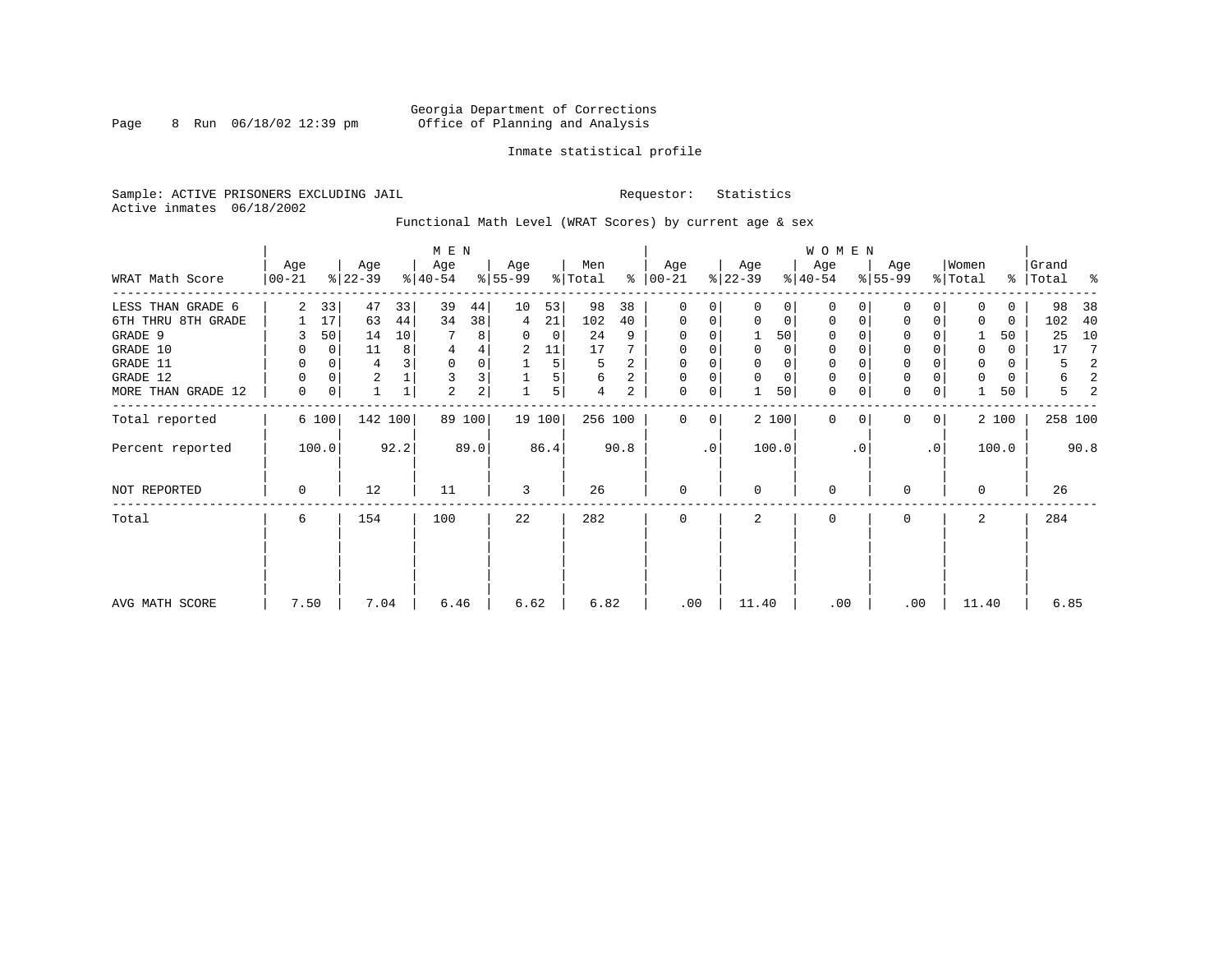#### Georgia Department of Corrections Page 9 Run 06/18/02 12:39 pm Office of Planning and Analysis

#### Inmate statistical profile

Sample: ACTIVE PRISONERS EXCLUDING JAIL **Requestor:** Statistics Active inmates 06/18/2002

Functional Spelling Level (WRAT Scores) by current age & sex

|                             |      |                |                  |         | M E N            |        |                 |        |                |      |                    |    |                  |          | <b>WOMEN</b>     |          |                  |           |                  |       |                    |      |
|-----------------------------|------|----------------|------------------|---------|------------------|--------|-----------------|--------|----------------|------|--------------------|----|------------------|----------|------------------|----------|------------------|-----------|------------------|-------|--------------------|------|
| WRAT Spelling Score   00-21 | Age  |                | Age<br>$ 22-39 $ |         | Age<br>$ 40-54 $ |        | Age<br>$ 55-99$ |        | Men<br>% Total | ႜ    | Age<br>$ 00 - 21 $ |    | Age<br>$ 22-39 $ |          | Age<br>$ 40-54 $ |          | Age<br>$8 55-99$ |           | Women<br>% Total |       | Grand<br>%   Total | ႜ    |
| LESS THAN GRADE 6           | 0    | $\overline{0}$ | 53               | 37      | 41               | 46     | 8               | 42     | 102            | 40   | $\mathbf{0}$       | 0  | $\Omega$         | 0        | $\mathbf 0$      | $\Omega$ | $\Omega$         | $\Omega$  | <sup>0</sup>     | 0     | 102                | 40   |
| 6TH THRU 8TH GRADE          |      | 50             | 40               | 28      | 26               | 29     | 6               | 32     | 75             | 29   | 0                  | 0  |                  | 50       | 0                | 0        | 0                | 0         |                  | 50    | 76                 | 29   |
| GRADE 9                     |      | 33             | 14               | 10      |                  | 6      | 2               | 11     | 23             | 9    | 0                  |    |                  | 0        | 0                |          | $\Omega$         |           | $\Omega$         | 0     | 23                 | 9    |
| GRADE 10                    |      | 17             | 9                | 6       |                  |        | 0               | 0      | 13             |      | 0                  |    | 0                | 0        | 0                |          | 0                |           | $\Omega$         | 0     | 13                 | 5    |
| GRADE 11                    |      | 0              |                  |         |                  |        |                 | 5      | 9              |      | 0                  |    |                  | $\Omega$ | 0                |          | $\Omega$         |           |                  | 0     | 9                  |      |
| GRADE 12                    | 0    | 0              | 13               | 9       | 5                | б      |                 | 5      | 19             |      | $\Omega$           |    | $\Omega$         | $\Omega$ | 0                |          | 0                |           |                  | 0     | 19                 |      |
| MORE THAN GRADE 12          | 0    | 0              | 8                | 6       | 6                | 7      |                 | 5      | 15             | 6    | 0                  | 0  |                  | 50       | $\mathbf 0$      | 0        | $\mathbf 0$      | 0         |                  | 50    | 16                 | -6   |
| Total reported              |      | 6 100          |                  | 142 100 |                  | 89 100 |                 | 19 100 | 256 100        |      | 0                  | 0  |                  | 2 100    | $\Omega$         | $\Omega$ | $\Omega$         | 0         |                  | 2 100 | 258 100            |      |
| Percent reported            |      | 100.0          |                  | 92.2    |                  | 89.0   |                 | 86.4   |                | 90.8 |                    | .0 |                  | 100.0    |                  | . 0      |                  | $\cdot$ 0 |                  | 100.0 |                    | 90.8 |
| <b>NOT REPORTED</b>         | 0    |                | 12               |         | 11               |        | 3               |        | 26             |      | $\mathbf 0$        |    | $\Omega$         |          | $\mathbf 0$      |          | $\Omega$         |           | $\Omega$         |       | 26                 |      |
| Total                       | 6    |                | 154              |         | 100              |        | 22              |        | 282            |      | 0                  |    | 2                |          | $\mathbf 0$      |          | 0                |           | 2                |       | 284                |      |
|                             |      |                |                  |         |                  |        |                 |        |                |      |                    |    |                  |          |                  |          |                  |           |                  |       |                    |      |
| AVG SPELLING SCORE          | 8.95 |                | 7.39             |         | 6.40             |        | 7.01            |        | 7.05           |      | .00                |    | 9.70             |          | .00              |          | .00              |           | 9.70             |       | 7.08               |      |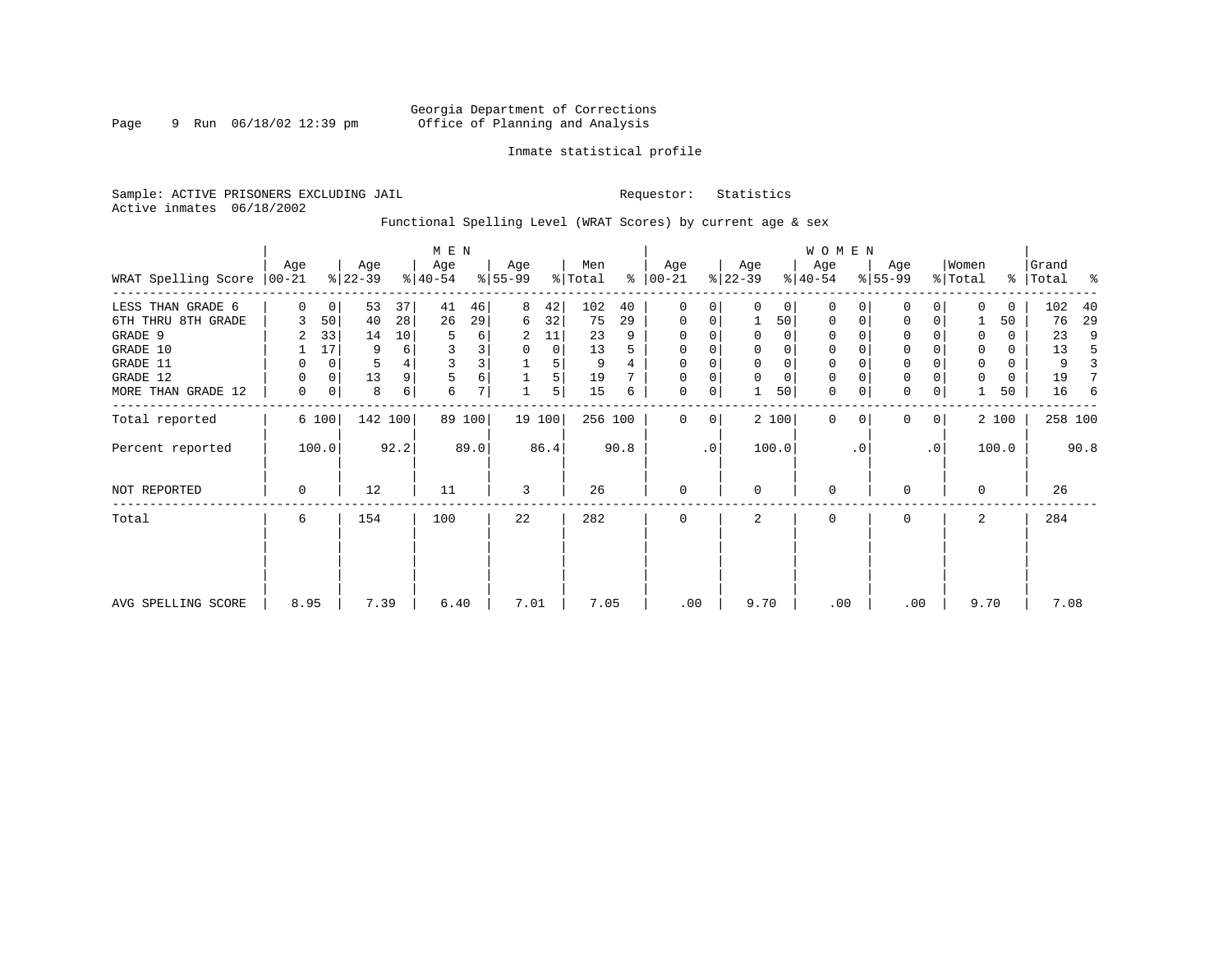Page 10 Run 06/18/02 12:39 pm

#### Inmate statistical profile

Sample: ACTIVE PRISONERS EXCLUDING JAIL **Requestor:** Statistics Active inmates 06/18/2002

Self-Rpt Guardian Status To Age 16 by current age & sex

|                  | M E N             |       |                  |      |                  |        |                 |          |                |      |                 |           |                  |          | WOMEN            |           |                  |                 |                  |       |                |         |
|------------------|-------------------|-------|------------------|------|------------------|--------|-----------------|----------|----------------|------|-----------------|-----------|------------------|----------|------------------|-----------|------------------|-----------------|------------------|-------|----------------|---------|
| Guardian Status  | Age<br>$ 00 - 21$ |       | Age<br>$ 22-39 $ |      | Age<br>$ 40-54 $ |        | Age<br>$ 55-99$ |          | Men<br>% Total | ႜ    | Age<br>$ 00-21$ |           | Age<br>$ 22-39 $ |          | Age<br>$ 40-54 $ |           | Age<br>$8 55-99$ |                 | Women<br>% Total | ွေ    | Grand<br>Total | န္      |
| ORPHANAGE        |                   |       | 0                |      | $\Omega$         | 0      |                 | O        | 0              | 0    | $\Omega$        | 0         |                  | 0        | $\Omega$         |           |                  |                 | O                | 0     |                |         |
| FATHER ONLY      |                   |       | 4                |      | 2                | 2      | $\Omega$        | $\Omega$ | 6              | 2    | $\Omega$        | 0         |                  | $\Omega$ | $\Omega$         |           |                  | 0               |                  | 0     | h              |         |
| FTR MTR HD       |                   |       | 13               | 9    | 5                | 5      |                 | 9        | 20             |      |                 |           |                  |          | O                |           |                  |                 | 0                | 0     | 20             |         |
| MOTHER ONLY      |                   | 50    | 61               | 40   | 35               | 36     | 4               | 18       | 103            | 37   |                 |           |                  |          | O                |           |                  |                 |                  | 0     | 103            | 37      |
| MTR FTR HD       | 2                 | 33    | 45               | 30   | 40               | 41     | 11              | 50       | 98             | 35   | $\Omega$        | 0         |                  | 2 100    | O                |           |                  |                 |                  | 2 100 | 100            | 36      |
| OTH FEMALE       |                   |       |                  |      |                  | 4      |                 | 5        | 10             |      | O               |           |                  | $\Omega$ | 0                |           |                  |                 |                  | 0     | 10             | 4       |
| OTH MALE         |                   |       |                  |      |                  |        |                 |          |                |      | 0               |           |                  |          | 0                |           |                  |                 |                  | 0     |                |         |
| STEP-PARNTS      |                   | 17    | 3                |      |                  |        | 2               |          |                | 3    | $\Omega$        | 0         |                  | $\Omega$ | 0                |           | 0                |                 | 0                | 0     |                |         |
| FOSTER HOME      |                   |       | 6                |      |                  | 0      |                 |          |                |      | $\Omega$        |           |                  | $\Omega$ | 0                |           |                  |                 | 0                | 0     |                |         |
| GRAND PRNTS      |                   |       | 8                |      | 6                | 6      |                 | 5        | 15             | 5    | $\Omega$        | 0         | $\Omega$         | $\Omega$ | 0                |           | $\Omega$         | 0               | 0                | 0     | 15             |         |
| OTHER            | 0                 |       | 6                |      | 4                | 4      | $\Omega$        | $\Omega$ | 10             |      | $\Omega$        | 0         |                  | $\Omega$ | 0                |           | 0                | 0               | 0                | 0     | 10             |         |
| Total reported   |                   | 6 100 | 152 100          |      |                  | 97 100 | 22 100          |          | 277 100        |      | $\Omega$        | 0         |                  | 2 100    | $\Omega$         |           | $\Omega$         | 0               |                  | 2 100 |                | 279 100 |
| Percent reported |                   | 100.0 |                  | 98.7 |                  | 97.0   |                 | 100.0    |                | 98.2 |                 | $\cdot$ 0 |                  | 100.0    |                  | $\cdot$ 0 |                  | .0 <sup>′</sup> |                  | 100.0 |                | 98.2    |
| NOT RPTD         | 0                 |       | 2                |      | 3                |        | $\Omega$        |          | 5              |      | $\mathbf 0$     |           | $\Omega$         |          | 0                |           | $\Omega$         |                 | $\Omega$         |       | 5              |         |
| Total            | 6                 |       | 154              |      | 100              |        | 22              |          | 282            |      | $\Omega$        |           |                  |          | $\Omega$         |           |                  |                 | 2                |       | 284            |         |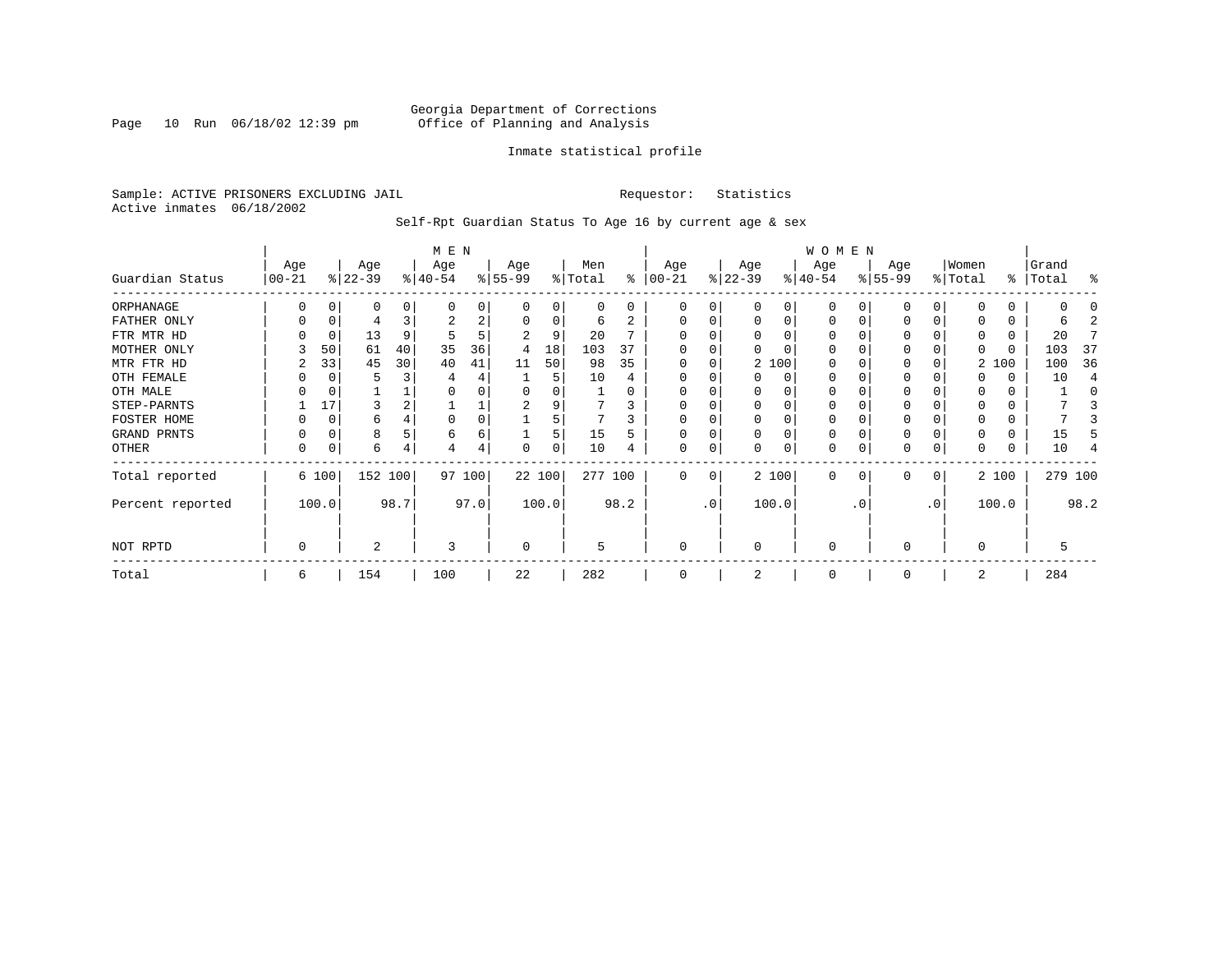Page 11 Run  $06/18/02$  12:39 pm

### Inmate statistical profile

Sample: ACTIVE PRISONERS EXCLUDING JAIL **Requestor:** Statistics Active inmates 06/18/2002

#### Self-Rpt Employment Status Before Prison by current age & sex

|                  |                 |       |                  |      | M E N           |        |                 |        |                |          |                 |                |                  |          | W O M E N        |             |                 |              |                  |       |                    |                |
|------------------|-----------------|-------|------------------|------|-----------------|--------|-----------------|--------|----------------|----------|-----------------|----------------|------------------|----------|------------------|-------------|-----------------|--------------|------------------|-------|--------------------|----------------|
| Employment       | Age<br>$ 00-21$ |       | Age<br>$ 22-39 $ |      | Age<br>$ 40-54$ |        | Age<br>$ 55-99$ |        | Men<br>% Total | ွေ       | Age<br>$ 00-21$ |                | Age<br>$ 22-39 $ |          | Age<br>$ 40-54 $ |             | Age<br>$ 55-99$ |              | Women<br>% Total |       | Grand<br>%   Total | ႜ              |
| FULL TIME        |                 | 20    | 71               | 49   | 56              | 65     | 14              | 67     | 142            | 55       | $\Omega$        | 0              |                  | 2 100    | $\mathbf 0$      | 0           | 0               | 0            |                  | 2 100 | 144                | - 56           |
| PART TIME        | 0               | 0     | 9                | 6    | 2               | 2      | 0               | 0      | 11             | 4        | $\Omega$        | 0              | 0                | 0        | $\mathbf 0$      | $\mathbf 0$ | $\Omega$        | 0            | $\Omega$         | 0     | 11                 | $\overline{4}$ |
| UNEMPL < 6M      | 2               | 40    | 18               | 13   | 8               |        | 0               | 0      | 28             | 11       |                 |                | 0                | 0        | $\mathbf 0$      |             | 0               |              | $\Omega$         | 0     | 28                 | - 11           |
| UNEMPL > 6M      | 0               | 0     | 30               | 21   | 13              | 15     | 2               | 10     | 45             | 18       | $\Omega$        |                | $\Omega$         | $\Omega$ | $\mathbf 0$      | $\Omega$    | $\Omega$        |              | $\Omega$         | 0     | 45                 | 17             |
| NEVER WORKD      | 2               | 40    | 13               | 9    |                 |        |                 | 5      | 17             |          |                 |                | 0                | 0        | $\mathbf 0$      | C           | $\Omega$        |              | $\Omega$         | 0     | 17                 |                |
| <b>STUDENT</b>   | 0               | 0     |                  |      | $\Omega$        |        | 0               | 0      |                | $\Omega$ | $\Omega$        |                | $\mathbf 0$      | $\Omega$ | $\mathbf 0$      | $\Omega$    | 0               |              | $\Omega$         | 0     |                    |                |
| INCAPABLE        | 0               | 0     | 2                |      | 6               |        | 4               | 19     | 12             | 5        |                 |                | 0                | 0        | $\mathbf 0$      |             | 0               |              |                  | 0     | 12                 |                |
| <b>OTHER</b>     | 0               | 0     | 0                | 0    | $\Omega$        | 0      | 0               | 0      | 0              | 0        | $\Omega$        | 0              | 0                | 0        | 0                | 0           | 0               | 0            | 0                | 0     | 0                  | 0              |
| Total reported   |                 | 5 100 | 144 100          |      |                 | 86 100 |                 | 21 100 | 256 100        |          | $\Omega$        | 0 <sup>1</sup> |                  | 2 100    | $\mathbf 0$      | $\mathbf 0$ | 0               | $\mathbf{0}$ |                  | 2 100 | 258 100            |                |
| Percent reported |                 | 83.3  |                  | 93.5 |                 | 86.0   |                 | 95.5   |                | 90.8     |                 | .0'            |                  | 100.0    |                  | . 0         |                 | $\cdot$ 0    | 100.0            |       |                    | 90.8           |
| NOT RPTD         |                 |       | 10               |      | 14              |        |                 |        | 26             |          | $\Omega$        |                | $\mathbf 0$      |          | $\mathbf{0}$     |             | $\Omega$        |              | $\Omega$         |       | 26                 |                |
| Total            | 6               |       | 154              |      | 100             |        | 22              |        | 282            |          |                 |                | 2                |          | $\mathbf 0$      |             | $\Omega$        |              | 2                |       | 284                |                |

\* NOTE: THE FIELD LABELD "OTHER" WAS CORRECTED IN APRIL 1989; INMATES CODED "PRE-OTIS NOT REPORTED" NOW HAVE BEEN REMOVED FROM THIS FIELD AND IDENTIFIED AS "NOT REPORTED".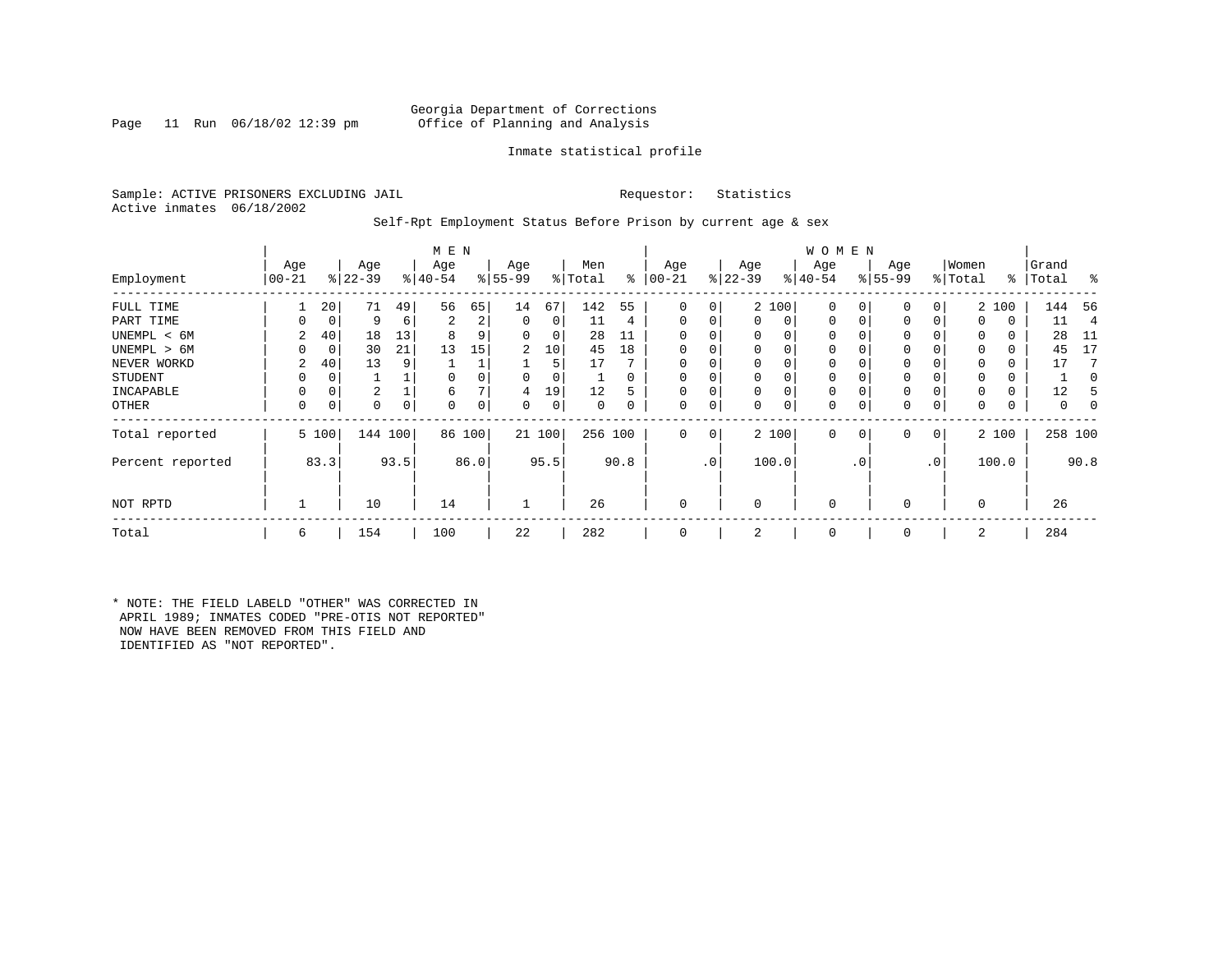Page 12 Run 06/18/02 12:39 pm

#### Inmate statistical profile

Sample: ACTIVE PRISONERS EXCLUDING JAIL **Requestor:** Statistics Active inmates 06/18/2002

Self-Rpt Marital Status At Admission by current age & sex

|                  | M E N    |          |           |      |           |      |                |       |         |      |              |     |             |          | <b>WOMEN</b> |                |             |                 |          |       |         |             |
|------------------|----------|----------|-----------|------|-----------|------|----------------|-------|---------|------|--------------|-----|-------------|----------|--------------|----------------|-------------|-----------------|----------|-------|---------|-------------|
|                  | Age      |          | Age       |      | Age       |      | Age            |       | Men     |      | Age          |     | Age         |          | Age          |                | Age         |                 | Women    |       | Grand   |             |
| Marital Status   | $ 00-21$ |          | $ 22-39 $ |      | $8 40-54$ |      | $8 55-99$      |       | % Total | ွေ   | $100 - 21$   |     | $ 22-39$    |          | $ 40-54 $    |                | $8 55-99$   |                 | % Total  | ႜ     | Total   | ွေ          |
| SINGLE           |          | 6 100    | 106       | 70   | 39        | 40   | $\overline{2}$ | 9     | 153     | 55   | 0            | 0   |             | 50       | 0            | 0              | $\mathbf 0$ | 0               |          | 50    | 154     | - 55        |
| MARRIED          | 0        | 0        | 17        | 11   | 13        | 13   | 10             | 45    | 40      | 14   | $\mathbf{0}$ | 0   | $\mathbf 0$ | $\Omega$ | $\mathbf 0$  | 0              | 0           | $\Omega$        | 0        | 0     | 40      | 14          |
| SEPARATED        | 0        | $\Omega$ | 2         |      | 6         | 6    | 2              | 9     | 10      | 4    | $\Omega$     | 0   | $\Omega$    | $\Omega$ | $\mathbf 0$  |                | 0           |                 | $\Omega$ | 0     | 10      | 4           |
| DIVORCED         | 0        | $\Omega$ |           | 5    | 24        | 25   | 3              | 14    | 34      | 12   | 0            | 0   | $\Omega$    | 0        | $\mathbf 0$  |                | 0           |                 | $\Omega$ | 0     | 34      | 12          |
| WIDOWED          |          | 0        | 2         |      | 6         | 6    |                | 5     | 9       | 3    | 0            | 0   |             | 50       | 0            |                | 0           |                 |          | 50    | 10      |             |
| COMMON LAW       | 0        | $\Omega$ | 18        | 12   | 9         | 9    | 4              | 18    | 31      |      |              | 0   | $\Omega$    | 0        | $\mathbf 0$  |                | 0           |                 | $\Omega$ | 0     | 31      | -11         |
| OTHER            | 0        | 0        | 0         | 0    | 0         | 0    | 0              | 0     | 0       | 0    | $\mathbf 0$  | 0   | $\Omega$    | 0        | 0            |                | $\mathbf 0$ | 0               | 0        | 0     | 0       | $\mathbf 0$ |
| Total reported   |          | 6 100    | 152 100   |      | 97        | 100  | 22 100         |       | 277     | 100  | $\mathbf 0$  | 0   |             | 2 100    | 0            | $\overline{0}$ | $\mathbf 0$ | 0               |          | 2 100 | 279 100 |             |
| Percent reported |          | 100.0    |           | 98.7 |           | 97.0 |                | 100.0 |         | 98.2 |              | .0' |             | 100.0    |              | $\cdot$ 0      |             | .0 <sup>′</sup> |          | 100.0 |         | 98.2        |
| NOT RPTD         | 0        |          | 2         |      | 3         |      | $\mathbf 0$    |       | 5       |      | $\mathbf 0$  |     | $\Omega$    |          | 0            |                | 0           |                 | $\Omega$ |       | 5       |             |
| Total            | 6        |          | 154       |      | 100       |      | 22             |       | 282     |      | 0            |     | 2           |          | 0            |                | 0           |                 | 2        |       | 284     |             |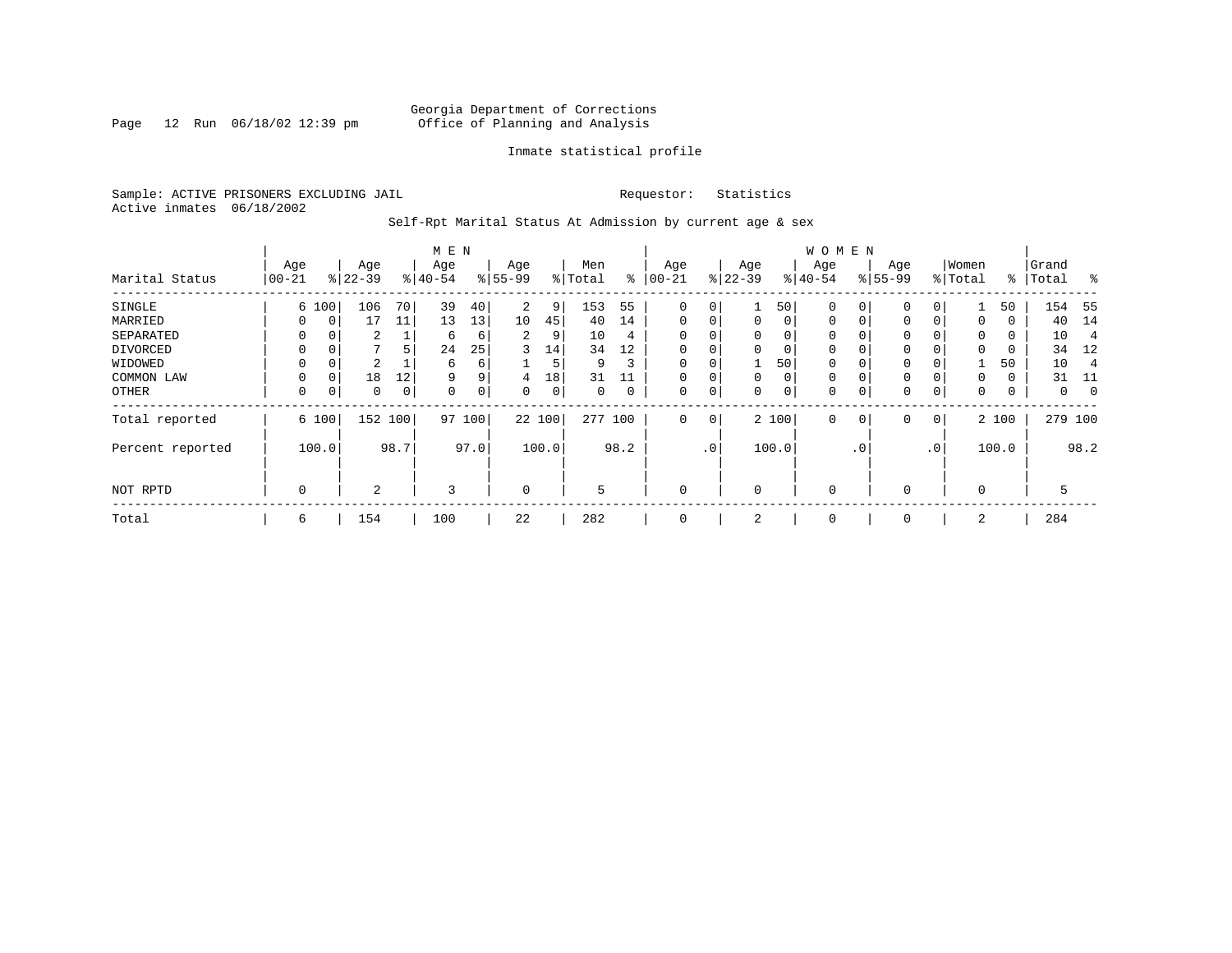Page 13 Run 06/18/02 12:39 pm

#### Inmate statistical profile

Sample: ACTIVE PRISONERS EXCLUDING JAIL **Requestor:** Statistics Active inmates 06/18/2002

Self-Rpt Number Of Children At Admission by current age & sex

|                      |          |             |                |        | M E N       |                |           |        |         |      |               |           |           |             | <b>WOMEN</b> |           |             |           |          |              |           |      |
|----------------------|----------|-------------|----------------|--------|-------------|----------------|-----------|--------|---------|------|---------------|-----------|-----------|-------------|--------------|-----------|-------------|-----------|----------|--------------|-----------|------|
|                      | Age      |             | Age            |        | Age         |                | Age       |        | Men     |      | Age           |           | Age       |             | Age          |           | Age         |           | Women    |              | Grand     |      |
| Number Of Children   | $ 00-21$ |             | $ 22-39 $      |        | $ 40-54 $   |                | $8 55-99$ |        | % Total |      | $8   00 - 21$ |           | $ 22-39 $ |             | $8 40-54$    |           | $ 55-99 $   |           | % Total  |              | %   Total | ႜ    |
| NO CHILDREN          | U        | $\mathbf 0$ | 2              | 2      | $\mathbf 0$ | 0              | 0         | 0      | 2       |      | 0             | 0         | 0         | 0           | $\Omega$     |           | $\Omega$    | 0         | $\Omega$ | $\mathbf{0}$ | 2         |      |
| ONE CHILD            |          | 33          | 39             | 43     | 23          | 34             | 6         | 32     | 69      | 38   | 0             | 0         | 0         | 0           | $\Omega$     | $\Omega$  | 0           | 0         | $\Omega$ | $\Omega$     | 69        | 38   |
| TWO CHILDREN         | 2        | 67          | 27             | 30     | 19          | 28             | 4         | 21     | 52      | 29   | $\Omega$      | $\Omega$  |           | 1 100       | $\Omega$     |           | $\Omega$    |           |          | 1 100        | 53        | 29   |
| THREE CHILDREN       | 0        | $\Omega$    | 13             | 14     | 18          | 27             | 3         | 16     | 34      | 19   | $\Omega$      | 0         | 0         | $\mathbf 0$ | $\mathbf 0$  |           | $\mathbf 0$ |           |          | $\Omega$     | 34        | 19   |
| FOUR CHILDREN        | 0        | 0           |                | 8      | 3           | 4              | 2         | 11     | 12      |      | 0             | 0         | U         | $\mathbf 0$ | $\mathbf 0$  |           | 0           |           | 0        | $\mathbf{0}$ | 12        |      |
| FIVE CHILDREN        | 0        | $\Omega$    | $\overline{a}$ | 2      | 2           | 3              |           | 5      | 5       | 3    | 0             | 0         | 0         | $\mathbf 0$ | 0            |           | $\mathbf 0$ |           | 0        | 0            | 5         |      |
| MORE THAN 5 CHILDREN | 0        | 0           |                |        | 2           | 3 <sub>1</sub> | 3         | 16     | 6       | 3    | 0             | 0         | 0         | 0           | $\mathbf 0$  |           | $\mathbf 0$ | 0         | 0        | 0            | 6         |      |
| Total reported       |          | 3 100       |                | 91 100 |             | 67 100         |           | 19 100 | 180 100 |      | $\Omega$      | 0         |           | 1 100       | $\Omega$     | $\Omega$  | $\Omega$    | 0         |          | 1 100        | 181 100   |      |
| Percent reported     |          | 50.0        |                | 59.1   |             | 67.0           |           | 86.4   |         | 63.8 |               | $\cdot$ 0 |           | 50.0        |              | $\cdot$ 0 |             | $\cdot$ 0 |          | 50.0         |           | 63.7 |
| NOT REPORTED         | 3        |             | 63             |        | 33          |                | 3         |        | 102     |      | $\mathbf 0$   |           |           |             | $\Omega$     |           | 0           |           |          |              | 103       |      |
| Total                | 6        |             | 154            |        | 100         |                | 22        |        | 282     |      | 0             |           | 2         |             | $\mathbf 0$  |           | 0           |           | 2        |              | 284       |      |
|                      |          |             |                |        |             |                |           |        |         |      |               |           |           |             |              |           |             |           |          |              |           |      |
|                      |          |             |                |        |             |                |           |        |         |      |               |           |           |             |              |           |             |           |          |              |           |      |
| AVG NUM CHILDREN     | 1.67     |             | 1.93           |        | 2.30        |                | 3.42      |        | 2.22    |      | .00           |           | 2.00      |             | .00          |           | .00         |           | 2.00     |              | 2.22      |      |

\* NOTE: THE FIELD LABLED "NO CHILDREN" WAS CORRECTED IN MARCH 1989: MISSING DATA FOR INMATES STILL IN DIAGNOSTICS NOW HAS BEEN REMOVED FROM THIS FIELD AND IDENTIFIED AS "NOT REPORTED" INFORMATION.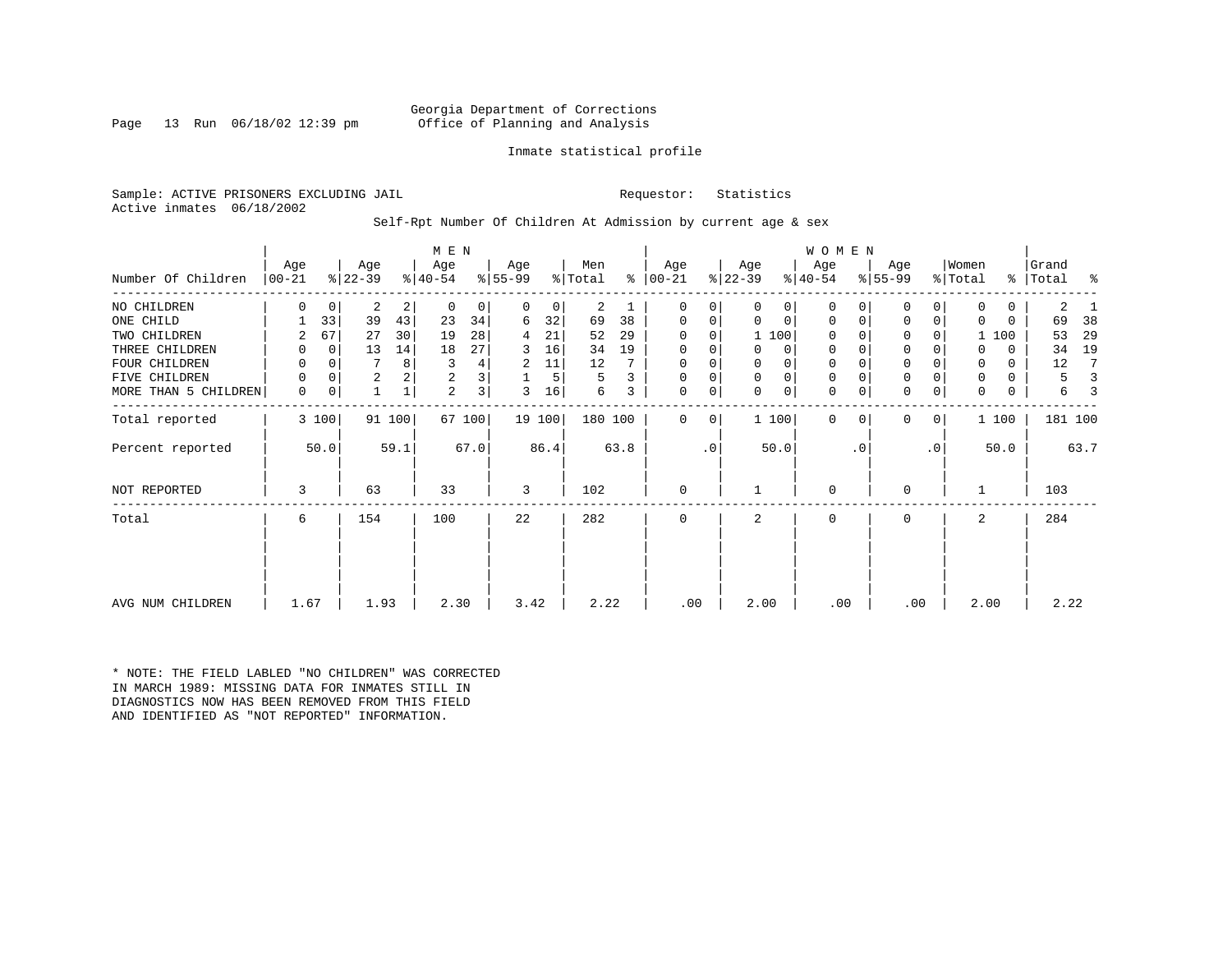Page 14 Run 06/18/02 12:39 pm

#### Inmate statistical profile

Sample: ACTIVE PRISONERS EXCLUDING JAIL **Requestor:** Statistics Active inmates 06/18/2002

### Self-Rpt Religious Affiliation by current age & sex

|                  |           |             |           |              | M E N          |          |           |    |          |              |            |             |          |       | WOMEN    |           |             |             |             |          |          |              |
|------------------|-----------|-------------|-----------|--------------|----------------|----------|-----------|----|----------|--------------|------------|-------------|----------|-------|----------|-----------|-------------|-------------|-------------|----------|----------|--------------|
|                  | Age       |             | Age       |              | Age            |          | Age       |    | Men      |              | Age        |             | Age      |       | Age      |           | Age         |             | Women       |          | Grand    |              |
| Religion         | $00 - 21$ |             | $8 22-39$ |              | $ 40-54$       |          | $8 55-99$ |    | % Total  | ႜ            | $ 00 - 21$ |             | $ 22-39$ |       | $ 40-54$ |           | $8155 - 99$ |             | % Total     | နွ       | Total    | ႜ            |
| <b>ISLAM</b>     | 0         | 0           | 14        | 9            | 5              | 5        | 2         | 9  | 21       | 8            | 0          | 0           | 0        | 0     | 0        | 0         | 0           | 0           | 0           | 0        | 21       | 8            |
| CATHOLIC         | U         | 0           | 3         | 2            |                | 1        | 0         | 0  | 4        | 1            | 0          | 0           | 0        | 0     | 0        | 0         | 0           | 0           | $\Omega$    | 0        | 4        | 1            |
| <b>BAPTIST</b>   | 2         | 33          | 50        | 34           | 60             | 62       | 8         | 36 | 120      | 44           | $\Omega$   | $\Omega$    | 1        | 50    | $\Omega$ | 0         | 0           | 0           | 1           | 50       | 121      | 44           |
| METHODIST        |           | $\mathbf 0$ | 2         | $\mathbf{1}$ | $\Omega$       | 0        | 2         | 9  | 4        | $\mathbf{1}$ | $\Omega$   | $\Omega$    | $\Omega$ | 0     | $\Omega$ | 0         | $\Omega$    | $\Omega$    | $\Omega$    | $\Omega$ | 4        | $\mathbf{1}$ |
| EPISCOPLN        |           | $\mathbf 0$ | 0         | $\Omega$     | $\Omega$       | $\Omega$ | 0         | 0  | 0        | $\Omega$     | $\Omega$   | $\Omega$    | $\Omega$ | 0     | $\Omega$ | 0         | 0           | $\Omega$    | $\Omega$    | $\Omega$ | U        | $\mathbf 0$  |
| PRESBYTRN        |           | $\mathbf 0$ | 0         | $\Omega$     | 0              | $\Omega$ | U         | O  | $\Omega$ | O            | $\Omega$   | $\Omega$    | $\Omega$ | 0     | 0        | 0         | 0           | $\Omega$    | $\Omega$    | $\Omega$ | O        | 0            |
| CHC OF GOD       |           | $\Omega$    |           | 1            | $\Omega$       | $\Omega$ | 0         | 0  |          | $\Omega$     | $\Omega$   | $\Omega$    | $\Omega$ | 0     | $\Omega$ | $\Omega$  | $\Omega$    | $\Omega$    | $\Omega$    | $\Omega$ | ำ        | $\Omega$     |
| HOLINESS         |           | $\mathbf 0$ | 4         | 3            | 3              | 3        | 2         | 9  | 9        | 3            | $\Omega$   | $\Omega$    | 1        | 50    | $\Omega$ | $\Omega$  | 0           | $\Omega$    | 1           | 50       | 10       | 4            |
| <b>JEWISH</b>    |           | $\Omega$    |           | 1            | $\Omega$       | 0        | U         | 0  |          | O            | $\Omega$   |             | $\Omega$ | 0     | $\Omega$ | $\Omega$  | 0           | $\Omega$    | $\Omega$    | $\Omega$ |          | $\Omega$     |
| ANGLICAN         |           | $\mathbf 0$ | 0         | 0            | 0              | 0        | $\Omega$  | 0  | $\Omega$ | 0            | $\Omega$   | $\Omega$    | $\Omega$ | 0     | O        | 0         | 0           | 0           | $\Omega$    | 0        | O        | $\mathbf 0$  |
| GRK ORTHDX       |           | $\Omega$    | U         | $\Omega$     | $\Omega$       | $\Omega$ | U         | O  | $\Omega$ | $\Omega$     | $\Omega$   | $\Omega$    | $\Omega$ | 0     | $\Omega$ | $\Omega$  | 0           | $\Omega$    | $\Omega$    | $\Omega$ |          | $\Omega$     |
| HINDU            |           | $\Omega$    | 0         | $\Omega$     | $\Omega$       | 0        | 0         | 0  | $\Omega$ | 0            | $\Omega$   | $\Omega$    | 0        | 0     | $\Omega$ | $\Omega$  | 0           | $\Omega$    | $\Omega$    | $\Omega$ |          | $\Omega$     |
| <b>BUDDHIST</b>  |           | $\Omega$    | 0         | $\Omega$     | $\Omega$       | $\Omega$ | U         | 0  | 0        | O            | $\Omega$   | $\Omega$    | 0        | 0     | $\Omega$ | $\Omega$  | 0           | $\Omega$    | $\Omega$    | 0        |          | $\mathbf 0$  |
| TAOIST           |           | $\Omega$    | U         | $\Omega$     | $\Omega$       | $\Omega$ | U         | O  | 0        | O            | O          | $\Omega$    | $\Omega$ | 0     | O        | $\Omega$  | 0           | $\Omega$    | $\Omega$    | $\Omega$ |          | $\Omega$     |
| SHINTOIST        |           | $\Omega$    | U         | 0            | $\Omega$       | $\Omega$ | U         | O  | $\Omega$ | O            | ∩          | $\Omega$    | $\Omega$ | 0     | $\Omega$ | $\Omega$  | 0           | $\Omega$    | $\Omega$    | $\Omega$ |          | O            |
| SEVEN D AD       |           | $\Omega$    | 0         | $\Omega$     | $\overline{2}$ | 2        | 0         | 0  | 2        |              | $\Omega$   |             | $\Omega$ | 0     | $\Omega$ | $\Omega$  | $\Omega$    | $\Omega$    | $\Omega$    | $\Omega$ |          |              |
| JEHOVAH WT       |           | $\mathbf 0$ | 2         | 1            |                |          |           | 5  | 4        |              | $\Omega$   | $\Omega$    | $\Omega$ | 0     | $\Omega$ | $\Omega$  | 0           | 0           | $\Omega$    | 0        |          |              |
| LATR DAY S       |           | $\mathbf 0$ | 0         | 0            | $\mathbf 0$    | 0        | U         | 0  | 0        | O            | $\Omega$   |             | 0        | 0     | $\Omega$ | 0         | 0           | 0           | $\Omega$    | 0        |          | 0            |
| QUAKER           |           | $\mathbf 0$ | 0         | $\Omega$     | $\Omega$       | $\Omega$ | U         | 0  | 0        | $\Omega$     | $\Omega$   | $\Omega$    | $\Omega$ | 0     | $\Omega$ | 0         | 0           | $\Omega$    | $\Omega$    | $\Omega$ | $\Omega$ | 0            |
| OTHER PROD       |           | 17          | 18        | 12           | 7              | 7        | -1        | 5  | 27       | 10           | $\Omega$   | $\Omega$    | $\Omega$ | 0     | $\Omega$ | $\Omega$  | 0           | $\Omega$    | $\Omega$    | $\Omega$ | 27       | 10           |
| <b>NONE</b>      | 2         | 33          | 35        | 23           | 13             | 13       | 6         | 27 | 56       | 20           | $\Omega$   | 0           | 0        | 0     | $\Omega$ | 0         | 0           | $\Omega$    | $\Omega$    | 0        | 56       | 20           |
| OTHER            |           | 17          | 19        | 13           | 5              | 5        | 0         | 0  | 25       | 9            | 0          | $\mathbf 0$ | $\Omega$ | 0     | 0        | 0         | $\Omega$    | $\mathbf 0$ | $\Omega$    | $\Omega$ | 25       | 9            |
| Total reported   |           | 6 100       | 149 100   |              |                | 97 100   | 22 100    |    | 274 100  |              | $\Omega$   | 0           |          | 2 100 | $\Omega$ | 0         | 0           | 0           |             | 2 100    | 276 100  |              |
| Percent reported |           | 100.0       |           | 96.8         |                | 97.0     | 100.0     |    |          | 97.2         |            | $\cdot$ 0   |          | 100.0 |          | $\cdot$ 0 |             | $\cdot$ 0   |             | 100.0    |          | 97.2         |
| NOT RPTD         | $\Omega$  |             | 5         |              | 3              |          | 0         |    | 8        |              | 0          |             | 0        |       | $\Omega$ |           | O           |             | $\mathbf 0$ |          | 8        |              |
| Total            | 6         |             | 154       |              | 100            |          | 22        |    | 282      |              | 0          |             | 2        |       | 0        |           | 0           |             | 2           |          | 284      |              |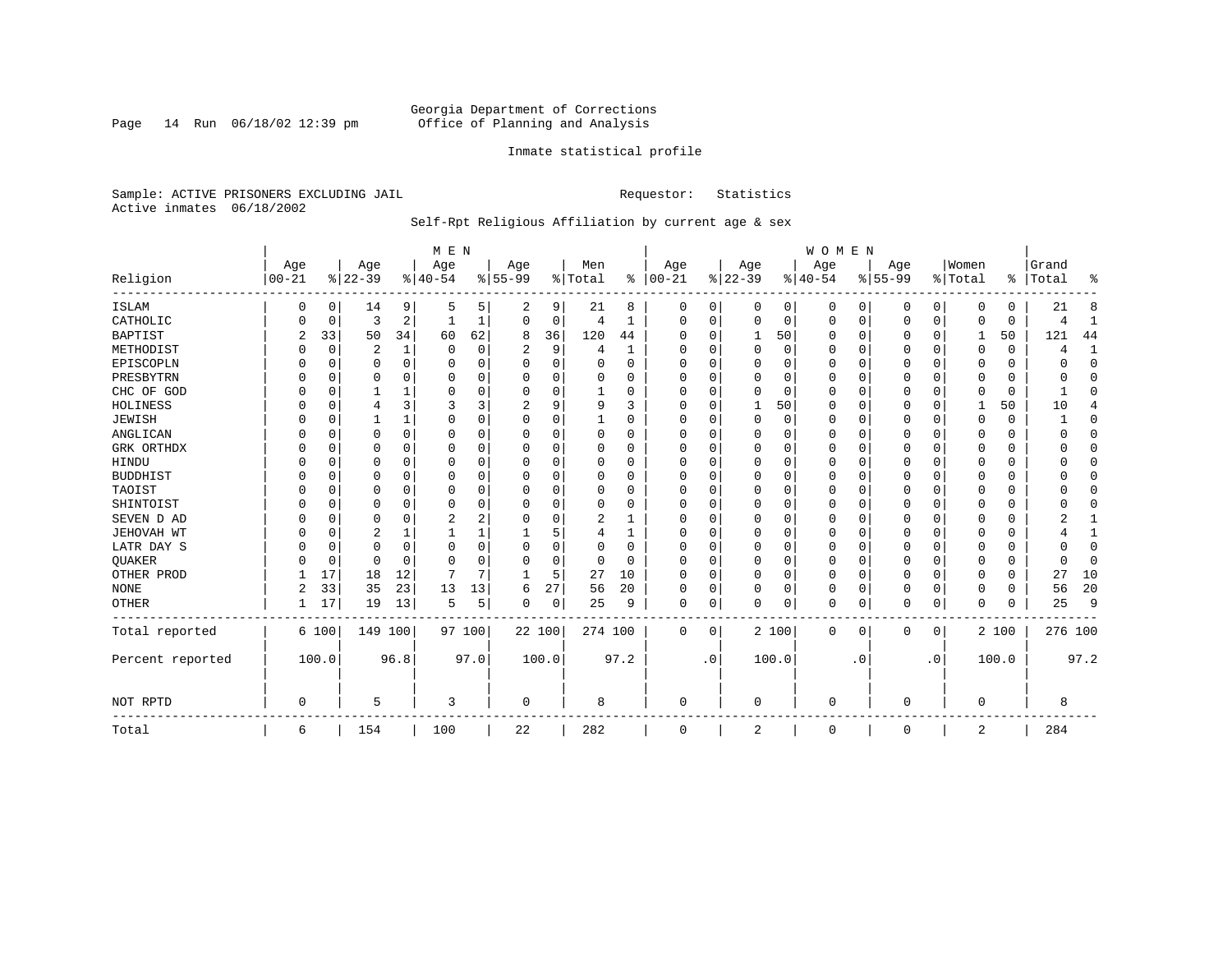Page 15 Run  $06/18/02$  12:39 pm

#### Inmate statistical profile

Sample: ACTIVE PRISONERS EXCLUDING JAIL **Requestor:** Statistics Active inmates 06/18/2002

Self-Rpt Family Behavior Patterns \* by current age & sex

|                  |                 |          |                  |      | M E N            |      |                 |        |                |          |                  |           |                  |          | W O M E N       |           |                 |           |                  |       |                |         |
|------------------|-----------------|----------|------------------|------|------------------|------|-----------------|--------|----------------|----------|------------------|-----------|------------------|----------|-----------------|-----------|-----------------|-----------|------------------|-------|----------------|---------|
| Family Behavior  | Age<br>$ 00-21$ |          | Age<br>$ 22-39 $ |      | Age<br>$ 40-54 $ |      | Age<br>$ 55-99$ |        | Men<br>% Total | ႜ        | Age<br>$00 - 21$ |           | Age<br>$ 22-39 $ |          | Age<br>$ 40-54$ |           | Age<br>$ 55-99$ |           | Women<br>% Total | ∻     | Grand<br>Total | ႜ       |
| CRIMINLTY        | 3               | 23       | 49               | 21   | 34               | 26   | 5               | 22     | 91             | 22       | 0                | 0         |                  | 17       | $\Omega$        | 0         | $\Omega$        | 0         |                  | 17    | 92             | 22      |
| ALCOHOLISM       |                 | 8        | 35               | 15   | 21               | 16   | 3               | 13     | 60             | 15       | 0                | 0         |                  | 17       | 0               |           | $\Omega$        | 0         |                  | 17    | 61             | -15     |
| DRUG ABUSE       |                 | 8        | 25               | 10   | 11               | 8    |                 |        | 38             | 9        |                  |           |                  | 17       | U               |           |                 |           |                  | 17    | 39             | 9       |
| DOMINERING       |                 |          |                  | 0    | $\Omega$         |      |                 | 0      |                | O        |                  |           |                  | 17       | <sup>0</sup>    |           |                 |           |                  | 17    | 2              |         |
| MIGRANT          |                 | 0        | 2                |      |                  | 2    |                 | 0      |                |          |                  |           |                  | 0        | 0               |           | $\Omega$        |           |                  | 0     |                |         |
| INFL BTGS        |                 | 8        | 12               |      |                  | 4    | 3               | 13     | 21             | h        |                  |           |                  | $\Omega$ | 0               |           | $\Omega$        |           |                  | 0     | 21             |         |
| PERMISSIVE       |                 | $\Omega$ |                  | 0    |                  |      | O               | 0      |                | $\Omega$ | $\Omega$         | 0         |                  | 17       | 0               |           | $\Omega$        |           |                  | 17    |                |         |
| FATH ABSNT       |                 | 38       | 86               | 36   | 44               | 33   | 8               | 35     | 143            | 35       |                  |           |                  | $\Omega$ | 0               |           |                 |           |                  | 0     | 143            | -35     |
| MOTH ABSNT       |                 | 15       | 24               | 10   | 13               | 10   | 3               | 13     | 42             | 10       | 0                | 0         |                  | $\Omega$ | 0               |           | $\Omega$        |           |                  | 0     | 42             | 10      |
| NONE             | 0               | 0        | 4                | 2    | 3                | 2    | 0               | 0      |                | 2        | 0                | 0         |                  | 17       | 0               |           | 0               |           |                  | 17    | 8              |         |
| Total reported   |                 | 13 100   | 239              | 100  | 133 100          |      |                 | 23 100 | 408 100        |          | 0                | 0         |                  | 6 100    | $\mathbf 0$     | 0         | 0               | 0         |                  | 6 100 |                | 414 100 |
| Percent reported |                 | 100.0    |                  | 76.6 |                  | 74.0 |                 | 59.1   |                | 74.8     |                  | $\cdot$ 0 |                  | 100.0    |                 | $\cdot$ 0 |                 | $\cdot$ 0 |                  | 100.0 |                | 75.0    |
| <b>OTHER</b>     | 0               |          | 36               |      | 26               |      | 9               |        | 71             |          | 0                |           | $\Omega$         |          | $\Omega$        |           | $\Omega$        |           | $\Omega$         |       | 71             |         |
| Total            | 6               |          | 154              |      | 100              |      | 22              |        | 282            |          | 0                |           | 2                |          | 0               |           | 0               |           | 2                |       | 284            |         |

\* NOTE: SINCE THERE CAN BE UP TO FIVE BEHAVIOR CODES PER INMATE, THE NUMBER OF CASES REPORTED IN THE DETAIL LINES AND THE TOTAL REPORTED LINE MAY EXCEED THE TOTAL NUMBER OF CASES. IN SHORT, THIS TABLE COUNTS THE NUMBER OF BEHAVIOR PROBLEMS, NOT INMATES.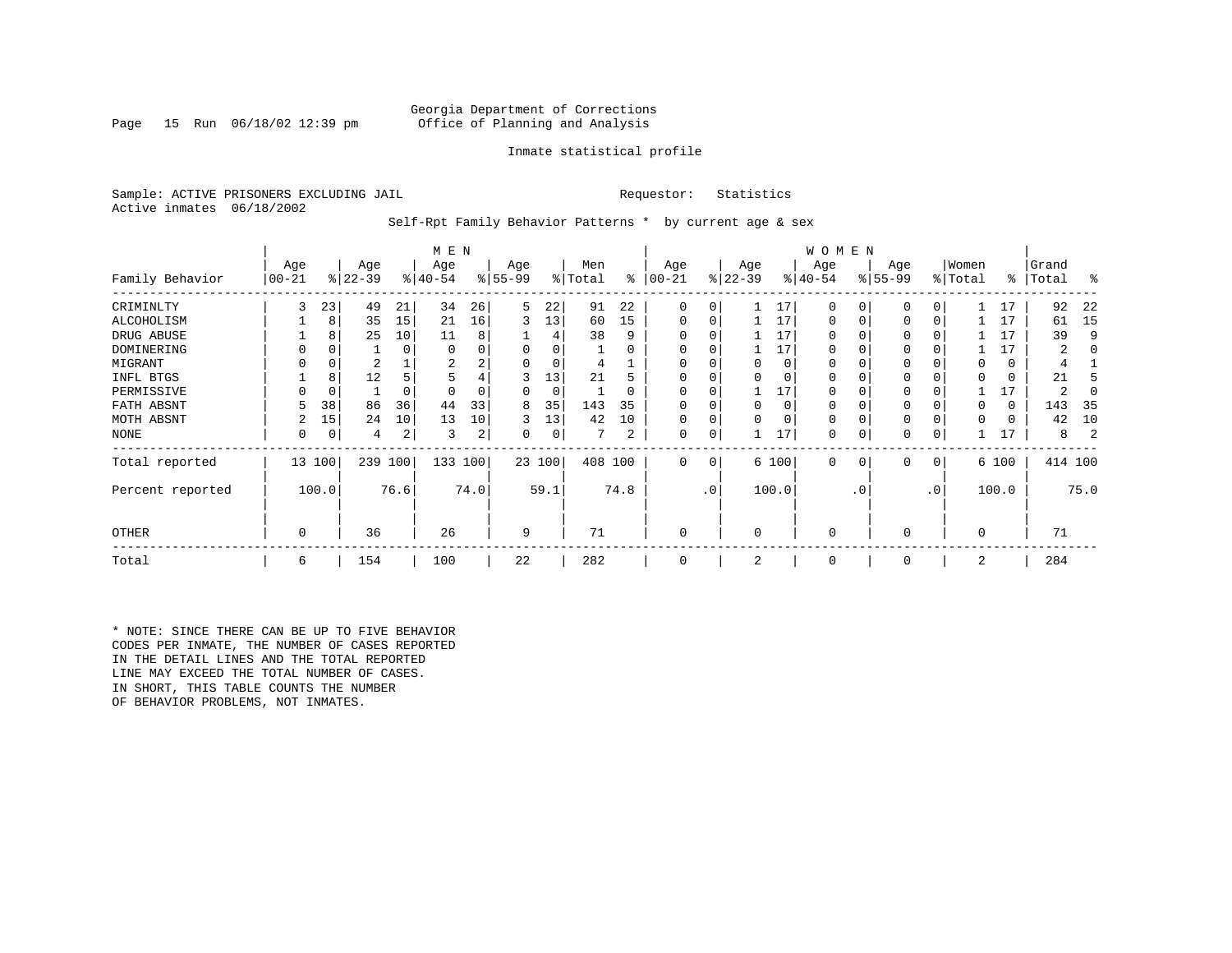Page 16 Run  $06/18/02$  12:39 pm

#### Inmate statistical profile

Sample: ACTIVE PRISONERS EXCLUDING JAIL **Requestor:** Statistics Active inmates 06/18/2002

#### Inmate Diagnostic Behavior Problem \* by current age & sex

|                    |            |          |           |              | M E N          |       |                |          |                |          |             |           |                |          | <b>WOMEN</b> |           |           |           |             |          |           |              |
|--------------------|------------|----------|-----------|--------------|----------------|-------|----------------|----------|----------------|----------|-------------|-----------|----------------|----------|--------------|-----------|-----------|-----------|-------------|----------|-----------|--------------|
|                    | Age        |          | Age       |              | Age            |       | Age            |          | Men            |          | Age         |           | Age            |          | Age          |           | Age       |           | Women       |          | Grand     |              |
| Diagnostic Problem | $ 00 - 21$ |          | $ 22-39 $ |              | $ 40-54$       |       | $ 55-99 $      |          | % Total        | ႜ        | $ 00 - 21 $ |           | $ 22-39 $      |          | $ 40-54 $    |           | $ 55-99 $ |           | % Total     |          | %   Total | ႜ            |
| <b>ALCOHOLIC</b>   | 0          | 0        | 8         | 2            | 6              | 3     | 3              | 7        | 17             | 3        | 0           | 0         | $\mathbf{1}$   | 25       | 0            | 0         | 0         | 0         |             | 25       | 18        | 3            |
| ALCOH ABSE         |            | 6        | 33        | 9            | 22             | 10    | 3              | 7        | 59             | 9        | O           | $\Omega$  | $\mathbf 0$    | $\Omega$ | 0            | 0         | 0         | 0         | $\Omega$    | $\Omega$ | 59        | 9            |
| DRUG EXP           |            | 13       | 53        | 14           | 31             | 14    | 7              | 16       | 93             | 14       |             |           | $\Omega$       | 0        | 0            | 0         |           | $\Omega$  | $\Omega$    | 0        | 93        | 14           |
| DRUG ABSE          | 3          | 19       | 64        | 17           | 31             | 14    | 3              | 7        | 101            | 16       | O           |           |                | 25       | 0            | O         | 0         | 0         |             | 25       | 102       | 16           |
| NARC ADDCT         |            | 0        | 2         | 1            | $\overline{2}$ |       | O              | $\Omega$ | 4              |          |             | $\Omega$  | $\mathbf 0$    | $\Omega$ | $\Omega$     | $\Omega$  | Ω         | $\Omega$  | $\Omega$    | $\Omega$ | 4         | $\mathbf{1}$ |
| EPILEPTIC          |            | 0        | 3         | $\mathbf{1}$ |                |       | $\cap$         | O        |                |          | O           |           | $\Omega$       | O        | $\Omega$     | $\Omega$  | 0         | $\Omega$  | $\Omega$    | $\Omega$ |           |              |
| MANIPULTVE         |            | 25       | 30        | 8            | 14             | 6     | 3              | 7        | 51             | 8        |             |           | 0              | 0        | 0            | $\Omega$  | 0         | $\Omega$  | $\Omega$    | $\Omega$ | 51        | 8            |
| ASSAULTIVE         | 5          | 31       | 121       | 33           | 76             | 35    | 16             | 37       | 218            | 34       | U           |           | 2              | 50       | 0            | 0         | 0         | 0         | 2           | 50       | 220       | 34           |
| ESCPE TEND         |            | 0        | 16        | 4            | 15             |       | 3              | 7        | 34             | 5        | O           |           | $\mathbf 0$    | 0        | 0            | $\Omega$  |           | $\Omega$  | $\Omega$    | 0        | 34        | 5            |
| SUICIDAL           |            | 0        | 17        | 5            |                | 2     |                | 5        | 23             |          |             |           | $\Omega$       | O        | U            | $\Omega$  |           | $\Omega$  | $\Omega$    | 0        | 23        | 4            |
| WITHDRAWN          |            | O        |           | n            |                |       |                | U        |                |          |             |           | $\Omega$       |          | 0            | $\Omega$  |           | O         |             | 0        |           | O            |
| PR RLTY CT         | O          | $\Omega$ | 3         |              |                |       |                | O        | 5              |          | O           |           | $\Omega$       | O        | $\Omega$     | $\Omega$  |           | $\Omega$  | $\Omega$    | $\Omega$ |           |              |
| HOMOSEXUAL         |            | 6        | 0         | $\Omega$     |                |       | O              | 0        | $\overline{2}$ | $\Omega$ |             |           | $\Omega$       | $\Omega$ | 0            | $\Omega$  |           | $\Omega$  |             | U        |           | O            |
| <b>NONE</b>        |            | $\Omega$ | ς         |              |                |       | $\overline{a}$ | 5        | 6              |          | U           |           | $\Omega$       | U        | $\Omega$     | $\Omega$  |           | $\Omega$  | ∩           | U        | 6         |              |
| OTHER              |            | $\Omega$ |           | 2            | 6              | 3     | $\Omega$       | 0        | 13             |          | O           |           | $\mathbf 0$    | O        | 0            | $\Omega$  | 0         | $\Omega$  | $\Omega$    | $\Omega$ | 13        | 2            |
| NOT RPTD           | $\Omega$   | 0        | 5         | 1            | 3              |       |                | 2        | 9              |          | $\Omega$    | 0         | $\mathbf 0$    | 0        | 0            | 0         | U         | 0         | $\Omega$    | $\Omega$ | 9         |              |
| Total reported     |            | 16 100   | 367 100   |              | 216 100        |       | 43 100         |          | 642 100        |          | $\Omega$    | $\Omega$  |                | 4 100    | 0            | 0         | 0         | 0         |             | 4 100    | 646 100   |              |
| Percent reported   |            | 100.0    |           | 99.4         |                | 100.0 |                | 100.0    |                | 99.6     |             | $\cdot$ 0 |                | 100.0    |              | $\cdot$ 0 |           | $\cdot$ 0 |             | 100.0    |           | 99.6         |
| UNKNOWN            | 0          |          |           |              | $\Omega$       |       | 0              |          |                |          | $\Omega$    |           | $\mathbf 0$    |          | $\Omega$     |           | 0         |           | $\mathbf 0$ |          |           |              |
|                    |            |          |           |              |                |       |                |          |                |          |             |           |                |          |              |           |           |           |             |          |           |              |
| Total              | 6          |          | 154       |              | 100            |       | 22             |          | 282            |          | $\Omega$    |           | $\overline{2}$ |          | 0            |           | 0         |           | 2           |          | 284       |              |

\* NOTE: SINCE THERE CAN BE UP TO FIVE BEHAVIOR CODES PER INMATE, THE NUMBER OF CASES REPORTED IN THE DETAIL LINES AND THE TOTAL REPORTED LINE MAY EXCEED THE TOTAL NUMBER OF CASES.IN SHORT, THIS TABLE COUNTS THE NUMBER OF BEHAVIOR PROBLEMS, NOT INMATES.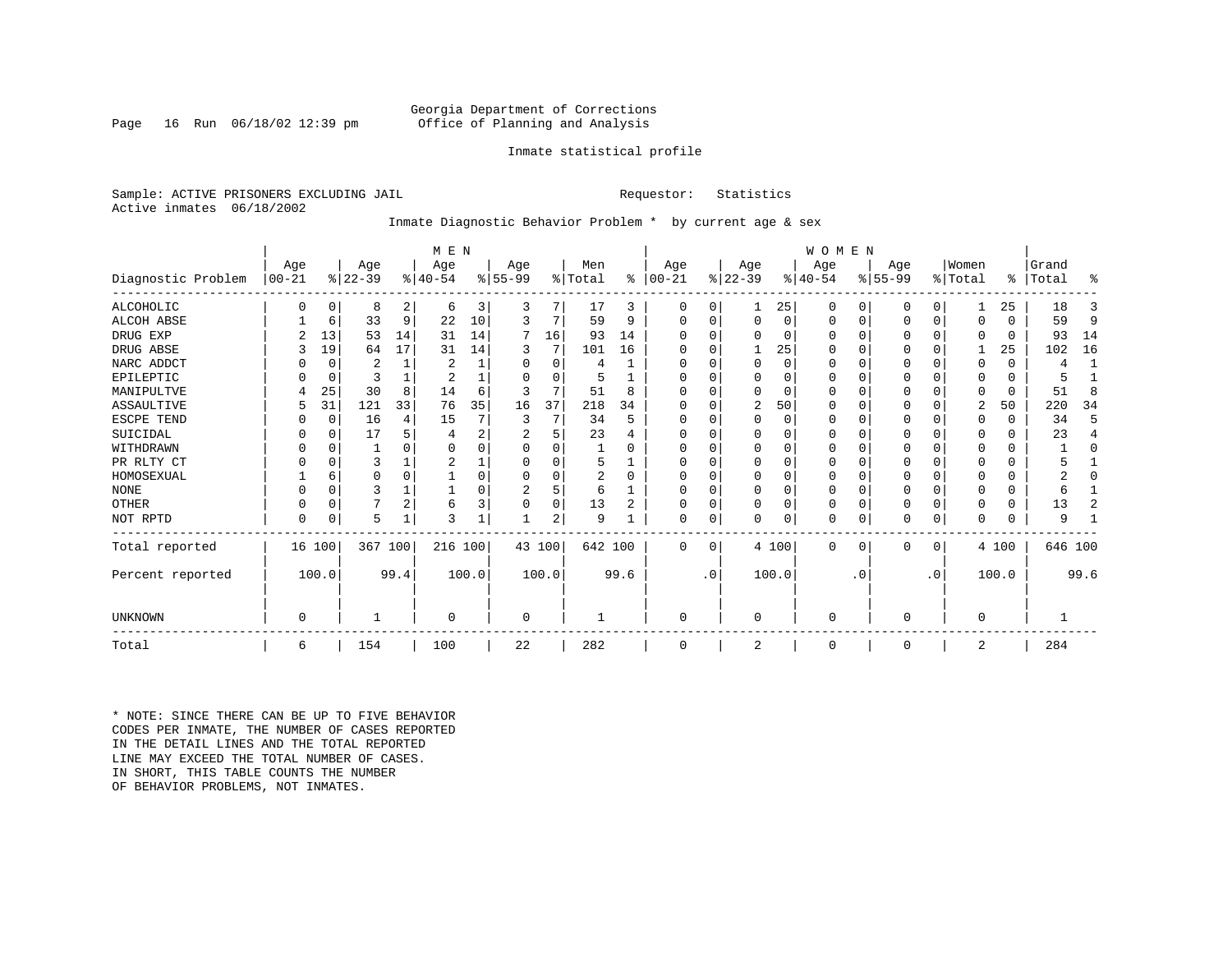Page 17 Run 06/18/02 12:39 pm

#### Inmate statistical profile

Sample: ACTIVE PRISONERS EXCLUDING JAIL **Requestor:** Statistics Active inmates 06/18/2002

Physical Profile (General Condition) by current age & sex

|                                                                                  |                    |                                              |                                 |                     | M E N            |                      |                  |                     |                                   |                |                                                    |                  |                                  |                                                 | WOMEN                      |                                   |                                                            |                              |                  |                                    |                |                                     |
|----------------------------------------------------------------------------------|--------------------|----------------------------------------------|---------------------------------|---------------------|------------------|----------------------|------------------|---------------------|-----------------------------------|----------------|----------------------------------------------------|------------------|----------------------------------|-------------------------------------------------|----------------------------|-----------------------------------|------------------------------------------------------------|------------------------------|------------------|------------------------------------|----------------|-------------------------------------|
| Physical Profile                                                                 | Age<br>$ 00-21$    |                                              | Age<br>$8 22-39$                |                     | Age<br>$8 40-54$ |                      | Age<br>$8 55-99$ |                     | Men<br>% Total                    | ႜ              | Aqe<br>$ 00-21$                                    |                  | Age<br>$ 22-39 $                 |                                                 | Aqe<br>$8 40-54$           |                                   | Age<br>$8155 - 99$                                         |                              | Women<br>% Total | ႜၟ                                 | Grand<br>Total |                                     |
| NO LIMITATION<br>DEFECT NO MAJOR LIMT<br>DEFECT MAJOR LIMIT<br>VERY MAJOR DEFECT | 5<br>$\Omega$<br>0 | 83<br>17<br>0 <sup>1</sup><br>0 <sup>1</sup> | 113<br>16<br>21<br>$\mathbf{0}$ | 75<br>11<br>14<br>0 | 47<br>20<br>30   | 48<br>20<br>31<br>Τ. |                  | 32<br>32<br>32<br>5 | 172<br>44<br>58<br>$\overline{2}$ | 62<br>16<br>21 | $\Omega$<br>$\Omega$<br>$\mathbf 0$<br>$\mathbf 0$ | 0<br>0<br>0<br>0 | $\Omega$<br>$\Omega$<br>$\Omega$ | 2 100<br>$\Omega$<br>$\Omega$<br>$\overline{0}$ | 0<br>0<br>0<br>$\mathbf 0$ | $\mathbf{0}$<br>$\mathbf{0}$<br>0 | $\mathbf{0}$<br>$\mathbf 0$<br>$\mathbf{0}$<br>$\mathbf 0$ | 0<br>$\Omega$<br>$\mathbf 0$ | 0<br>0<br>0      | 2 100<br>$\Omega$<br>$\Omega$<br>0 | 44<br>58       | 174 63<br>16<br>- 21<br>$2 \quad 1$ |
| Total reported<br>Percent reported                                               |                    | 6 100<br>100.0                               | 150                             | 100<br>97.4         |                  | 98 100<br>98.0       |                  | 22 100<br>100.0     | 276 100                           | 97.9           | $\mathbf 0$                                        | 0<br>$\cdot$ 0   |                                  | 2 100<br>100.0                                  | 0                          | $\mathbf 0$<br>$\cdot$ 0          | $\mathbf 0$                                                | $\mathbf 0$<br>.0'           |                  | 2 100<br>100.0                     | 278 100        | 97.9                                |
| NOT REPORTED                                                                     | 0                  |                                              | 4                               |                     | 2                |                      | $\mathbf 0$      |                     | 6                                 |                | $\mathbf 0$                                        |                  | $\Omega$                         |                                                 | 0                          |                                   | $\mathbf{0}$                                               |                              | $\Omega$         |                                    | 6              |                                     |
| Total                                                                            | 6                  |                                              | 154                             |                     | 100              |                      | 22               |                     | 282                               |                | $\mathbf 0$                                        |                  | 2                                |                                                 | 0                          |                                   | $\mathbf{0}$                                               |                              | 2                |                                    | 284            |                                     |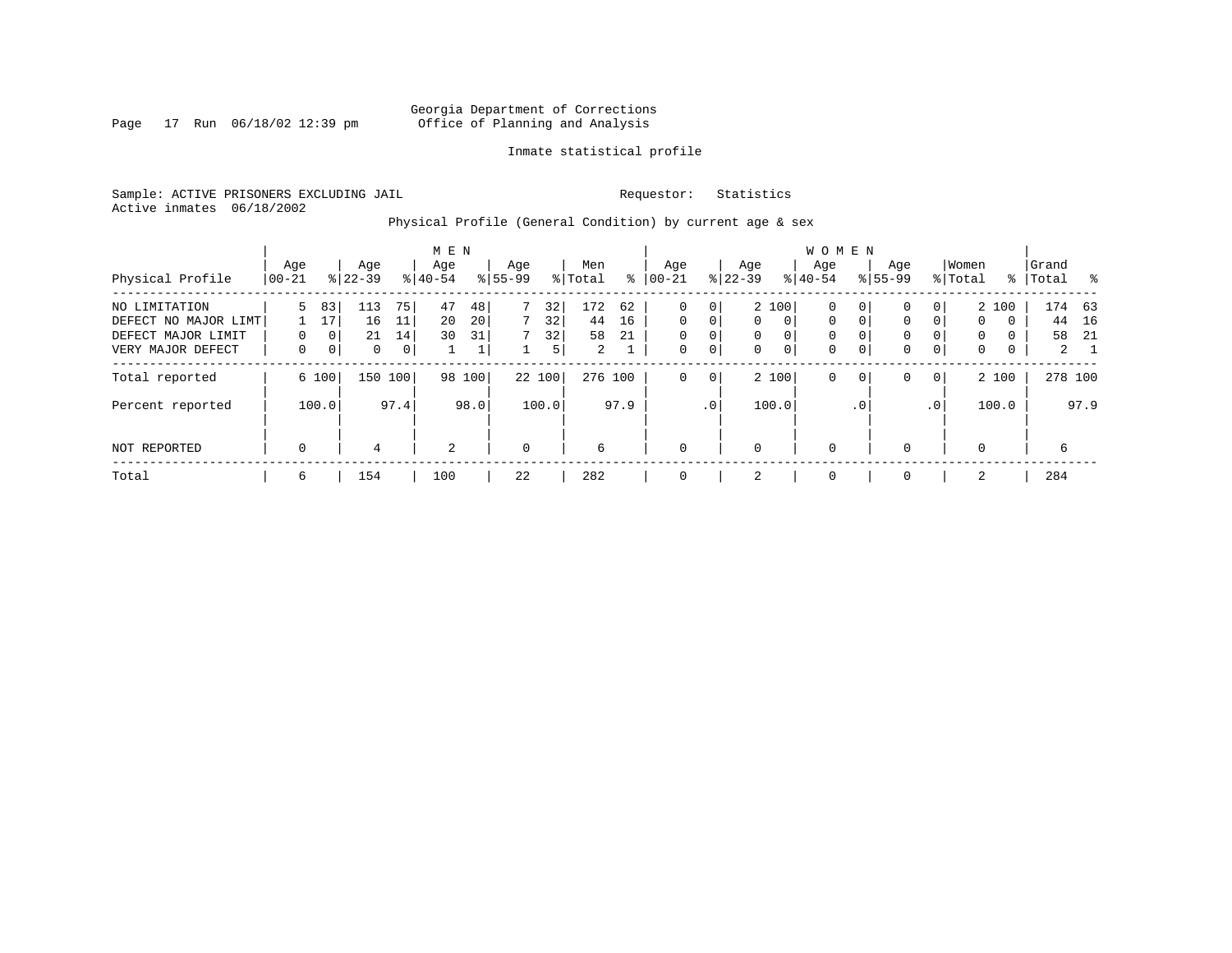Page 18 Run  $06/18/02$  12:39 pm

#### Inmate statistical profile

Sample: ACTIVE PRISONERS EXCLUDING JAIL **Requestor:** Statistics Active inmates 06/18/2002

Security Status by current age & sex

|                  |                   |       |                  |       | M E N            |                |                  |          |                |          |                  |                 |                  |          | <b>WOMEN</b>     |             |                 |                 |                  |       |                    |            |
|------------------|-------------------|-------|------------------|-------|------------------|----------------|------------------|----------|----------------|----------|------------------|-----------------|------------------|----------|------------------|-------------|-----------------|-----------------|------------------|-------|--------------------|------------|
| Security         | Age<br>$ 00 - 21$ |       | Age<br>$ 22-39 $ |       | Age<br>$ 40-54 $ |                | Age<br>$8 55-99$ |          | Men<br>% Total | ႜ        | Age<br>$00 - 21$ |                 | Age<br>$ 22-39 $ |          | Age<br>$ 40-54 $ |             | Age<br>$ 55-99$ |                 | Women<br>% Total |       | Grand<br>%   Total | ႜ          |
| DIAG INCOM       | $\Omega$          |       | 0                | 0     | $\Omega$         |                | $\Omega$         | 0        | 0              | $\Omega$ | 0                | 0               | 0                | 0        | $\Omega$         |             | $\Omega$        |                 |                  | O     |                    |            |
| WRK RELEAS       |                   |       | 0                | 0     | 0                | 0              | $\mathbf 0$      | 0        | 0              | 0        | 0                |                 | 0                | 0        | 0                | $\Omega$    | $\Omega$        |                 |                  | 0     |                    |            |
| TRUSTY           |                   |       | U                |       |                  |                |                  | $\Omega$ | U              | $\Omega$ | $\Omega$         |                 | $\Omega$         |          | $\Omega$         |             | $\Omega$        |                 |                  |       |                    | $\sqrt{2}$ |
| MINIMUM          | $\Omega$          |       | 0                |       | $\mathbf 0$      |                |                  | 5        |                | 0        | $\Omega$         |                 | $\mathbf 0$      | $\Omega$ | 0                |             | $\Omega$        |                 |                  | 0     |                    |            |
| MEDIUM           | 0                 |       | 37               | 24    | 39               | 39             | 11               | 50       | 87             | 31       | $\Omega$         |                 |                  | 50       | 0                |             | $\Omega$        |                 |                  | 50    | 88                 | -31        |
| CLOSE            | 6                 | 100   | 100              | 65    | 56               | 56             | 9                | 41       | 171            | 61       | 0                |                 | 0                | 0        | 0                |             | $\Omega$        |                 |                  | 0     | 171                | 60         |
| MAXIMUM          |                   | 0     | 14               | 9     | 2                | 2              |                  | 5        | 17             | 6        | $\Omega$         |                 |                  | 50       | $\Omega$         | $\Omega$    | $\Omega$        |                 |                  | 50    | 18                 | 6          |
| DIAGNOSTIC       | 0                 | 0     | 3                | 2     | 3                | 3 <sup>1</sup> | 0                | 0        | 6              | 2        | 0                | 0               | 0                | 0        | 0                | 0           | 0               | 0               | 0                | 0     | 6                  |            |
| Total reported   |                   | 6 100 | 154 100          |       | 100 100          |                |                  | 22 100   | 282 100        |          | $\mathbf 0$      | $\mathbf 0$     |                  | 2 100    | $\mathbf 0$      | $\mathbf 0$ | 0               | 0               |                  | 2 100 |                    | 284 100    |
| Percent reported |                   | 100.0 |                  | 100.0 |                  | 100.0          |                  | 100.0    |                | 100.0    |                  | .0 <sup>1</sup> |                  | 100.0    |                  | . 0         |                 | .0 <sup>1</sup> |                  | 100.0 |                    | 100.0      |
| NOT RPTD         | $\mathbf 0$       |       | 0                |       | $\mathbf 0$      |                | $\mathbf 0$      |          | $\Omega$       |          | $\mathbf 0$      |                 | $\mathbf 0$      |          | $\mathbf 0$      |             | $\Omega$        |                 | $\Omega$         |       | 0                  |            |
| Total            | 6                 |       | 154              |       | 100              |                | 22               |          | 282            |          | 0                |                 | 2                |          | 0                |             | $\mathbf 0$     |                 | 2                |       | 284                |            |

\* NOTE: BEGINNING IN JULY 1987, THE FACILITIES DIVISION NO LONGER CODED INMATES AS BEING WORK RELEASE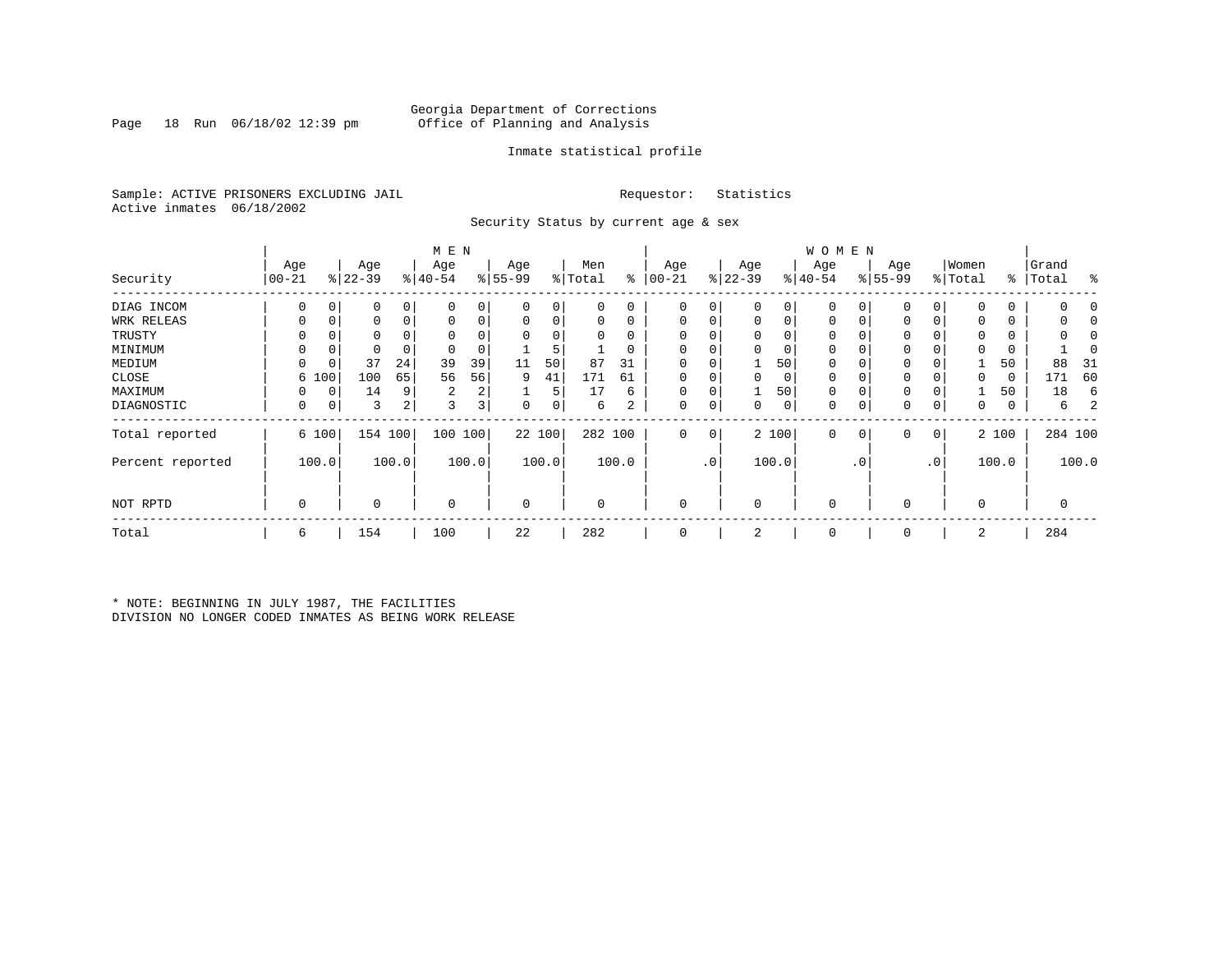Page 19 Run 06/18/02 12:39 pm

#### Inmate statistical profile

Sample: ACTIVE PRISONERS EXCLUDING JAIL **Requestor:** Statistics Active inmates 06/18/2002

Number Of Sentences by current age & sex

|                     |                  |       |                  |       | M E N            |       |                  |        |                |       |                      |           |                  |          | W O M E N        |                |                 |           |                  |          |                 |         |
|---------------------|------------------|-------|------------------|-------|------------------|-------|------------------|--------|----------------|-------|----------------------|-----------|------------------|----------|------------------|----------------|-----------------|-----------|------------------|----------|-----------------|---------|
| Number Of Sentences | Age<br>$ 00-21 $ |       | Age<br>$ 22-39 $ |       | Age<br>$ 40-54 $ |       | Age<br>$8 55-99$ |        | Men<br>% Total |       | Age<br>$8   00 - 21$ |           | Age<br>$ 22-39 $ |          | Age<br>$ 40-54 $ |                | Age<br>$ 55-99$ |           | Women<br>% Total | ွေ       | Grand<br> Total | ႜ       |
| $_{\rm ONE}$        | 0                | 0     | 17               | 11    | 18               | 18    | 3                | 14     | 38             | 13    | $\mathbf 0$          | 0         | $\Omega$         | 0        | $\Omega$         | 0              | 0               | 0         | 0                | 0        | 38              | 13      |
| TWO                 | 3                | 50    | 30               | 19    | 17               | 17    | 6                | 27     | 56             | 20    | $\mathbf 0$          | 0         |                  | 50       | $\mathbf 0$      | 0              | $\Omega$        | 0         |                  | 50       | 57              | 20      |
| THREE               |                  | 17    | 27               | 18    | 21               | 21    | 2                | 9      | 51             | 18    | $\Omega$             |           | $\Omega$         | 0        | 0                |                | $\Omega$        |           | $\Omega$         | 0        | 51              | 18      |
| <b>FOUR</b>         | 0                | 0     | 19               | 12    | 17               | 17    |                  | 5      | 37             | 13    | $\Omega$             | 0         | $\Omega$         | $\Omega$ | $\Omega$         |                | $\Omega$        | 0         | $\Omega$         | $\Omega$ | 37              | 13      |
| FIVE                | $\Omega$         | 0     | 16               | 10    | 5                | 5     | 3                | 14     | 24             | 9     | $\Omega$             | 0         |                  | 50       | $\mathbf 0$      |                | $\mathbf 0$     |           |                  | 50       | 25              | 9       |
| MORE THAN FIVE      | 2                | 33    | 45               | 29    | 22               | 22    | 7                | 32     | 76             | 27    | $\mathbf 0$          | 0         | 0                | 0        | $\mathbf 0$      | 0              | $\mathbf 0$     | 0         | 0                | 0        | 76              | - 27    |
| Total reported      |                  | 6 100 | 154 100          |       | 100 100          |       |                  | 22 100 | 282 100        |       | 0                    | 0         |                  | 2 100    | $\mathbf 0$      | 0 <sup>1</sup> | $\Omega$        | 0         |                  | 2 100    |                 | 284 100 |
| Percent reported    |                  | 100.0 |                  | 100.0 |                  | 100.0 |                  | 100.0  |                | 100.0 |                      | $\cdot$ 0 |                  | 100.0    |                  | $\cdot$ 0      |                 | $\cdot$ 0 |                  | 100.0    |                 | 100.0   |
| NOT REPORTED        | 0                |       | 0                |       | $\mathbf 0$      |       | $\mathbf 0$      |        | 0              |       | $\mathbf 0$          |           | $\Omega$         |          | $\mathbf 0$      |                | $\mathbf 0$     |           | 0                |          | 0               |         |
| Total               | 6                |       | 154              |       | 100              |       | 22               |        | 282            |       | $\Omega$             |           | $\overline{a}$   |          | $\Omega$         |                | $\mathbf 0$     |           | $\overline{a}$   |          | 284             |         |
|                     |                  |       |                  |       |                  |       |                  |        |                |       |                      |           |                  |          |                  |                |                 |           |                  |          |                 |         |
| AVG NUM SENTENCES   | 4.17             |       | 4.48             |       | 4.12             |       | 4.95             |        | 4.38           |       | .00                  |           | 3.50             |          | .00              |                | .00             |           | 3.50             |          | 4.38            |         |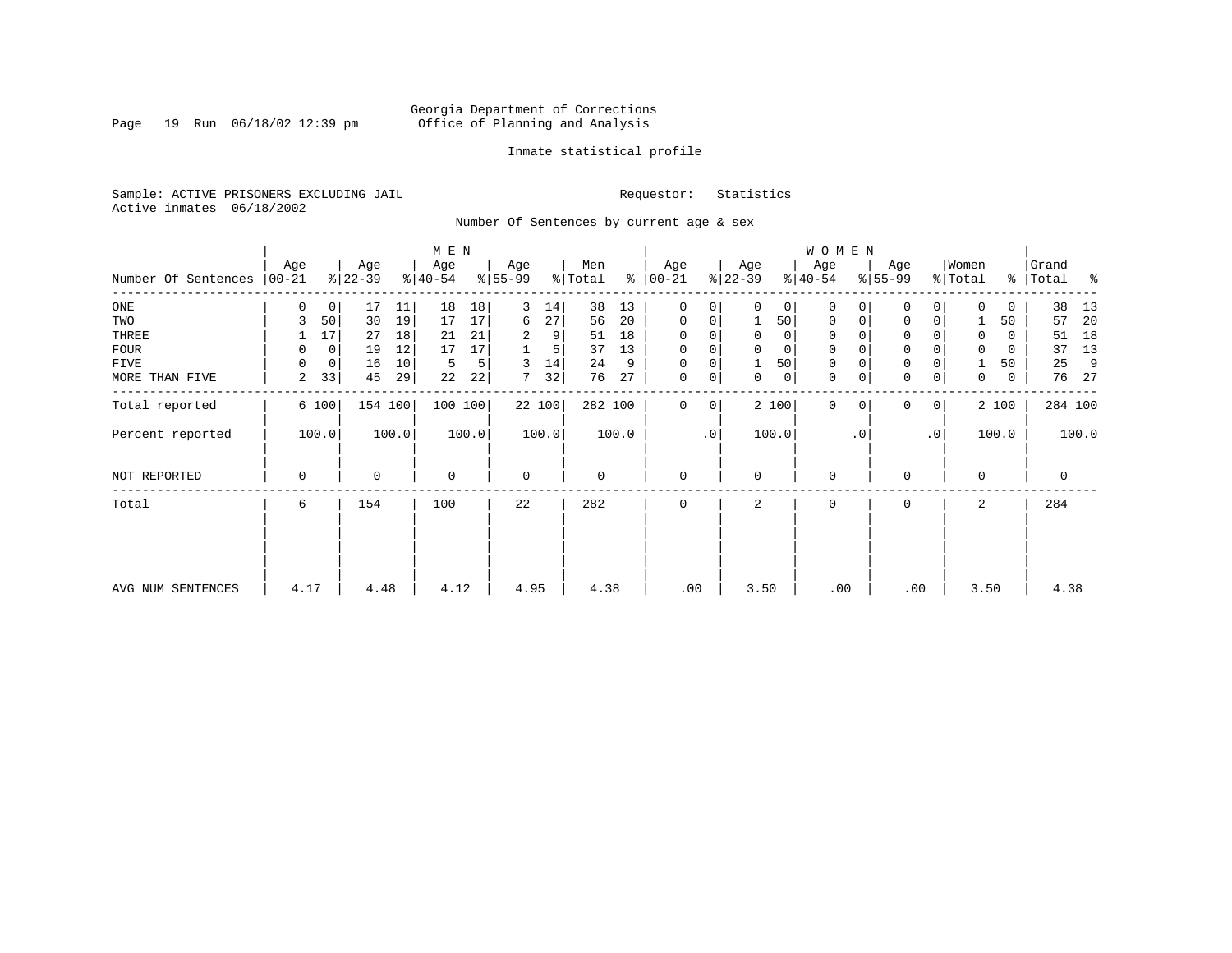Page 20 Run 06/18/02 12:39 pm

#### Inmate statistical profile

Sample: ACTIVE PRISONERS EXCLUDING JAIL **Requestor:** Statistics Active inmates 06/18/2002

Number Of Disciplinaries by current age & sex

|                  |                   |       |                  |         | M E N            |       |                  |             |                |       |                  |           |                  |             | W O M E N        |           |                  |                |                  |           |                |         |
|------------------|-------------------|-------|------------------|---------|------------------|-------|------------------|-------------|----------------|-------|------------------|-----------|------------------|-------------|------------------|-----------|------------------|----------------|------------------|-----------|----------------|---------|
| Disciplinaries   | Age<br>$ 00 - 21$ |       | Age<br>$ 22-39 $ |         | Age<br>$ 40-54 $ |       | Age<br>$8 55-99$ |             | Men<br>% Total | ႜ     | Age<br>$ 00-21 $ |           | Age<br>$ 22-39 $ |             | Age<br>$ 40-54 $ |           | Age<br>$8 55-99$ |                | Women<br>% Total | $\approx$ | Grand<br>Total | ႜ       |
| ZERO             |                   | 17    | 34               | 22      | 37               | 37    | 9                | 41          | 81             | 29    | $\mathbf 0$      | 0         | $\Omega$         | $\Omega$    | $\Omega$         | $\Omega$  | $\Omega$         | $\Omega$       | $\Omega$         | $\Omega$  | 81             | 29      |
| ONE              | 2                 | 33    | 12               | 8       | 10               | 10    | 3                | 14          | 27             | 10    | $\mathbf 0$      | 0         | $\mathbf 0$      | $\mathbf 0$ | $\mathbf 0$      | 0         | $\mathbf 0$      | $\mathbf{0}$   | 0                | 0         | 27             | 10      |
| TWO              |                   | 17    | 11               |         | 11               | 11    | 2                | 9           | 25             | 9     | $\mathbf 0$      | 0         |                  | $\mathbf 0$ | 0                |           | $\Omega$         |                | 0                | 0         | 25             | 9       |
| THREE            |                   | 17    | 15               | 10      | 10               | 10    | 4                | 18          | 30             | 11    | $\mathbf 0$      | 0         |                  | $\mathbf 0$ | 0                |           | $\mathbf 0$      |                | 0                | 0         | 30             | 11      |
| <b>FOUR</b>      |                   | 17    | 14               | 9       | 10               | 10    | $\Omega$         | $\mathbf 0$ | 25             | 9     | $\mathbf 0$      | 0         |                  | 50          | 0                |           | $\Omega$         |                |                  | 50        | 26             | 9       |
| FIVE             | 0                 | 0     |                  |         | 2                | 2     | $\Omega$         | 0           | 9              | 3     | 0                | 0         | $\Omega$         | 0           | 0                |           | $\mathbf 0$      | $\Omega$       | 0                | 0         | 9              |         |
| MORE THAN FIVE   | 0                 | 0     | 61               | 40      | 20               | 20    | 4                | 18          | 85             | 30    | 0                | 0         |                  | 50          | 0                | 0         | $\mathbf 0$      | 0              |                  | 50        | 86             | 30      |
| Total reported   |                   | 6 100 |                  | 154 100 | 100 100          |       |                  | 22 100      | 282 100        |       | $\mathbf{0}$     | 0         |                  | 2 100       | $\mathbf{0}$     | $\Omega$  | $\Omega$         | 0 <sup>1</sup> |                  | 2 100     |                | 284 100 |
| Percent reported |                   | 100.0 |                  | 100.0   |                  | 100.0 |                  | 100.0       |                | 100.0 |                  | $\cdot$ 0 |                  | 100.0       |                  | $\cdot$ 0 |                  | $\cdot$ 0      |                  | 100.0     |                | 100.0   |
| NOT REPORTED     | 0                 |       | 0                |         | $\mathbf 0$      |       | $\mathbf 0$      |             | 0              |       | $\mathbf 0$      |           | $\Omega$         |             | 0                |           | $\mathbf 0$      |                | $\mathbf 0$      |           | 0              |         |
| Total            | 6                 |       | 154              |         | 100              |       | 22               |             | 282            |       | $\mathbf 0$      |           | 2                |             | 0                |           | 0                |                | 2                |           | 284            |         |
|                  |                   |       |                  |         |                  |       |                  |             |                |       |                  |           |                  |             |                  |           |                  |                |                  |           |                |         |
| AVG NUM DISCIP   | 1.83              |       | 7.44             |         | 3.23             |       | 2.27             |             | 5.43           |       | .00              |           | 13.50            |             | .00              |           |                  | .00            | 13.50            |           | 5.48           |         |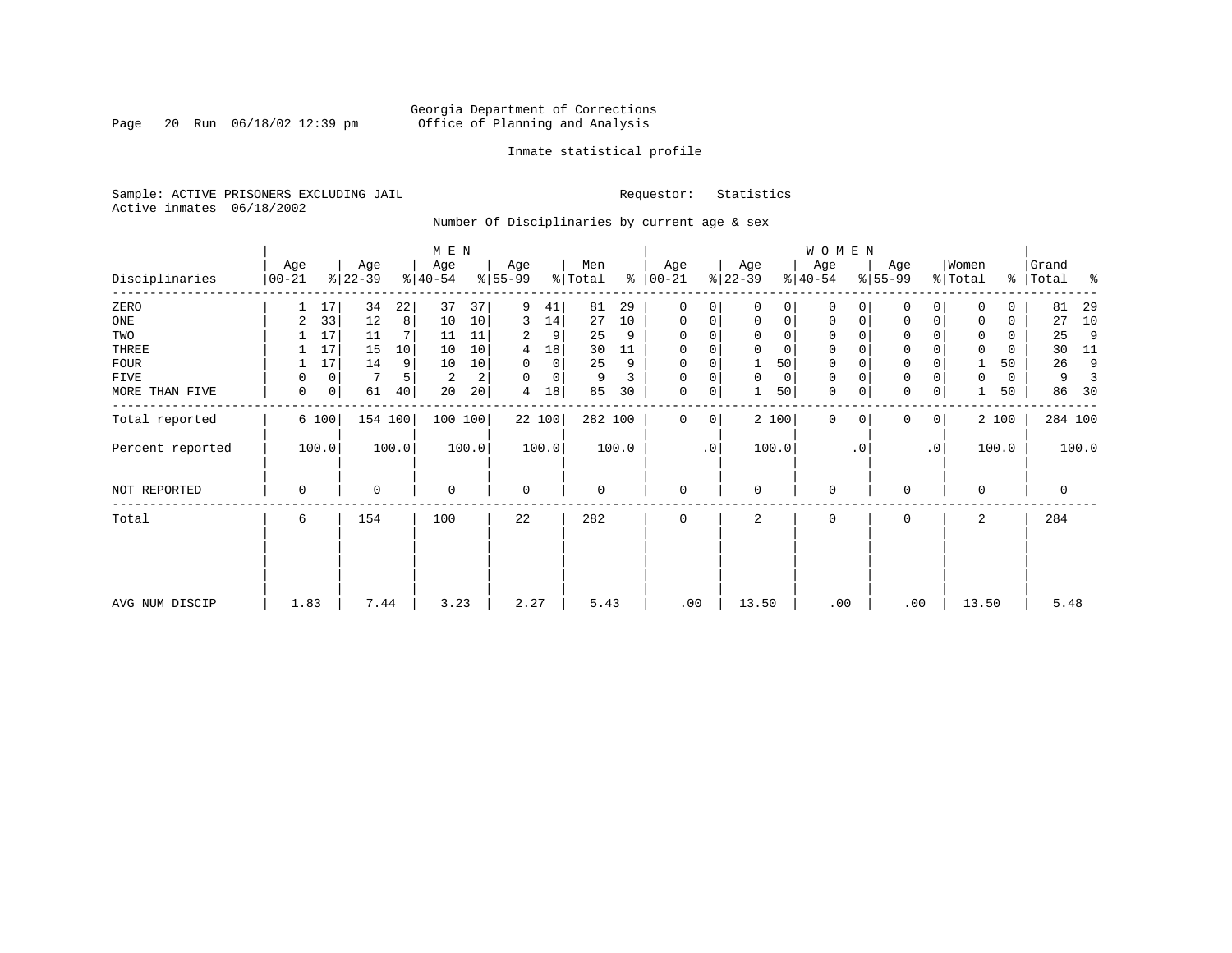Page 21 Run 06/18/02 12:39 pm

#### Inmate statistical profile

Sample: ACTIVE PRISONERS EXCLUDING JAIL **Requestor:** Statistics Active inmates 06/18/2002

Number Of Escapes by current age & sex

|                  |                  |             |                  |             | M E N            |       |                            |        |                            |          |                   |                |                  |             | W O M E N        |           |                  |             |                  |       |                    |             |
|------------------|------------------|-------------|------------------|-------------|------------------|-------|----------------------------|--------|----------------------------|----------|-------------------|----------------|------------------|-------------|------------------|-----------|------------------|-------------|------------------|-------|--------------------|-------------|
| Escapes          | Age<br>$ 00-21 $ |             | Age<br>$ 22-39 $ |             | Age<br>$8 40-54$ |       | Age<br>$\frac{1}{6}$ 55-99 |        | Men<br>$\frac{1}{2}$ Total | ៖        | Age<br>$ 00 - 21$ |                | Age<br>$ 22-39 $ |             | Age<br>$ 40-54 $ |           | Age<br>$8 55-99$ |             | Women<br>% Total |       | Grand<br>% Total % |             |
|                  |                  |             |                  |             |                  |       |                            |        |                            |          |                   |                |                  |             |                  |           |                  |             |                  |       |                    |             |
| ZERO             |                  | 6 100       | 153              | 99          | 100              | 100   |                            | 22 100 | 281 100                    |          | 0                 | 0              |                  | 2 100       | $\mathbf 0$      | $\Omega$  | 0                | 0           |                  | 2 100 | 283 100            |             |
| ONE              |                  | 0           |                  |             | 0                | 0     | $\mathbf 0$                | 0      |                            | 0        | $\mathbf 0$       | 0              | $\mathbf 0$      | 0           | 0                | 0         | 0                | 0           | 0                | 0     |                    | $\mathbf 0$ |
| TWO              | 0                |             | 0                | $\Omega$    | 0                |       | $\Omega$                   |        | 0                          | 0        |                   |                | 0                | 0           | $\mathbf 0$      | $\Omega$  | $\Omega$         |             | 0                | 0     |                    | $\left($    |
| THREE            | 0                |             | 0                | 0           | 0                |       | 0                          |        | 0                          | 0        | $\Omega$          |                | 0                | 0           | 0                |           | 0                |             |                  | 0     |                    | n           |
| FOUR             | $\Omega$         |             | U                | $\Omega$    |                  |       | $\Omega$                   |        | $\Omega$                   | $\Omega$ |                   |                | 0                | 0           | $\mathbf 0$      |           | $\Omega$         |             |                  | 0     |                    | n           |
| FIVE             | 0                | 0           | 0                | $\mathbf 0$ | n                |       | $\Omega$                   | 0      | $\Omega$                   | $\Omega$ | U                 | 0              | $\mathbf 0$      | 0           | $\mathbf 0$      | $\Omega$  | 0                |             |                  | 0     |                    | 0           |
| MORE THAN FIVE   | 0                | $\mathbf 0$ | 0                | $\mathbf 0$ | $\Omega$         | 0     | 0                          | 0      | 0                          | 0        | $\Omega$          | 0              | $\mathbf 0$      | $\mathbf 0$ | $\mathbf{0}$     | 0         | $\mathbf 0$      | $\mathbf 0$ | 0                | 0     | 0                  |             |
| Total reported   |                  | 6 100       | 154 100          |             | 100 100          |       |                            | 22 100 | 282 100                    |          | 0                 | 0 <sup>1</sup> |                  | 2 100       | $\mathbf 0$      | 0         | 0                | 0           |                  | 2 100 | 284 100            |             |
| Percent reported |                  | 100.0       |                  | 100.0       |                  | 100.0 |                            | 100.0  |                            | 100.0    |                   | $\cdot$ 0      |                  | 100.0       |                  | $\cdot$ 0 |                  | $\cdot$ 0   |                  | 100.0 | 100.0              |             |
| NOT REPORTED     | 0                |             | 0                |             | $\mathbf 0$      |       | $\mathbf 0$                |        | $\mathbf 0$                |          | $\mathbf 0$       |                | $\mathbf 0$      |             | $\mathbf 0$      |           | $\mathbf 0$      |             | $\mathbf 0$      |       | $\mathbf 0$        |             |
| Total            | 6                |             | 154              |             | 100              |       | 22                         |        | 282                        |          | $\mathbf 0$       |                | 2                |             | $\mathbf 0$      |           | 0                |             | 2                |       | 284                |             |
|                  |                  |             |                  |             |                  |       |                            |        |                            |          |                   |                |                  |             |                  |           |                  |             |                  |       |                    |             |
|                  |                  |             |                  |             |                  |       |                            |        |                            |          |                   |                |                  |             |                  |           |                  |             |                  |       |                    |             |
| AVG NUM ESCAPES  | .00              |             | .01              |             | .00              |       | .00                        |        | .00                        |          | .00               |                | .00              |             | .00              |           | .00              |             | .00              |       | .00                |             |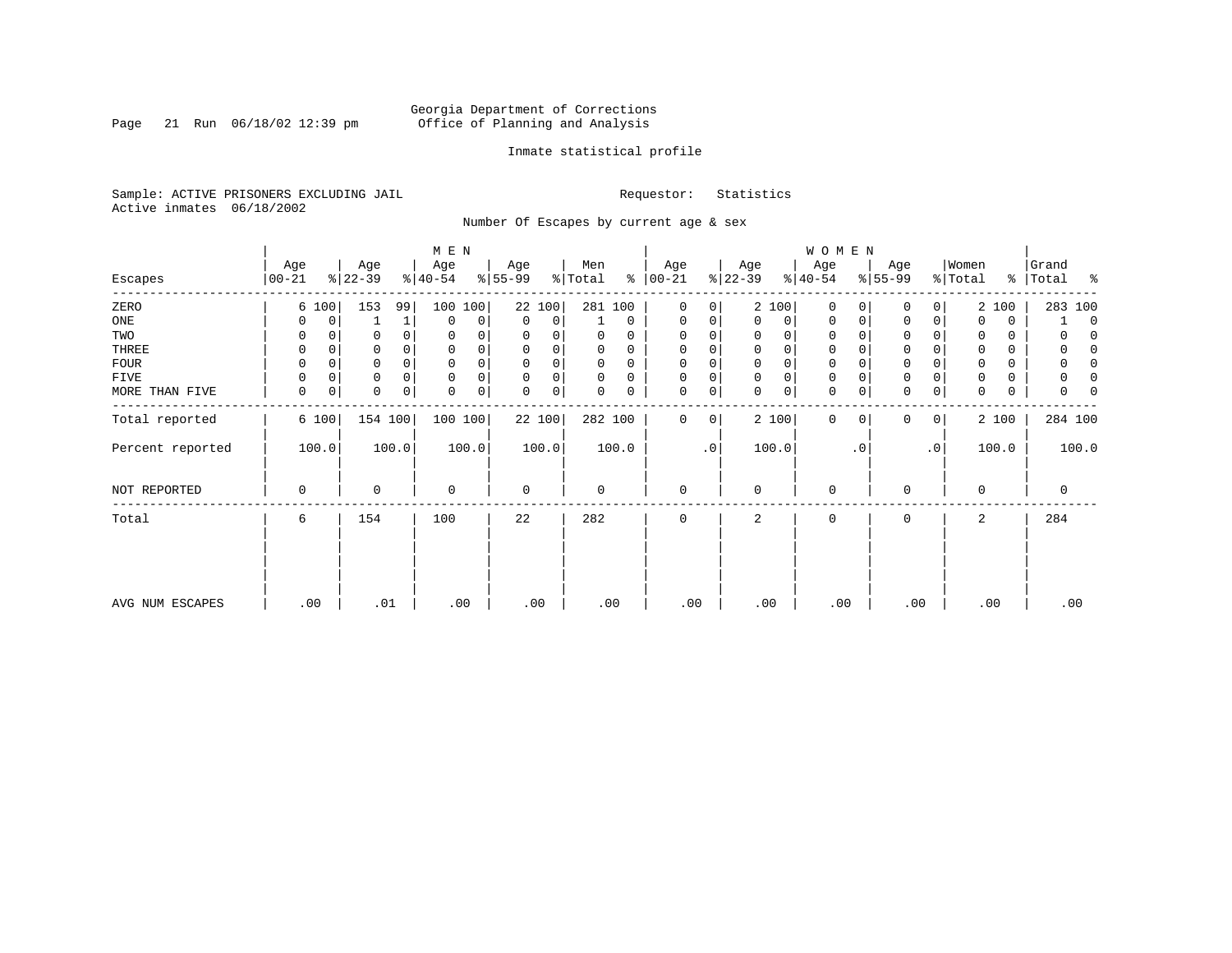Page 22 Run  $06/18/02$  12:39 pm

#### Inmate statistical profile

Sample: ACTIVE PRISONERS EXCLUDING JAIL **Requestor:** Statistics Active inmates 06/18/2002

Number Of Prior Georgia Incarcerations \* by current age & sex

| Prior Incarcerations   00-21 | Age         |             | Age<br>$ 22-39 $ |             | M E N<br>Age<br>$8 40-54$ |                 | Age<br>$8 55-99$ |        | Men<br>% Total |       | Age<br>$8   00 - 21$ |           | Age<br>$ 22-39 $ |             | <b>WOMEN</b><br>Age<br>$8 40-54$ |           | Age<br>$ 55-99 $ |           | Women<br>% Total | နွ    | Grand<br>Total | ႜ     |
|------------------------------|-------------|-------------|------------------|-------------|---------------------------|-----------------|------------------|--------|----------------|-------|----------------------|-----------|------------------|-------------|----------------------------------|-----------|------------------|-----------|------------------|-------|----------------|-------|
| ZERO                         | 5           | 83          | 88               | 57          | 35                        | 35              | 11               | 50     | 139            | 49    | 0                    | 0         |                  | 2 100       | $\mathbf 0$                      |           | $\Omega$         | 0         |                  | 2 100 | 141            | 50    |
| $_{\rm ONE}$                 |             | 17          | 30               | 19          | 20                        | 20 <sup>1</sup> | 5                | 23     | 56             | 20    | 0                    | 0         | 0                | 0           | $\mathbf 0$                      | 0         | 0                | 0         | $\Omega$         | 0     | 56             | 20    |
| TWO                          |             | $\Omega$    | 18               | 12          | 14                        | 14              | 2                | 9      | 34             | 12    | $\Omega$             | 0         | 0                | 0           | 0                                |           | 0                |           |                  | 0     | 34             | 12    |
| THREE                        | 0           | $\mathbf 0$ | 14               | 9           | 12                        | 12              | 3                | 14     | 29             | 10    | $\mathbf 0$          | 0         | 0                | $\mathsf 0$ | 0                                |           | $\mathbf 0$      |           |                  | 0     | 29             | 10    |
| FOUR                         | O           | O           | 3                | 2           | 10                        | 10              |                  | 0      | 13             | 5     | $\Omega$             | 0         |                  | $\mathsf 0$ | $\mathbf 0$                      |           | $\mathbf 0$      |           |                  | 0     | 13             |       |
| FIVE                         | 0           | $\Omega$    |                  |             | 6                         | 6               | $\Omega$         | 0      |                | 2     | $\Omega$             | 0         | $\Omega$         | $\mathsf 0$ | 0                                |           | $\mathbf 0$      |           |                  |       | 7              |       |
| MORE THAN FIVE               | 0           | $\mathbf 0$ | $\mathbf 0$      | $\mathbf 0$ | 3                         | 3 <sup>1</sup>  |                  | 5      | 4              |       | 0                    | 0         | $\Omega$         | $\mathbf 0$ | $\mathbf 0$                      |           | $\mathbf 0$      | 0         | $\Omega$         | 0     | 4              |       |
| Total reported               |             | 6 100       | 154 100          |             | 100 100                   |                 |                  | 22 100 | 282 100        |       | 0                    | 0         |                  | 2 100       | $\mathbf 0$                      | 0         | 0                | 0         |                  | 2 100 | 284 100        |       |
| Percent reported             |             | 100.0       |                  | 100.0       |                           | 100.0           |                  | 100.0  |                | 100.0 |                      | $\cdot$ 0 |                  | 100.0       |                                  | $\cdot$ 0 |                  | $\cdot$ 0 |                  | 100.0 |                | 100.0 |
| <b>NOT REPORTED</b>          | $\mathbf 0$ |             | $\Omega$         |             | $\Omega$                  |                 | $\mathbf 0$      |        | 0              |       | $\mathbf 0$          |           | $\Omega$         |             | $\mathbf{0}$                     |           | $\mathbf 0$      |           | $\Omega$         |       | $\mathbf 0$    |       |
| Total                        | 6           |             | 154              |             | 100                       |                 | 22               |        | 282            |       | 0                    |           | 2                |             | 0                                |           | 0                |           | 2                |       | 284            |       |
|                              |             |             |                  |             |                           |                 |                  |        |                |       |                      |           |                  |             |                                  |           |                  |           |                  |       |                |       |
| AVG # INCARCERATIONS         | .17         |             | .81              |             | 1.76                      |                 | 1.09             |        | 1.16           |       | .00                  |           | .00              |             | .00                              |           | .00              |           |                  | .00   | 1.15           |       |

\* This data counts a parole revocation on an existing sentenCE AS A prior incarceration. Also, this data counts, for any cohort of inmates, the total number of Georgia incarcerations the inmate has had during his entire criminal career. For example, if an inmate was admitted to prison first in FY72, and then re-admitted in FY79 and FY85, he had two prior incarcerations before the FY85 admission. This inmate's records show two prior incarcerations in all three of his records since he has had two prior incarcerations in his criminal career. If the cohort of FY72 admissions is selected for analysis, two prior incarcerations will be listed for this inmate even though in FY72, he had no prior incarcerations.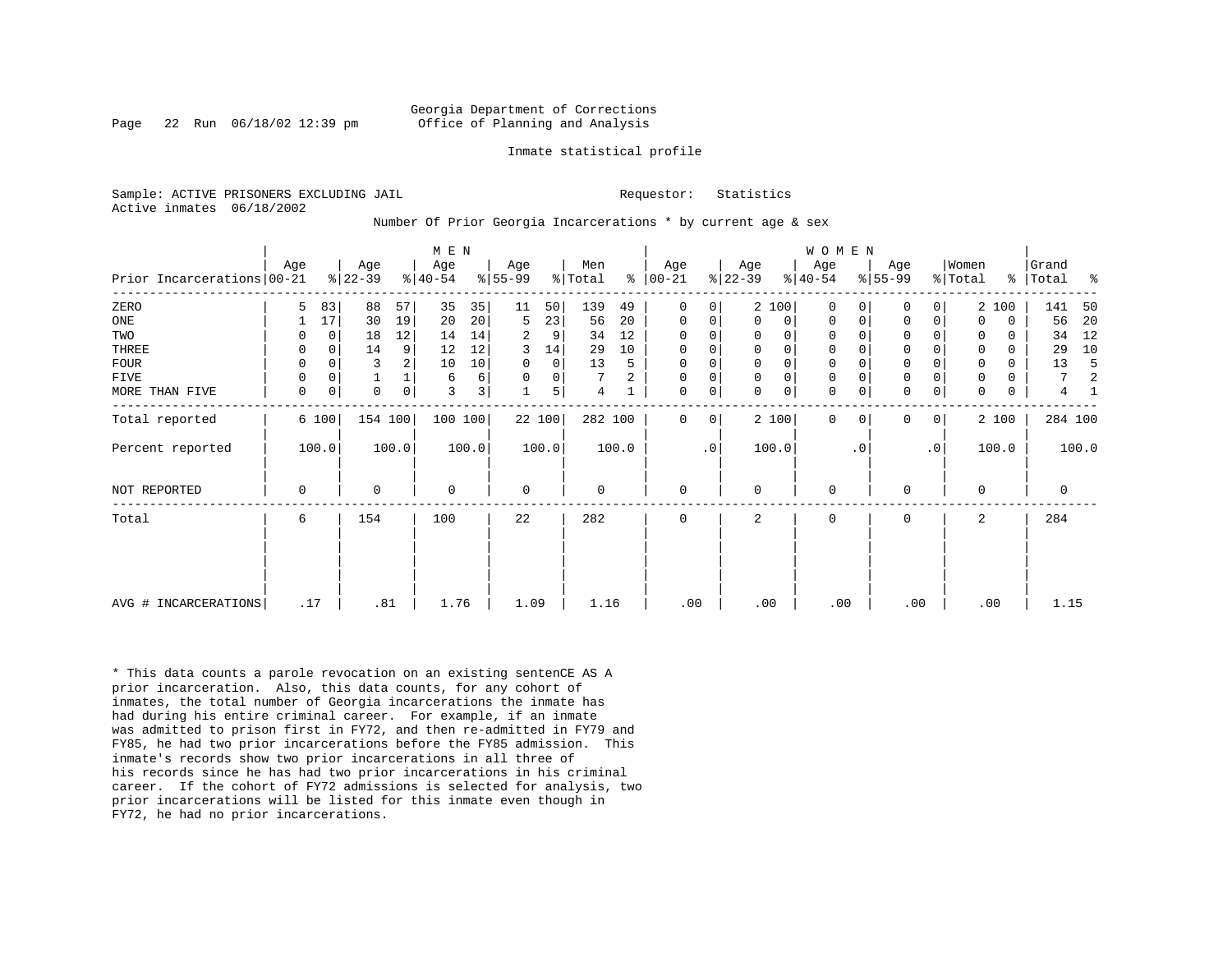Page 23 Run 06/18/02 12:39 pm

#### Inmate statistical profile

Sample: ACTIVE PRISONERS EXCLUDING JAIL **Requestor:** Statistics Active inmates 06/18/2002

Number Of Transfers by current age & sex

|                   |                  |    |                  |                         | M E N                       |                |                 |        |                |       |                  |             |                  |             | <b>WOMEN</b>     |           |                  |                |                  |       |                |         |
|-------------------|------------------|----|------------------|-------------------------|-----------------------------|----------------|-----------------|--------|----------------|-------|------------------|-------------|------------------|-------------|------------------|-----------|------------------|----------------|------------------|-------|----------------|---------|
| Transfers         | Age<br>$00 - 21$ |    | Age<br>$ 22-39 $ |                         | Age<br>$\frac{1}{6}$  40-54 |                | Age<br>$ 55-99$ |        | Men<br>% Total | ៖     | Age<br>$00 - 21$ |             | Age<br>$ 22-39 $ |             | Age<br>$ 40-54 $ |           | Age<br>$ 55-99 $ |                | Women<br>% Total | ႜႜၟ   | Grand<br>Total | း - ၁   |
| ZERO              | 0                | 0  | 5                | $\overline{\mathbf{3}}$ | 5                           | 5              | 0               | 0      | 10             | 4     | 0                | 0           |                  | 50          | 0                |           | 0                |                |                  | 50    | 11             |         |
| ONE               | 4                | 67 | 71               | 46                      | 43                          | 43             | 11              | 50     | 129            | 46    | 0                | 0           |                  | 50          | 0                | 0         | $\mathbf 0$      | 0              |                  | 50    | 130            | 46      |
| TWO               |                  | 17 | 38               | 25                      | 31                          | 31             | 6               | 27     | 76             | 27    | $\Omega$         |             | 0                | 0           | 0                |           | U                |                | 0                | 0     | 76             | 27      |
| THREE             |                  | 17 | 17               | 11                      | 10                          | 10             | 3               | 14     | 31             | 11    | 0                |             | 0                | 0           | 0                |           | 0                |                | 0                | 0     | 31             | 11      |
| <b>FOUR</b>       | 0                | 0  | 6                | 4                       | 4                           | 4              |                 | 5      | 11             | 4     | 0                |             | $\Omega$         | $\mathbf 0$ | $\mathbf 0$      |           | $\Omega$         |                | $\Omega$         | 0     | 11             | 4       |
| FIVE              | $\Omega$         | 0  |                  | 5                       | 2                           | $\overline{a}$ | $\Omega$        | 0      | 9              |       | $\Omega$         | 0           | $\Omega$         | $\mathsf 0$ | 0                |           | $\Omega$         |                | 0                | 0     | 9              |         |
| MORE THAN FIVE    | 0                | 0  | 10               | 6                       | 5                           | 5              |                 | 5      | 16             | 6     | 0                | 0           | $\Omega$         | $\mathbf 0$ | $\mathbf 0$      |           | $\Omega$         | 0              | $\Omega$         | 0     | 16             | 6       |
| Total reported    | 6 100            |    | 154 100          |                         | 100 100                     |                |                 | 22 100 | 282 100        |       | 0                | $\mathbf 0$ |                  | 2 100       | $\mathbf 0$      | $\Omega$  | 0                | 0 <sup>1</sup> |                  | 2 100 |                | 284 100 |
| Percent reported  | 100.0            |    |                  | 100.0                   |                             | 100.0          |                 | 100.0  |                | 100.0 |                  | .0          |                  | 100.0       |                  | $\cdot$ 0 |                  | $\cdot$ 0      |                  | 100.0 |                | 100.0   |
| NOT REPORTED      | $\Omega$         |    | 0                |                         | $\mathbf 0$                 |                | $\mathbf 0$     |        | 0              |       | $\mathbf 0$      |             | $\Omega$         |             | 0                |           | 0                |                | $\mathbf 0$      |       | 0              |         |
| Total             | 6                |    | 154              |                         | 100                         |                | 22              |        | 282            |       | 0                |             | 2                |             | 0                |           | 0                |                | 2                |       | 284            |         |
|                   |                  |    |                  |                         |                             |                |                 |        |                |       |                  |             |                  |             |                  |           |                  |                |                  |       |                |         |
| AVG NUM TRANSFERS | 1.50             |    | 2.13             |                         | 1.92                        |                | 1.91            |        | 2.02           |       | .00              |             | .50              |             | .00              |           | .00              |                |                  | .50   | 2.01           |         |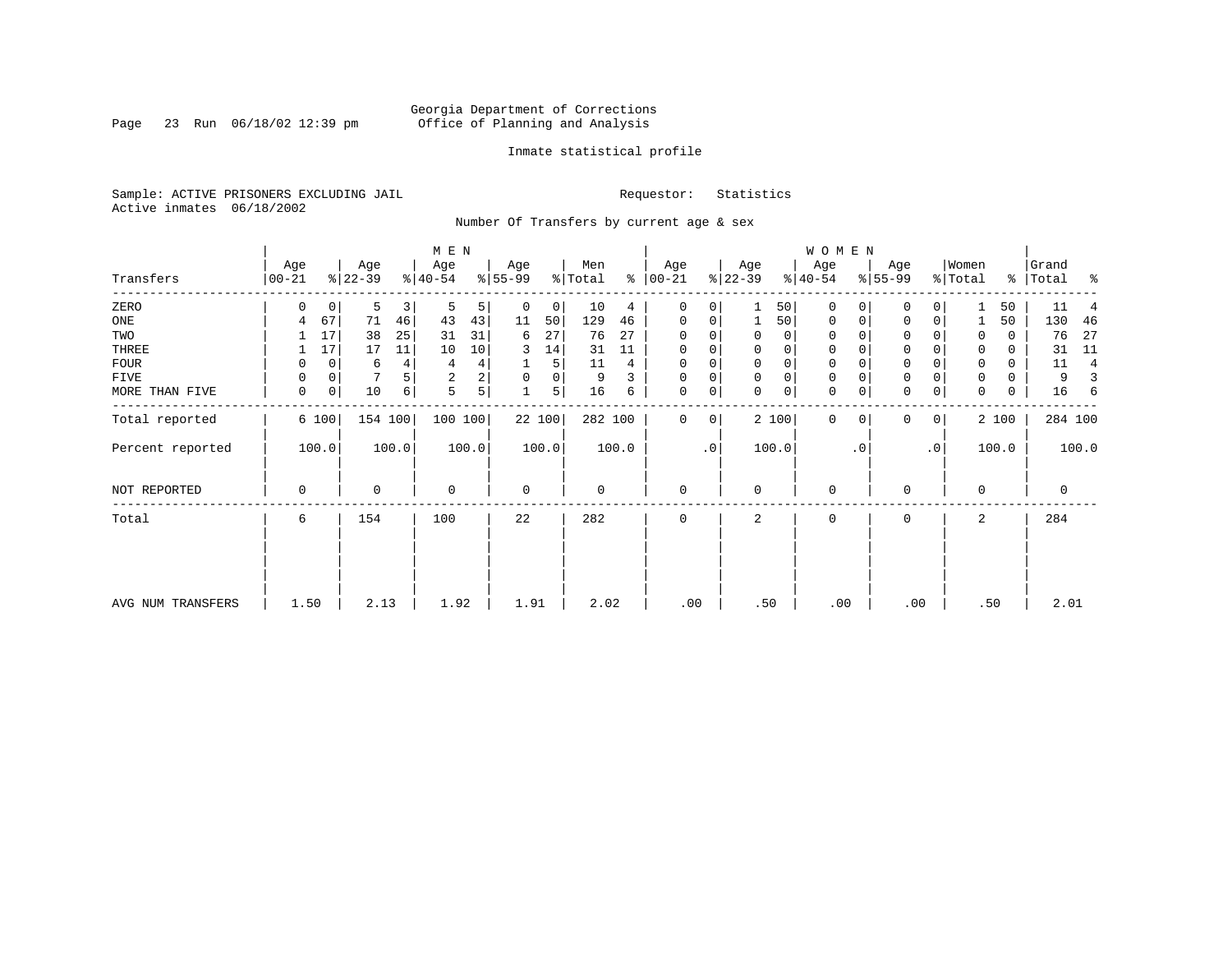Page 24 Run 06/18/02 12:39 pm

#### Inmate statistical profile

Sample: ACTIVE PRISONERS EXCLUDING JAIL **Requestor:** Statistics Active inmates 06/18/2002

County Of Conviction by current age & sex

|                            |     |          |                |              | M E N          |                |             |             |                |              |               |   |              |             | <b>WOMEN</b> |             |             |             |             |               |              |                |
|----------------------------|-----|----------|----------------|--------------|----------------|----------------|-------------|-------------|----------------|--------------|---------------|---|--------------|-------------|--------------|-------------|-------------|-------------|-------------|---------------|--------------|----------------|
|                            | Age |          | Age            |              | Age            |                | Age         |             | Men            |              | Age           |   | Age          |             | Age          |             | Age         |             | Women       |               | Grand        |                |
| County Of Conviction 00-21 |     |          | $8 22-39$      |              | $ 40-54$       |                | $8 55-99$   |             | % Total        |              | $8   00 - 21$ |   | $ 22-39$     |             | $ 40-54$     |             | $8 55-99$   |             | % Total     | $\frac{1}{6}$ | Total        | ႜ              |
| Appling                    | 0   | 0        | 1              | 1            | 1              | $\mathbf{1}$   | 0           | 0           | 2              | 1            | 0             | 0 | 0            | 0           | 0            | 0           | 0           | 0           | 0           | 0             | 2            | 1              |
| Atkinson                   | 0   | 0        | $\mathbf 0$    | $\mathsf{O}$ | 0              | 0              | 1           | 5           | $\mathbf{1}$   | 0            | $\mathbf 0$   | 0 | $\mathbf 0$  | $\mathbf 0$ | 0            | $\mathbf 0$ | $\mathbf 0$ | $\mathbf 0$ | $\mathbf 0$ | 0             |              | $\Omega$       |
| Bacon                      | 0   | 0        | $\mathbf 0$    | $\mathbf 0$  | 1              | 1              | $\Omega$    | 0           | 1              | 0            | 0             | 0 | $\mathbf 0$  | 0           | 0            | 0           | 0           | $\mathbf 0$ | 0           | 0             |              | $\Omega$       |
| Baldwin                    | O   | 0        |                | 1            | 3              | 3              | $\Omega$    | $\mathbf 0$ | 4              | 1            | $\Omega$      | 0 | $\mathbf 0$  | $\mathbf 0$ | $\Omega$     | $\mathbf 0$ | $\Omega$    | $\Omega$    | $\Omega$    | 0             |              | $\mathbf{1}$   |
| Banks                      | U   | 0        | $\Omega$       | $\Omega$     | $\Omega$       | 0              |             | 5           | 1              | 0            | $\Omega$      | O | $\mathbf 0$  | $\Omega$    | $\Omega$     | $\mathbf 0$ | $\Omega$    | $\Omega$    | $\Omega$    | 0             |              | $\Omega$       |
| Barrow                     | U   | 0        | 1              | 1            | $\Omega$       | 0              |             | 5           | 2              | 1            | $\Omega$      | O | $\mathbf 0$  | $\Omega$    | $\Omega$     | $\mathbf 0$ | $\Omega$    | $\Omega$    | $\mathbf 0$ | 0             | 2            | $\mathbf{1}$   |
| Bartow                     | U   | 0        | $\mathbf 0$    | $\mathbf 0$  | 1              | 1              | O           | $\mathbf 0$ | 1              | 0            | 0             | 0 | $\mathbf 0$  | 0           | 0            | 0           | $\Omega$    | 0           | 0           | 0             |              | $\Omega$       |
| Ben Hill                   |     | 0        | 1              | 1            | 0              | 0              |             | $\mathbf 0$ | 1              | 0            | 0             | 0 | 0            | 0           | 0            | 0           | 0           | 0           | 0           | 0             |              | $\Omega$       |
| Berrien                    | O   | 0        | $\mathbf{1}$   | $\mathbf{1}$ | $\Omega$       | 0              | $\Omega$    | $\mathbf 0$ | $\mathbf{1}$   | $\Omega$     | $\Omega$      | 0 | $\mathbf{0}$ | $\mathbf 0$ | $\Omega$     | $\mathbf 0$ | $\Omega$    | $\Omega$    | $\Omega$    | 0             |              | $\Omega$       |
| <b>Bibb</b>                | O   | 0        | 6              | 4            | $\overline{2}$ | 2              |             | 5           | 9              | 3            | $\Omega$      | 0 | $\mathbf 0$  | $\mathbf 0$ | 0            | $\mathbf 0$ | $\Omega$    | $\Omega$    | $\Omega$    | 0             | Q            | $\overline{3}$ |
| Bleckley                   | U   | 0        | -1             | 1            | $\Omega$       | 0              | $\Omega$    | $\mathbf 0$ | 1              | 0            | $\Omega$      | 0 | $\mathbf 0$  | $\Omega$    | 0            | $\mathbf 0$ | $\Omega$    | $\Omega$    | $\mathbf 0$ | 0             |              | $\Omega$       |
| Brantley                   | U   | 0        | $\Omega$       | 0            | $\mathbf{1}$   | 1              | O           | $\Omega$    | 1              | 0            | $\Omega$      | 0 | $\mathbf 0$  | $\Omega$    | $\Omega$     | $\mathbf 0$ | $\Omega$    | $\Omega$    | $\mathbf 0$ | 0             |              | $\Omega$       |
| Brooks                     |     | 0        | $\Omega$       | 0            | 1              | 1              | O           | 0           | 1              | 0            | 0             | 0 | $\mathbf 0$  | 0           | 0            | 0           | 0           | $\Omega$    | 0           | 0             |              | $\Omega$       |
| Burke                      |     | 0        | $\overline{4}$ | 3            | 1              | 1              | 0           | $\mathbf 0$ | 5              | 2            | 0             | 0 | 0            | $\Omega$    | 0            | $\mathbf 0$ | $\Omega$    | 0           | 0           | 0             |              | $\overline{c}$ |
| <b>Butts</b>               | O   | 0        | $\mathbf{1}$   | 1            | $\mathbf{1}$   | 1              |             | 5           | 3              | 1            | $\Omega$      | 0 | $\mathbf 0$  | 0           | 0            | $\mathbf 0$ | 0           | 0           | 0           | 0             | 3            | 1              |
| Camden                     | U   | 0        | $\mathbf 0$    | $\mathbf 0$  |                | 1              | $\Omega$    | 0           | 1              | 0            | $\Omega$      | 0 | $\mathbf 0$  | 0           | 0            | $\mathbf 0$ | $\Omega$    | $\Omega$    | 0           | 0             |              | $\Omega$       |
| Carroll                    | U   | $\Omega$ | $\overline{2}$ | 1            | $\Omega$       | 0              | $\Omega$    | $\mathbf 0$ | $\overline{a}$ | $\mathbf{1}$ | $\Omega$      | 0 | $\mathbf 0$  | $\Omega$    | 0            | $\mathbf 0$ | $\Omega$    | $\Omega$    | $\Omega$    | 0             | 2            | $\mathbf{1}$   |
| Catoosa                    | U   | 0        | $\mathbf 0$    | 0            | $\mathbf{1}$   | 1              | O           | 0           | 1              | 0            | $\Omega$      | 0 | $\mathbf 0$  | $\Omega$    | $\Omega$     | $\mathbf 0$ | $\Omega$    | $\Omega$    | $\mathbf 0$ | 0             | -1           | $\Omega$       |
| Chatham                    | 1   | 17       | 5              | 3            | 3              | 3              | ı           | 5           | 10             | 4            | 0             | 0 | $\mathbf 0$  | 0           | 0            | $\mathbf 0$ | 0           | 0           | 0           | 0             | 10           | $\overline{4}$ |
| Chattooga                  | O   | 0        | 1              | 1            | 0              | 0              | 0           | 0           | 1              | 0            | 0             | 0 | 0            | 0           | 0            | $\mathbf 0$ | $\Omega$    | 0           | 0           | 0             | $\mathbf{1}$ | $\Omega$       |
| Cherokee                   | O   | 0        | $\overline{2}$ | $\mathbf{1}$ | $\mathbf{1}$   | 1              | $\Omega$    | $\mathbf 0$ | 3              | $\mathbf{1}$ | $\Omega$      | 0 | $\mathbf 0$  | 0           | $\Omega$     | $\mathbf 0$ | $\mathbf 0$ | 0           | $\Omega$    | $\mathbf 0$   | 3            | $\mathbf{1}$   |
| Clarke                     | U   | 0        | 6              | 4            | 5              | 5              | $\Omega$    | 0           | 11             | 4            | $\Omega$      | 0 | $\mathbf 0$  | 0           | 0            | 0           | $\Omega$    | $\mathbf 0$ | 0           | 0             | 11           | $\overline{4}$ |
| Clayton                    | U   | 0        | 6              | 4            | $\overline{a}$ | 2              |             | 5           | 9              | 3            | $\Omega$      | 0 | $\mathbf 0$  | $\Omega$    | 0            | 0           | $\Omega$    | 0           | 0           | 0             | q            | 3              |
| Cobb                       | 1   | 17       | 3              | 2            | $\mathbf{1}$   | $\mathbf 1$    | O           | 0           | 5              | 2            | $\Omega$      | 0 | $\mathbf 0$  | 0           | $\Omega$     | $\mathbf 0$ | $\Omega$    | 0           | 0           | 0             |              | $\overline{2}$ |
| Coffee                     | 0   | 0        | 1              | 1            | 0              | 0              | $\Omega$    | 0           | 1              | 0            | 0             | 0 | $\mathbf 0$  | 0           | 0            | $\mathbf 0$ | 0           | 0           | $\mathbf 0$ | 0             |              | $\mathbf{0}$   |
| Colquit                    | 0   | 0        | $\mathbf{1}$   | $\mathbf{1}$ | 2              | 2              |             | $\mathbf 0$ | 3              | $\mathbf{1}$ | $\Omega$      | 0 | $\Omega$     | $\Omega$    | 0            | $\mathbf 0$ | $\Omega$    | $\Omega$    | $\Omega$    | 0             | 3            | $\mathbf{1}$   |
| Columbia                   | 0   | 0        | $\mathbf{1}$   | 1            | 1              | 1              | $\Omega$    | $\mathbf 0$ | $\overline{2}$ | 1            | $\Omega$      | 0 | $\mathbf 0$  | $\Omega$    | $\Omega$     | $\mathbf 0$ | $\Omega$    | 0           | $\Omega$    | 0             | 2            | $\mathbf{1}$   |
| Cook                       | U   | 0        | 1              | 1            | $\Omega$       | 0              | O           | 0           | 1              | 0            | $\Omega$      | 0 | $\mathbf 0$  | 0           | 0            | 0           | 0           | 0           | 0           | 0             |              | $\mathbf 0$    |
| Coweta                     | U   | 0        | 1              | 1            | $\Omega$       | 0              | O           | 0           | 1              | 0            | $\Omega$      | 0 | 0            | $\Omega$    | 0            | 0           | $\Omega$    | 0           | $\Omega$    | 0             |              | $\Omega$       |
| Crisp                      | U   | 0        | $\mathbf{1}$   | 1            | $\Omega$       | 0              | O           | $\Omega$    | 1              | $\Omega$     | $\Omega$      | 0 | $\mathbf 0$  | $\Omega$    | 0            | $\mathbf 0$ | $\Omega$    | $\Omega$    | $\mathbf 0$ | 0             |              | $\Omega$       |
| Dade                       | U   | $\Omega$ | $\mathbf{1}$   | 1            | $\Omega$       | 0              | O           | $\mathbf 0$ | 1              | $\Omega$     | $\Omega$      | 0 | $\Omega$     | 0           | $\Omega$     | $\mathbf 0$ | $\Omega$    | $\Omega$    | $\Omega$    | 0             |              | $\Omega$       |
| Decatur                    | O   | 0        | $\mathbf 0$    | $\Omega$     | $\mathbf{1}$   | 1              | 0           | $\mathbf 0$ | $\mathbf{1}$   | 0            | $\Omega$      | 0 | $\Omega$     | 0           | 0            | $\mathbf 0$ | $\Omega$    | 0           | $\Omega$    | 0             | $\mathbf{1}$ | $\Omega$       |
| DeKalb                     | U   | 0        | 14             | 9            | 6              | 6              | 3           | 14          | 23             | 8            | 0             | 0 | $\mathbf 0$  | 0           | 0            | 0           | $\Omega$    | 0           | 0           | 0             | 23           | 8              |
| Dodge                      | 0   | 0        | 1              | 1            | $\Omega$       | 0              | 0           | 0           | 1              | 0            | $\Omega$      | 0 | 0            | 0           | 0            | 0           | 0           | $\mathbf 0$ | 0           | 0             |              | $\mathbf 0$    |
| Dougherty                  | 1   | 17       | $\overline{2}$ | 1            | 2              | 2              |             | 5           | 6              | 2            | 0             | 0 | 0            | 0           | 0            | 0           | 0           | 0           | 0           | 0             |              | $\overline{c}$ |
| Douglas<br>----------      | 0   | 0        | 5              | 3            | $\overline{2}$ | 2 <sup>1</sup> | $\mathbf 0$ | 0           | 7              | 2            | $\mathbf 0$   | 0 | $\Omega$     | 0           | 0            | 0           | $\mathbf 0$ | 0           | $\mathbf 0$ | 0             | 7            | $\overline{c}$ |

(continued)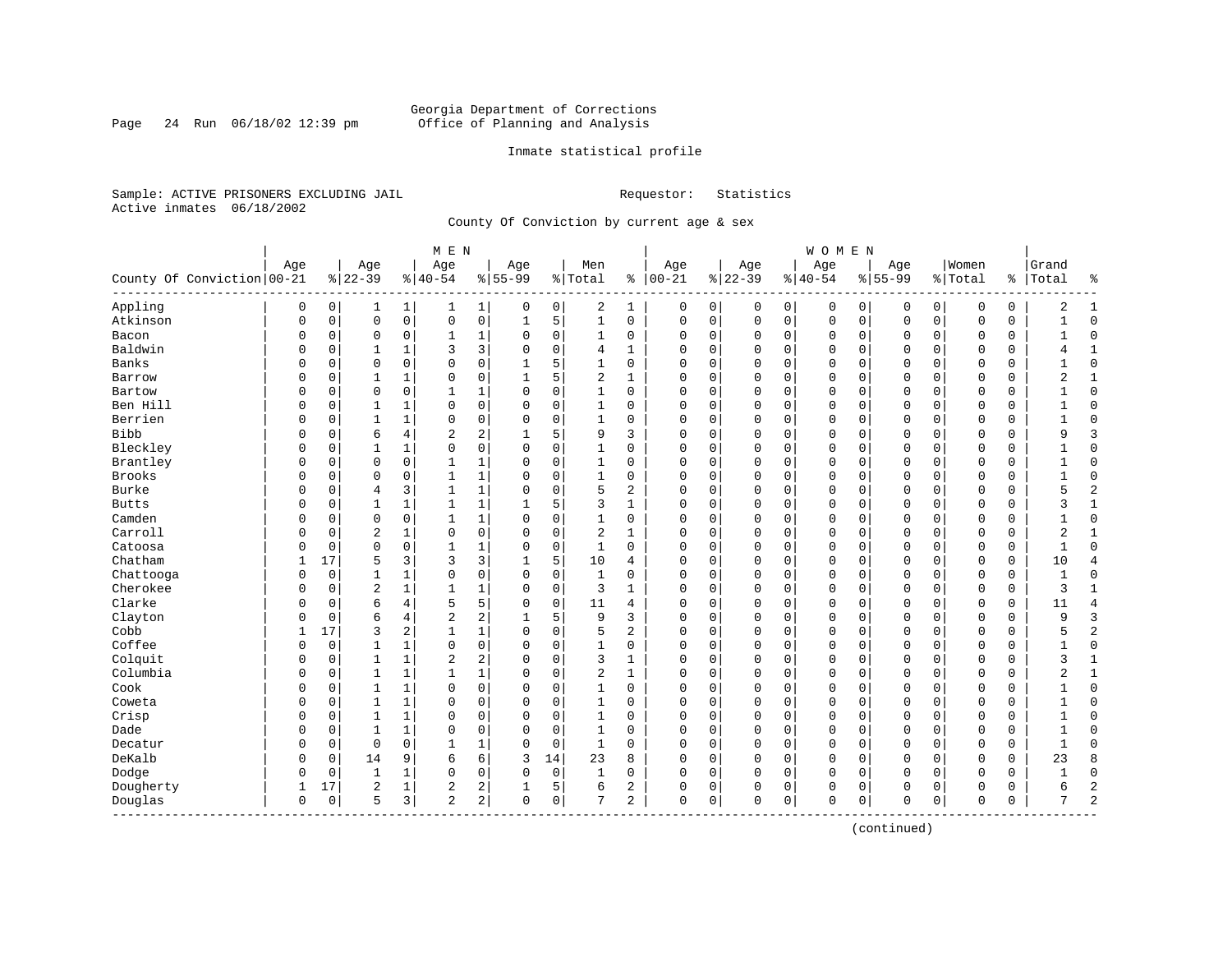Page 25 Run 06/18/02 12:39 pm

### Inmate statistical profile

|  | Sample: ACTIVE PRISONERS EXCLUDING JAIL |  |                                           |  | Requestor: Statistics |
|--|-----------------------------------------|--|-------------------------------------------|--|-----------------------|
|  | Active inmates 06/18/2002               |  |                                           |  |                       |
|  |                                         |  | County Of Conviction by current age & sex |  | (continued)           |

|                            |             |             |                |              | M E N       |                |              |          |                |             |             |             |             |             | WOMEN       |          |             |             |             |             |              |                |
|----------------------------|-------------|-------------|----------------|--------------|-------------|----------------|--------------|----------|----------------|-------------|-------------|-------------|-------------|-------------|-------------|----------|-------------|-------------|-------------|-------------|--------------|----------------|
|                            | Age         |             | Age            |              | Age         |                | Age          |          | Men            |             | Age         |             | Age         |             | Age         |          | Age         |             | Women       |             | Grand        |                |
| County Of Conviction 00-21 |             |             | $ 22-39$       |              | $8 40-54$   |                | $8 55-99$    |          | % Total        |             | $% 100-21$  |             | $8 22-39$   |             | $8 40-54$   |          | $8155 - 99$ |             | % Total     | ႜ           | Total        | နွ             |
| Elbert                     | 0           | 0           | 0              | 0            | 0           | 0              | 1            | 5        | 1              | 0           | 0           | 0           | 0           | 0           | 0           | 0        | 0           | 0           | 0           | 0           |              | $\Omega$       |
| Emanuel                    | $\mathbf 0$ | $\mathbf 0$ | 1              | $\mathbf 1$  | $\mathbf 0$ | 0              | 0            | 0        | 1              | 0           | $\mathbf 0$ | 0           | $\mathsf 0$ | $\mathbf 0$ | $\mathsf 0$ | 0        | $\mathbf 0$ | 0           | $\mathbf 0$ | $\mathbf 0$ | 1            | $\Omega$       |
| Fayette                    | $\Omega$    | 0           | 0              | 0            | 1           | 1              | 1            | 5        | $\overline{2}$ | 1           | 0           | $\mathbf 0$ | 0           | $\mathbf 0$ | 0           | 0        | $\mathbf 0$ | $\mathbf 0$ | 0           | 0           | 2            | -1             |
| Floyd                      | $\Omega$    | $\Omega$    | 3              | 2            | 1           | $\mathbf{1}$   | 0            | 0        | $\overline{4}$ | 1           | $\Omega$    | $\mathbf 0$ | 0           | $\mathbf 0$ | $\mathbf 0$ | 0        | $\mathbf 0$ | $\mathbf 0$ | 0           | 0           | 4            | 1              |
| Forsyth                    | 0           | $\Omega$    | $\Omega$       | 0            | 1           | $\mathbf{1}$   | 0            | 0        | 1              | $\mathbf 0$ | 0           | $\mathbf 0$ | 0           | $\mathbf 0$ | $\mathbf 0$ | 0        | $\mathbf 0$ | $\mathbf 0$ | 0           | $\mathbf 0$ |              | $\Omega$       |
| Franklin                   | $\Omega$    | $\Omega$    | $\mathbf{1}$   | $\mathbf 1$  | $\mathbf 0$ | $\Omega$       | 0            | 0        | $\mathbf{1}$   | 0           | $\Omega$    | $\mathbf 0$ | 0           | 0           | 0           | 0        | $\mathbf 0$ | 0           | 0           | 0           | $\mathbf{1}$ | $\Omega$       |
| Fulton                     | $\Omega$    | 0           | 12             | 8            | 10          | 10             | 2            | 9        | 24             | 9           | 0           | $\mathbf 0$ | 0           | $\mathbf 0$ | 0           | 0        | $\mathbf 0$ | 0           | 0           | 0           | 24           | 8              |
| Gilmer                     | 0           | 0           | $\mathbf{1}$   | 1            | $\mathbf 0$ | 0              | 0            | $\Omega$ | 1              | $\Omega$    | $\Omega$    | $\mathbf 0$ | $\Omega$    | $\mathbf 0$ | 0           | 0        | $\mathbf 0$ | 0           | $\Omega$    | 0           |              | $\Omega$       |
| Glynn                      | 0           | 0           | 5              | 3            | 2           | $\overline{2}$ | $\mathbf{1}$ | 5        | 8              | 3           | $\Omega$    | $\mathbf 0$ | $\Omega$    | 0           | 0           | 0        | $\mathbf 0$ | 0           | $\Omega$    | $\mathbf 0$ | 8            | 3              |
| Gordon                     | $\Omega$    | O           | $\Omega$       | 0            | $\Omega$    | $\Omega$       | 1            | 5        | 1              | $\Omega$    | $\Omega$    | $\mathbf 0$ | $\Omega$    | $\mathbf 0$ | 0           | $\Omega$ | $\mathbf 0$ | 0           | $\Omega$    | 0           |              | $\Omega$       |
| Greene                     | O           | O           | $\mathbf{1}$   | 1            | $\Omega$    | $\Omega$       | $\Omega$     | $\Omega$ | 1              | $\Omega$    | $\Omega$    | $\Omega$    | $\Omega$    | $\Omega$    | 0           | $\Omega$ | $\mathbf 0$ | $\Omega$    | $\Omega$    | 0           |              | ſ              |
| Gwinnett                   | 0           | O           | 2              | $\mathbf{1}$ |             | 1              | 0            | $\Omega$ | 3              | 1           | 0           | $\mathbf 0$ | $\Omega$    | $\mathbf 0$ | 0           | $\Omega$ | $\mathbf 0$ | 0           | 0           | 0           | 3            |                |
| Habersham                  | 0           | U           | 0              | 0            |             | $\mathbf 1$    | 0            | 0        | 1              | 0           | 0           | $\mathbf 0$ | $\Omega$    | $\mathbf 0$ | $\mathsf 0$ | 0        | 0           | $\mathbf 0$ | $\Omega$    | 0           |              | 0              |
| Hall                       | $\Omega$    | 0           | $\overline{2}$ | 1            | 1           | $\mathbf{1}$   | 0            | 0        | 3              | 1           | $\Omega$    | 0           | 0           | 0           | 0           | 0        | $\mathbf 0$ | 0           | $\Omega$    | 0           | 3            | $\mathbf{1}$   |
| Harris                     | O           | 0           | $\mathbf{1}$   | $\mathbf 1$  | $\Omega$    | $\mathbf 0$    | 0            | 0        | 1              | $\Omega$    | $\Omega$    | $\mathbf 0$ | $\Omega$    | 0           | $\mathbf 0$ | 0        | $\mathbf 0$ | 0           | 0           | 0           | 1            | $\Omega$       |
| Hart                       | $\Omega$    | $\Omega$    | 2              | 1            | 2           | 2              | O            | 0        | $\overline{4}$ | 1           | $\Omega$    | 0           | 0           | $\mathbf 0$ | 0           | 0        | $\mathbf 0$ | 0           | 0           | 0           | 4            | $\mathbf{1}$   |
| Henry                      | $\Omega$    | $\Omega$    | 3              | 2            | $\Omega$    | $\mathbf 0$    | 0            | 0        | 3              |             | 0           | 0           | 0           | $\mathbf 0$ | 0           | 0        | $\mathbf 0$ | 0           | $\Omega$    | 0           | 3            | $\mathbf{1}$   |
| Houston                    | $\Omega$    | $\Omega$    | 2              | 1            | 3           | 3              | $\Omega$     | 0        | 5              | 2           | $\Omega$    | 0           | 0           | 0           | 0           | 0        | $\mathbf 0$ | 0           | $\Omega$    | 0           | 5            | $\overline{c}$ |
| Jackson                    | $\Omega$    | $\Omega$    | $\Omega$       | 0            | -1          | $\mathbf{1}$   | $\Omega$     | 0        | 1              | $\Omega$    | $\Omega$    | 0           | $\Omega$    | $\mathbf 0$ | 0           | 0        | $\mathbf 0$ | 0           | 0           | 0           |              | $\Omega$       |
| Jasper                     | $\Omega$    | $\Omega$    | 1              | 1            | $\Omega$    | $\Omega$       | $\Omega$     | $\Omega$ | 1              | 0           | $\Omega$    | $\mathbf 0$ | $\Omega$    | $\mathbf 0$ | 0           | $\Omega$ | $\mathbf 0$ | 0           | 0           | 0           | 1            | $\Omega$       |
| Jeff Davis                 | $\Omega$    | $\Omega$    | 2              | $\mathbf 1$  | $\Omega$    | 0              | 0            | 0        | 2              | 1           | $\Omega$    | $\mathbf 0$ | $\Omega$    | $\mathbf 0$ | 0           | 0        | $\mathbf 0$ | $\mathbf 0$ | 0           | 0           | 2            |                |
| Jones                      | O           | O           |                | $\mathbf 1$  | $\Omega$    | $\mathbf 0$    | 0            | 0        | 1              | 0           | $\Omega$    | 0           | 0           | $\mathbf 0$ | 0           | 0        | 0           | 0           | 0           | 0           |              | $\Omega$       |
| Lee                        | O           | $\Omega$    | $\mathbf{1}$   | $\mathbf 1$  | $\mathbf 0$ | $\mathbf 0$    | 0            | 0        | 1              | $\mathbf 0$ | $\Omega$    | 0           | 0           | $\mathbf 0$ | $\mathsf 0$ | 0        | 0           | 0           | $\mathbf 0$ | $\mathsf 0$ |              | $\Omega$       |
| Liberty                    | O           | O           | $\mathbf{1}$   | $\mathbf 1$  | 1           | 1              | O            | 0        | $\overline{c}$ | 1           | $\Omega$    | 0           | $\Omega$    | 0           | $\mathsf 0$ | 0        | $\mathbf 0$ | 0           | $\Omega$    | $\mathbf 0$ | 2            | $\mathbf{1}$   |
| Long                       | $\Omega$    | O           | 3              | 2            | $\mathbf 0$ | $\mathbf 0$    | 0            | 0        | 3              | 1           | $\Omega$    | 0           | 0           | $\mathbf 0$ | $\mathsf 0$ | 0        | $\mathbf 0$ | 0           | $\Omega$    | $\mathbf 0$ | 3            | $\mathbf{1}$   |
| Lowndes                    | $\Omega$    |             |                | 1            |             | 1              | 0            | 0        | $\overline{c}$ | 1           | $\Omega$    | 0           | 0           | 0           | $\mathsf 0$ | 0        | 0           | 0           | 0           | 0           | 2            | $\mathbf{1}$   |
| Madison                    | $\Omega$    | $\Omega$    | $\mathbf{1}$   | 1            | $\Omega$    | $\mathbf 0$    | 0            | $\Omega$ | 1              | 0           | 0           | 0           | 0           | 0           | $\mathsf 0$ | $\Omega$ | 0           | 0           | $\Omega$    | $\mathsf 0$ |              | $\Omega$       |
| Marion                     | $\Omega$    | U           | $\mathbf{1}$   | 1            | $\Omega$    | 0              | 0            | $\Omega$ | 1              | 0           | $\Omega$    | $\mathbf 0$ | 0           | $\mathbf 0$ | 0           | 0        | $\mathbf 0$ | 0           | $\Omega$    | 0           |              | <sup>0</sup>   |
| McIntosh                   | $\Omega$    | O           | 1              | $\mathbf{1}$ | $\mathbf 0$ | $\Omega$       | $\Omega$     | $\Omega$ | 1              | 0           | 0           | $\mathbf 0$ | $\Omega$    | 0           | $\mathbf 0$ | 0        | $\mathbf 0$ | 0           | 0           | 0           |              | <sup>0</sup>   |
| Monroe                     | 0           | $\Omega$    | 0              | 0            |             | 1              | 0            | $\Omega$ | 1              | 0           | 0           | $\mathbf 0$ | 0           | $\mathbf 0$ | $\mathbf 0$ | 0        | $\mathbf 0$ | $\mathbf 0$ | 0           | 0           |              | $\Omega$       |
| Muscogee                   | 0           | $\Omega$    | 3              | 2            | 5           | 5              | 0            | 0        | 8              | 3           | $\Omega$    | $\mathbf 0$ | 0           | $\mathbf 0$ | $\mathbf 0$ | 0        | $\mathbf 0$ | $\mathbf 0$ | $\mathbf 0$ | $\mathbf 0$ | 8            | 3              |
| Newton                     | $\Omega$    | $\Omega$    | $\mathbf{1}$   | $\mathbf 1$  | $\mathbf 0$ | $\mathbf 0$    | 0            | 0        | 1              | $\mathbf 0$ | $\Omega$    | 0           | 0           | $\mathbf 0$ | $\mathbf 0$ | 0        | $\mathbf 0$ | $\mathbf 0$ | 0           | 0           |              | $\Omega$       |
| Oglethorpe                 | $\Omega$    | O           | 0              | 0            | 1           | 1              | 0            | 0        | 1              | $\Omega$    | 0           | 0           | 0           | 0           | 0           | 0        | $\mathbf 0$ | $\Omega$    | 0           | 0           |              | $\Omega$       |
| Paulding                   | $\mathbf 0$ | 0           | 0              | 0            | 1           | 1              | 0            | 0        | 1              | 0           | 0           | 0           | 0           | 0           | 0           | 0        | 0           | 0           | 0           | 0           | 1            | $\Omega$       |
| Pierce                     | $\mathbf 0$ | 0           | $\Omega$       | 0            |             | 1              | $\Omega$     | 0        | 1              | 0           | $\Omega$    | 0           | $\Omega$    | 0           | 0           | 0        | $\mathbf 0$ | 0           | $\Omega$    | 0           |              | $\Omega$       |

(continued)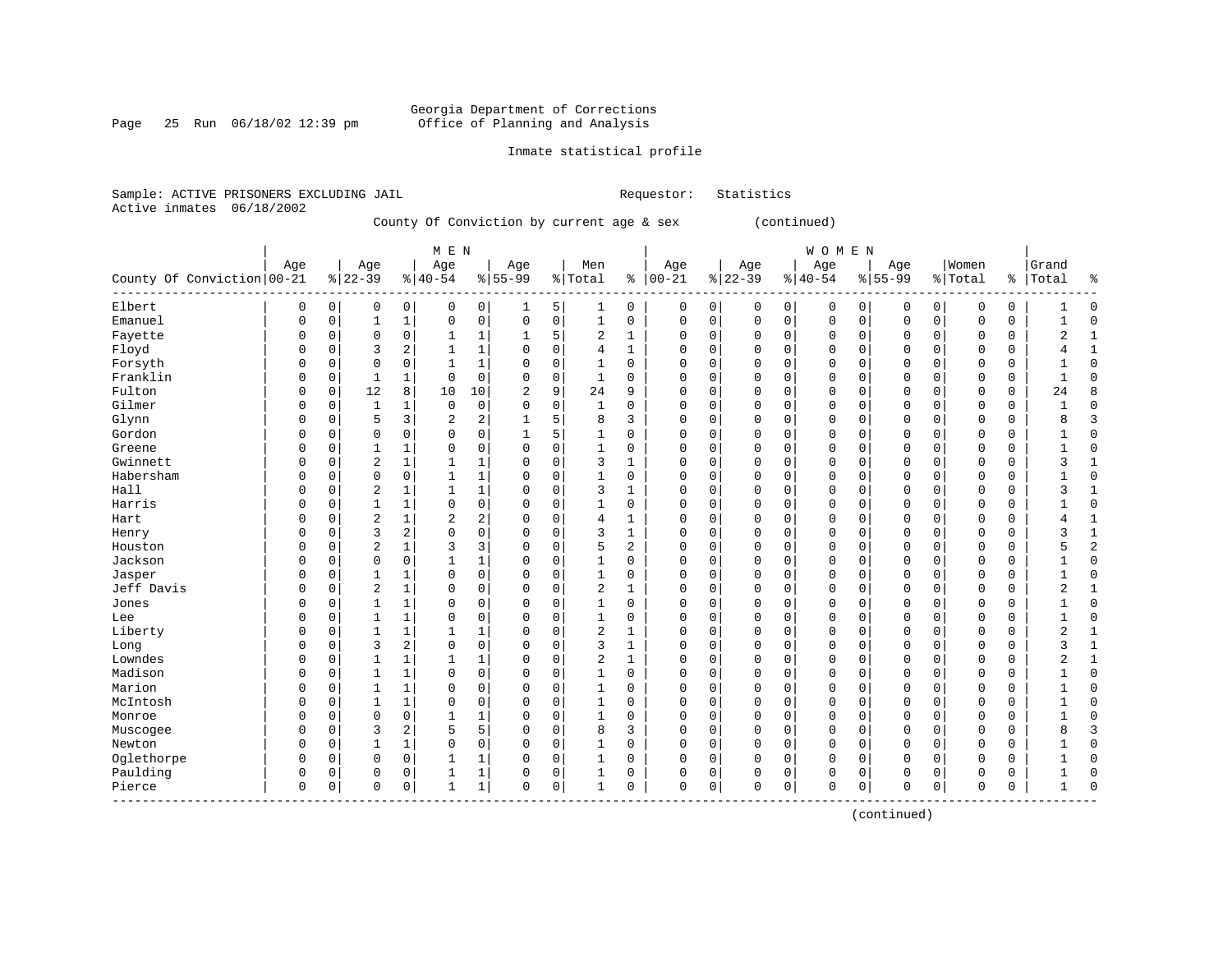Page 26 Run 06/18/02 12:39 pm

#### Inmate statistical profile

Sample: ACTIVE PRISONERS EXCLUDING JAIL **Requestor:** Statistics Active inmates 06/18/2002 County Of Conviction by current age & sex (continued)

|                            |             |          |              |              | M E N          |              |             |             |                |          |             |           |          |             | WOMEN       |          |              |                |                |             |                |                |
|----------------------------|-------------|----------|--------------|--------------|----------------|--------------|-------------|-------------|----------------|----------|-------------|-----------|----------|-------------|-------------|----------|--------------|----------------|----------------|-------------|----------------|----------------|
|                            | Age         |          | Age          |              | Age            |              | Age         |             | Men            |          | Age         |           | Age      |             | Age         |          | Age          |                | Women          |             | Grand          |                |
| County Of Conviction 00-21 |             |          | $ 22-39$     |              | $ 40-54$       |              | $8 55-99$   |             | % Total        |          | $% 100-21$  |           | $ 22-39$ |             | $ 40-54$    |          | $8 55-99$    |                | % Total        | န္          | Total          | $\approx$      |
| Pike                       | 0           | 0        |              | 1            |                | 1            | ı           | 5           | 3              | 1        | 0           | 0         | $\Omega$ | 0           | 0           | 0        | 0            | $\mathbf 0$    | 0              | 0           | 3              |                |
| Pulaski                    | $\Omega$    | 0        | $\mathbf{1}$ | 1            | $\mathbf 0$    | $\mathsf 0$  | 0           | 0           | $\mathbf{1}$   | 0        | 0           | 0         | $\Omega$ | $\mathbf 0$ | 0           | 0        | $\mathbf 0$  | $\mathsf{O}$   | $\Omega$       | 0           |                | $\Omega$       |
| Putnam                     | 0           | 0        | 3            | 2            |                | 1            | 0           | $\mathbf 0$ | 4              | 1        | 0           | 0         | $\Omega$ | $\mathbf 0$ | 0           | 0        | $\mathbf 0$  | $\mathbf 0$    | $\Omega$       | $\mathbf 0$ |                |                |
| Rabun                      | O           | $\Omega$ | 1            | $\mathbf{1}$ | $\Omega$       | $\Omega$     | 0           | $\Omega$    | 1              | $\Omega$ | $\Omega$    | 0         | $\Omega$ | $\Omega$    | $\Omega$    | $\Omega$ | $\Omega$     | $\Omega$       | $\Omega$       | $\Omega$    |                | <sup>0</sup>   |
| Randolph                   |             | 17       | $\Omega$     | $\Omega$     | 0              | $\mathbf 0$  | 0           | $\mathbf 0$ | 1              | $\Omega$ | $\Omega$    | $\Omega$  | $\Omega$ | $\Omega$    | $\Omega$    | $\Omega$ | $\Omega$     | $\Omega$       | $\Omega$       | 0           |                | ſ              |
| Richmond                   |             | 17       |              | 5            | 5              | 5            |             | 5           | 14             | 5        | $\Omega$    | 0         |          | 50          | 0           | 0        | 0            | $\Omega$       | -1             | 50          | 15             |                |
| Rockdale                   | O           | 0        | 3            | 2            |                | 1            | 0           | $\Omega$    | 4              | 1        | $\Omega$    | $\Omega$  | $\Omega$ | 0           | 0           | $\Omega$ | $\mathbf 0$  | $\Omega$       | $\Omega$       | 0           | 4              |                |
| Spalding                   | O           | 0        | 3            | 2            | $\overline{2}$ | 2            | $\Omega$    | $\Omega$    | 5              | 2        | $\Omega$    | 0         | $\Omega$ | $\Omega$    | $\Omega$    | 0        | $\Omega$     | $\Omega$       | $\Omega$       | 0           | 5              | 2              |
| Sumter                     | O           | $\Omega$ | $\Omega$     | $\Omega$     | 1              | $\mathbf 1$  | 0           | $\Omega$    | 1              | $\Omega$ | $\Omega$    | 0         | $\Omega$ | $\Omega$    | $\Omega$    | 0        | $\Omega$     | $\Omega$       | $\Omega$       | 0           |                | <sup>0</sup>   |
| Terrell                    | O           | 0        | $\Omega$     | $\Omega$     | 1              | $\mathbf 1$  | 0           | $\Omega$    | 1              | $\Omega$ | $\Omega$    | 0         | $\Omega$ | $\Omega$    | $\Omega$    | 0        | $\Omega$     | $\Omega$       | $\Omega$       | 0           |                | ſ              |
| Thomas                     | $\Omega$    | $\Omega$ | $\mathbf{1}$ | 1            |                | $\mathbf{1}$ | 0           | $\Omega$    | $\overline{2}$ | 1        | $\Omega$    | O         | $\Omega$ | $\Omega$    | $\Omega$    | $\Omega$ | $\Omega$     | $\Omega$       | $\Omega$       | 0           | $\overline{2}$ |                |
| Tift                       | $\Omega$    | $\Omega$ | $\Omega$     | 0            |                | 1            |             | 5           | $\overline{2}$ | 1        | 0           | O         | $\Omega$ | 0           | 0           | 0        | $\mathbf 0$  | $\Omega$       | $\Omega$       | 0           | 2              |                |
| Toombs                     | $\Omega$    | $\Omega$ | 2            | 1            |                | 1            | $\Omega$    | 0           | 3              | 1        | 0           | 0         | $\Omega$ | 0           | 0           | 0        | $\mathbf 0$  | 0              | $\Omega$       | 0           | 3              | $\mathbf{1}$   |
| Towns                      | $\Omega$    | $\Omega$ | $\mathbf{1}$ | $\mathbf 1$  | $\Omega$       | 0            | $\Omega$    | 0           | 1              | 0        | 0           | 0         | $\Omega$ | $\mathbf 0$ | 0           | 0        | $\mathbf 0$  | $\mathbf 0$    | $\Omega$       | 0           |                | $\Omega$       |
| Troup                      | $\Omega$    | $\Omega$ | $\Omega$     | 0            |                | 1            |             | 5           | $\overline{c}$ | 1        | $\Omega$    | 0         | $\Omega$ | $\Omega$    | $\Omega$    | 0        | $\Omega$     | $\Omega$       | $\Omega$       | 0           | 2              | -1             |
| Union                      | $\Omega$    | $\Omega$ | $\Omega$     | 0            |                | 1            | 0           | $\Omega$    | 1              | 0        | $\Omega$    | 0         | $\Omega$ | $\mathbf 0$ | 0           | 0        | $\mathbf 0$  | 0              | $\Omega$       | 0           |                | $\Omega$       |
| Upson                      | $\Omega$    | $\Omega$ | $\Omega$     | 0            |                | 1            | 0           | 0           | 1              | 0        | $\Omega$    | 0         | $\Omega$ | 0           | 0           | 0        | $\mathbf 0$  | 0              | $\Omega$       | 0           |                | $\Omega$       |
| Walker                     | $\Omega$    | 0        | $\mathbf{1}$ | 1            | $\Omega$       | $\mathbf 0$  | $\Omega$    | 0           | 1              | 0        | $\mathbf 0$ | 0         |          | 50          | $\mathbf 0$ | 0        | $\mathbf 0$  | $\mathbf 0$    | $\overline{1}$ | 50          | $\overline{2}$ | $\mathbf{1}$   |
| Walton                     | $\Omega$    | 0        | $\mathbf{1}$ | 1            |                | 1            | 0           | 0           | $\overline{2}$ | 1        | $\Omega$    | 0         | 0        | $\mathbf 0$ | 0           | 0        | $\mathbf 0$  | $\mathbf 0$    | $\Omega$       | $\mathsf 0$ | $\overline{2}$ | $\mathbf{1}$   |
| Ware                       | $\Omega$    | $\Omega$ | 3            | 2            | 3              | 3            | 0           | 0           | 6              | 2        | $\Omega$    | 0         | 0        | 0           | 0           | 0        | $\mathbf 0$  | 0              | $\Omega$       | $\mathbf 0$ | 6              | $\overline{2}$ |
| Washington                 | 1           | 17       | $\Omega$     | 0            | $\Omega$       | 0            | $\Omega$    | 0           | 1              | 0        | $\Omega$    | 0         | 0        | 0           | 0           | 0        | $\mathbf 0$  | 0              | $\Omega$       | 0           |                | $\Omega$       |
| Wayne                      | $\Omega$    | 0        | 1            | 1            | $\mathbf 0$    | 0            | 0           | 0           |                | 0        | $\Omega$    | 0         | 0        | 0           | 0           | 0        | $\mathbf 0$  | 0              | 0              | 0           |                | 0              |
| Whitfield                  | $\Omega$    | 0        | $\mathbf 0$  | 0            | 3              | 3            |             | 5           | 4              |          | 0           | 0         | 0        | $\mathbf 0$ | 0           | 0        | $\mathbf{0}$ | $\mathbf 0$    | 0              | 0           | 4              | $\mathbf{1}$   |
| Wilkes                     | $\mathbf 0$ | 0        | $\mathbf{1}$ | 1            | $\Omega$       | 0            | 0           | 0           | 1              | 0        | 0           | 0         | U        | 0           | $\mathbf 0$ | 0        | $\mathbf{0}$ | 0              | 0              | 0           |                | $\Omega$       |
| Total reported             |             | 6 100    | 154 100      |              | 100 100        |              | 22 100      |             | 282 100        |          | 0           | 0         |          | 2 100       | 0           | 0        | 0            | 0 <sup>1</sup> |                | 2 100       | 284 100        |                |
| Percent reported           |             | 100.0    |              | 100.0        |                | 100.0        | 100.0       |             |                | 100.0    |             | $\cdot$ 0 |          | 100.0       |             | .0       |              | $\cdot$ 0      |                | 100.0       | 100.0          |                |
| Not reported               | $\mathbf 0$ |          | $\mathbf 0$  |              | 0              |              | $\mathbf 0$ |             | $\mathbf 0$    |          | 0           |           | 0        |             | 0           |          | $\mathbf 0$  |                | 0              |             | 0              |                |
| Total                      | 6           |          | 154          |              | 100            |              | 22          |             | 282            |          | $\mathbf 0$ |           | 2        |             | $\mathbf 0$ |          | $\mathbf{0}$ |                | 2              |             | 284            |                |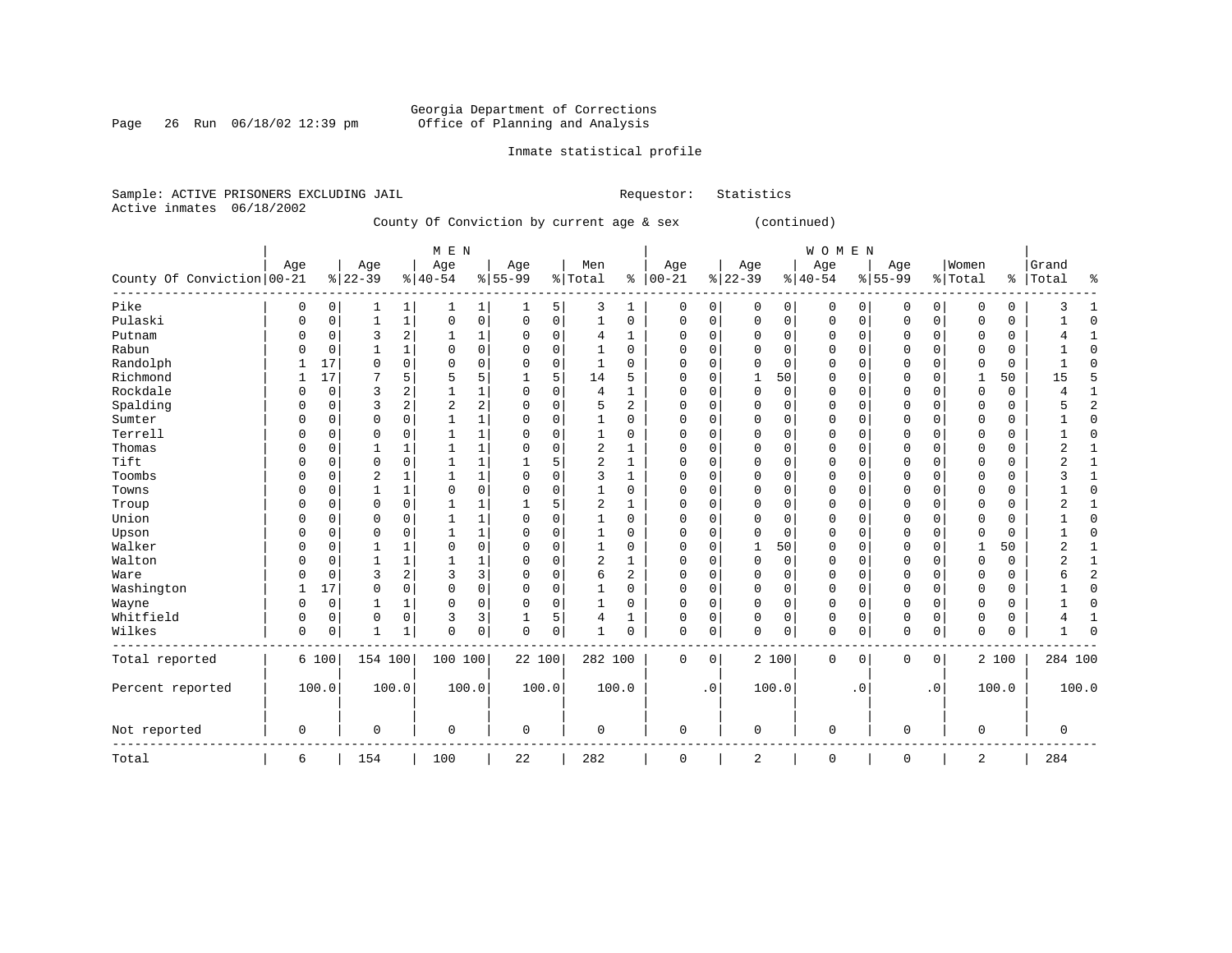Page 27 Run 06/18/02 12:39 pm

#### Inmate statistical profile

Sample: ACTIVE PRISONERS EXCLUDING JAIL **Requestor:** Statistics Active inmates 06/18/2002

Circ Of Conviction by current age & sex

| Age<br>Women<br>Age<br>Age<br>Age<br>Men<br>Age<br>Age<br>Age<br>Age<br>$00 - 21$<br>Circ Of Conviction<br>$8 22-39$<br>$8 40-54$<br>$8155 - 99$<br>$ 00-21$<br>$8 22-39$<br>$8 40-54$<br>$8155 - 99$<br>% Total<br>% Total<br>ႜ<br><u> န</u><br>Alapaha<br>0<br>2<br>0<br>0<br>0<br>1<br>0<br>0<br>5<br>3<br>0<br>0<br>0<br>0<br>0<br>0<br>0<br>0<br>1<br>$\sqrt{2}$<br>Alcovy<br>$\mathbf{1}$<br>$\mathbf{1}$<br>$\mathbf 1$<br>$\mathbf 0$<br>3<br>$\mathbf{1}$<br>$\mathbf 0$<br>$\mathbf 0$<br>$\mathbf 0$<br>$\mathbf 0$<br>$\mathbf 0$<br>$\mathbf 0$<br>$\Omega$<br>$\mathbf 0$<br>$\mathsf 0$<br>$\mathbf 0$<br>$\mathbf{0}$<br>0<br>$\Omega$<br>12<br>Atlanta<br>8<br>10<br>10<br>9<br>24<br>9<br>$\mathbf 0$<br>$\mathbf 0$<br>0<br>2<br>$\Omega$<br>0<br>0<br>0<br>0<br>$\mathbf 0$<br>0<br>0<br>0<br>Atlantic<br>5<br>3<br>$\mathbf{1}$<br>$\mathbf 0$<br>6<br>$\overline{a}$<br>$\mathbf 0$<br>$\Omega$<br>$\mathbf 0$<br>$\mathbf 0$<br>1<br>$\Omega$<br>$\Omega$<br>0<br>0<br>0<br>$\mathbf 0$<br>0<br>$\Omega$<br>O<br>12<br>7<br>17<br>7<br>5<br>21<br>7<br>Augusta<br>8<br>$\Omega$<br>$\Omega$<br>$\mathbf{1}$<br>50<br>0<br>$\mathbf 0$<br>$\Omega$<br>$\Omega$<br>1<br>50<br>1<br>1<br>$\overline{2}$<br>$\mathbf{1}$<br>$\mathbf 0$<br>3<br>$\mathbf 0$<br>Blue Ridge<br>$\mathbf 0$<br>$\Omega$<br>$\Omega$<br>0<br>0<br>0<br>0<br>$\mathbf 0$<br>$\mathbf 0$<br>$\Omega$<br>0<br>$\Omega$<br>$\mathbf{1}$<br>$\mathbf{1}$<br>5<br>Brunswick<br>9<br>6<br>14<br>5<br>$\mathbf 0$<br>$\mathbf 0$<br>$\mathbf 0$<br>4<br>4<br>$\Omega$<br>$\mathbf 0$<br>$\mathbf 0$<br>$\Omega$<br>$\mathbf 0$<br>$\Omega$<br>$\mathbf 0$<br>$\Omega$<br>0<br>Chattahoochee<br>5<br>$\Omega$<br>5<br>3<br>5<br>$\Omega$<br>10<br>4<br>$\Omega$<br>$\Omega$<br>$\mathbf 0$<br>$\mathbf{0}$<br>$\mathbf 0$<br>$\Omega$<br>$\mathbf 0$<br>0<br>$\Omega$<br>$\mathbf 0$<br>$\Omega$<br>N<br>Cherokee<br>$\Omega$<br>$\mathbf{1}$<br>5<br>$\overline{a}$<br>$\Omega$<br>$\mathbf 0$<br>$\mathbf 0$<br>$\mathbf{0}$<br>$\Omega$<br>$\Omega$<br>$\mathbf 0$<br>$\Omega$<br>$\mathbf{1}$<br>$\mathbf{1}$<br>0<br>0<br>$\mathbf 0$<br>0<br>N<br>1 |                                |
|-------------------------------------------------------------------------------------------------------------------------------------------------------------------------------------------------------------------------------------------------------------------------------------------------------------------------------------------------------------------------------------------------------------------------------------------------------------------------------------------------------------------------------------------------------------------------------------------------------------------------------------------------------------------------------------------------------------------------------------------------------------------------------------------------------------------------------------------------------------------------------------------------------------------------------------------------------------------------------------------------------------------------------------------------------------------------------------------------------------------------------------------------------------------------------------------------------------------------------------------------------------------------------------------------------------------------------------------------------------------------------------------------------------------------------------------------------------------------------------------------------------------------------------------------------------------------------------------------------------------------------------------------------------------------------------------------------------------------------------------------------------------------------------------------------------------------------------------------------------------------------------------------------------------------------------------------------------------------------------------------------------------------------------------------------------------------------------------------------------------------------------------------|--------------------------------|
|                                                                                                                                                                                                                                                                                                                                                                                                                                                                                                                                                                                                                                                                                                                                                                                                                                                                                                                                                                                                                                                                                                                                                                                                                                                                                                                                                                                                                                                                                                                                                                                                                                                                                                                                                                                                                                                                                                                                                                                                                                                                                                                                                 | Grand                          |
|                                                                                                                                                                                                                                                                                                                                                                                                                                                                                                                                                                                                                                                                                                                                                                                                                                                                                                                                                                                                                                                                                                                                                                                                                                                                                                                                                                                                                                                                                                                                                                                                                                                                                                                                                                                                                                                                                                                                                                                                                                                                                                                                                 | Total<br>နွ                    |
|                                                                                                                                                                                                                                                                                                                                                                                                                                                                                                                                                                                                                                                                                                                                                                                                                                                                                                                                                                                                                                                                                                                                                                                                                                                                                                                                                                                                                                                                                                                                                                                                                                                                                                                                                                                                                                                                                                                                                                                                                                                                                                                                                 | $\mathbf{1}$<br>3              |
|                                                                                                                                                                                                                                                                                                                                                                                                                                                                                                                                                                                                                                                                                                                                                                                                                                                                                                                                                                                                                                                                                                                                                                                                                                                                                                                                                                                                                                                                                                                                                                                                                                                                                                                                                                                                                                                                                                                                                                                                                                                                                                                                                 | 3<br>$\mathbf{1}$              |
|                                                                                                                                                                                                                                                                                                                                                                                                                                                                                                                                                                                                                                                                                                                                                                                                                                                                                                                                                                                                                                                                                                                                                                                                                                                                                                                                                                                                                                                                                                                                                                                                                                                                                                                                                                                                                                                                                                                                                                                                                                                                                                                                                 | 8<br>24                        |
|                                                                                                                                                                                                                                                                                                                                                                                                                                                                                                                                                                                                                                                                                                                                                                                                                                                                                                                                                                                                                                                                                                                                                                                                                                                                                                                                                                                                                                                                                                                                                                                                                                                                                                                                                                                                                                                                                                                                                                                                                                                                                                                                                 | $\overline{c}$<br>6            |
|                                                                                                                                                                                                                                                                                                                                                                                                                                                                                                                                                                                                                                                                                                                                                                                                                                                                                                                                                                                                                                                                                                                                                                                                                                                                                                                                                                                                                                                                                                                                                                                                                                                                                                                                                                                                                                                                                                                                                                                                                                                                                                                                                 | $\mathsf{R}$<br>22             |
|                                                                                                                                                                                                                                                                                                                                                                                                                                                                                                                                                                                                                                                                                                                                                                                                                                                                                                                                                                                                                                                                                                                                                                                                                                                                                                                                                                                                                                                                                                                                                                                                                                                                                                                                                                                                                                                                                                                                                                                                                                                                                                                                                 | 3<br>$\mathbf{1}$              |
|                                                                                                                                                                                                                                                                                                                                                                                                                                                                                                                                                                                                                                                                                                                                                                                                                                                                                                                                                                                                                                                                                                                                                                                                                                                                                                                                                                                                                                                                                                                                                                                                                                                                                                                                                                                                                                                                                                                                                                                                                                                                                                                                                 | 5<br>14                        |
|                                                                                                                                                                                                                                                                                                                                                                                                                                                                                                                                                                                                                                                                                                                                                                                                                                                                                                                                                                                                                                                                                                                                                                                                                                                                                                                                                                                                                                                                                                                                                                                                                                                                                                                                                                                                                                                                                                                                                                                                                                                                                                                                                 | $\overline{4}$<br>10           |
|                                                                                                                                                                                                                                                                                                                                                                                                                                                                                                                                                                                                                                                                                                                                                                                                                                                                                                                                                                                                                                                                                                                                                                                                                                                                                                                                                                                                                                                                                                                                                                                                                                                                                                                                                                                                                                                                                                                                                                                                                                                                                                                                                 | $\overline{c}$<br>$\mathbf{1}$ |
| $\overline{2}$<br>2<br>5<br>Clayton<br>6<br>9<br>3<br>$\mathbf 0$<br>$\mathbf{0}$<br>$\mathbf 0$<br>$\mathbf 0$<br>4<br>$\Omega$<br>0<br>$\Omega$<br>0<br>$\mathbf 0$<br>0<br>$\Omega$<br>N                                                                                                                                                                                                                                                                                                                                                                                                                                                                                                                                                                                                                                                                                                                                                                                                                                                                                                                                                                                                                                                                                                                                                                                                                                                                                                                                                                                                                                                                                                                                                                                                                                                                                                                                                                                                                                                                                                                                                     | $\overline{3}$<br>q            |
| $\mathbf 1$<br>$\overline{c}$<br>Cobb<br>17<br>3<br>2<br>$\mathbf{1}$<br>$\Omega$<br>5<br>$\mathbf 0$<br>$\mathbf 0$<br>$\Omega$<br>$\mathbf 0$<br>$\Omega$<br>$\Omega$<br>$\Omega$<br>$\mathbf 0$<br>$\mathbf 0$<br>$\Omega$<br>$\Omega$                                                                                                                                                                                                                                                                                                                                                                                                                                                                                                                                                                                                                                                                                                                                                                                                                                                                                                                                                                                                                                                                                                                                                                                                                                                                                                                                                                                                                                                                                                                                                                                                                                                                                                                                                                                                                                                                                                       | $\overline{2}$                 |
| 3<br>5<br>$\mathbf 0$<br>3<br>0<br>$\mathbf 0$<br>$\mathbf 0$<br>$\mathbf 0$<br>0<br>4<br>0<br>0<br>0<br>$\mathbf 0$<br>$\mathbf 0$<br>$\Omega$<br>0<br>Conasauga<br>1<br>0<br>1                                                                                                                                                                                                                                                                                                                                                                                                                                                                                                                                                                                                                                                                                                                                                                                                                                                                                                                                                                                                                                                                                                                                                                                                                                                                                                                                                                                                                                                                                                                                                                                                                                                                                                                                                                                                                                                                                                                                                                | $\mathbf{1}$<br>4              |
| Cordele<br>$\overline{c}$<br>$\mathbf 0$<br>0<br>$\mathbf 0$<br>2<br>$\mathbf{1}$<br>$\mathbf 0$<br>$\mathbf 0$<br>$\mathbf 0$<br>$\mathbf 0$<br>$\Omega$<br>0<br>0<br>0<br>$\mathbf 0$<br>0<br>0<br>0<br>0                                                                                                                                                                                                                                                                                                                                                                                                                                                                                                                                                                                                                                                                                                                                                                                                                                                                                                                                                                                                                                                                                                                                                                                                                                                                                                                                                                                                                                                                                                                                                                                                                                                                                                                                                                                                                                                                                                                                     | $\overline{2}$<br>$\mathbf{1}$ |
| 3<br>2<br>5<br>5<br>$\overline{a}$<br>Coweta<br>$\mathbf{1}$<br>1<br>$\Omega$<br>$\Omega$<br>$\mathbf 0$<br>$\Omega$<br>$\Omega$<br>$\mathbf 0$<br>$\mathbf{0}$<br>$\Omega$<br>$\mathbf 0$<br>$\mathbf 0$<br>$\Omega$<br>N                                                                                                                                                                                                                                                                                                                                                                                                                                                                                                                                                                                                                                                                                                                                                                                                                                                                                                                                                                                                                                                                                                                                                                                                                                                                                                                                                                                                                                                                                                                                                                                                                                                                                                                                                                                                                                                                                                                      | $\overline{2}$                 |
| Dougherty<br>$\overline{2}$<br>$\overline{2}$<br>2<br>5<br>17<br>6<br>2<br>$\Omega$<br>$\mathbf 0$<br>$\mathbf 0$<br>$\Omega$<br>$\Omega$<br>$\Omega$<br>$\Omega$<br>$\mathbf 0$<br>$\Omega$<br>0                                                                                                                                                                                                                                                                                                                                                                                                                                                                                                                                                                                                                                                                                                                                                                                                                                                                                                                                                                                                                                                                                                                                                                                                                                                                                                                                                                                                                                                                                                                                                                                                                                                                                                                                                                                                                                                                                                                                               | $\overline{2}$<br>б            |
| 3<br>17<br>5<br>3<br>3<br>5<br>10<br>$\mathbf 0$<br>$\Omega$<br>$\Omega$<br>Eastern<br>$\Omega$<br>0<br>0<br>0<br>$\mathbf 0$<br>0<br>0<br>4<br>1                                                                                                                                                                                                                                                                                                                                                                                                                                                                                                                                                                                                                                                                                                                                                                                                                                                                                                                                                                                                                                                                                                                                                                                                                                                                                                                                                                                                                                                                                                                                                                                                                                                                                                                                                                                                                                                                                                                                                                                               | 10<br>$\overline{4}$           |
| 3<br>Flint<br>2<br>0<br>$\Omega$<br>3<br>$\Omega$<br>$\Omega$<br>$\Omega$<br>$\mathbf{1}$<br>$\Omega$<br>$\Omega$<br>$\Omega$<br>$\Omega$<br>$\Omega$<br>$\mathbf 0$<br>$\Omega$<br>$\Omega$<br>$\Omega$<br>$\Omega$<br>O                                                                                                                                                                                                                                                                                                                                                                                                                                                                                                                                                                                                                                                                                                                                                                                                                                                                                                                                                                                                                                                                                                                                                                                                                                                                                                                                                                                                                                                                                                                                                                                                                                                                                                                                                                                                                                                                                                                       | ζ<br>$\mathbf{1}$              |
| Griffin<br>5<br>9<br>$\overline{4}$<br>3<br>5<br>11<br>0<br>$\mathbf 0$<br>$\Omega$<br>$\mathbf 0$<br>2<br>4<br>$\Omega$<br>0<br>$\Omega$<br>$\mathbf 0$<br>$\mathbf 0$<br>$\mathbf 0$<br>0<br>0                                                                                                                                                                                                                                                                                                                                                                                                                                                                                                                                                                                                                                                                                                                                                                                                                                                                                                                                                                                                                                                                                                                                                                                                                                                                                                                                                                                                                                                                                                                                                                                                                                                                                                                                                                                                                                                                                                                                                | $\overline{4}$<br>11           |
| $\overline{2}$<br>1<br>$\mathbf 0$<br>3<br>$\mathbf{1}$<br>$\mathbf 0$<br>$\mathbf 0$<br>$\mathbf 0$<br>Gwinnett<br>$\mathbf 0$<br>$\mathbf{1}$<br>$\Omega$<br>0<br>0<br>0<br>$\mathbf 0$<br>0<br>0<br>0<br>0                                                                                                                                                                                                                                                                                                                                                                                                                                                                                                                                                                                                                                                                                                                                                                                                                                                                                                                                                                                                                                                                                                                                                                                                                                                                                                                                                                                                                                                                                                                                                                                                                                                                                                                                                                                                                                                                                                                                   | 3<br>$\mathbf{1}$              |
| $\overline{2}$<br>3<br>3<br>$\Omega$<br>5<br>$\overline{a}$<br>$\Omega$<br>Houston<br>$\mathbf{1}$<br>$\Omega$<br>$\Omega$<br>$\Omega$<br>$\Omega$<br>$\mathbf 0$<br>$\Omega$<br>$\Omega$<br>$\Omega$<br>$\Omega$<br>O<br>$\Omega$<br>$\Omega$                                                                                                                                                                                                                                                                                                                                                                                                                                                                                                                                                                                                                                                                                                                                                                                                                                                                                                                                                                                                                                                                                                                                                                                                                                                                                                                                                                                                                                                                                                                                                                                                                                                                                                                                                                                                                                                                                                  | $\overline{2}$                 |
| 3<br>$\mathbf 1$<br>Lookout Mountain<br>2<br>$\mathbf 0$<br>$\Omega$<br>$\Omega$<br>50<br>$\mathbf{0}$<br>$\Omega$<br>50<br>O<br>$\mathbf 0$<br>$\Omega$<br>4<br>1<br>$\mathbf{1}$<br>0<br>$\mathbf 0$<br>$\mathbf{1}$                                                                                                                                                                                                                                                                                                                                                                                                                                                                                                                                                                                                                                                                                                                                                                                                                                                                                                                                                                                                                                                                                                                                                                                                                                                                                                                                                                                                                                                                                                                                                                                                                                                                                                                                                                                                                                                                                                                          | $\overline{2}$                 |
| 6<br>$\overline{2}$<br>2<br>5<br>3<br>$\mathbf 0$<br>$\Omega$<br>$\mathbf 0$<br>Macon<br>$\mathbf 0$<br>4<br>9<br>$\Omega$<br>0<br>0<br>0<br>$\mathbf 0$<br>$\Omega$<br>$\Omega$<br>N                                                                                                                                                                                                                                                                                                                                                                                                                                                                                                                                                                                                                                                                                                                                                                                                                                                                                                                                                                                                                                                                                                                                                                                                                                                                                                                                                                                                                                                                                                                                                                                                                                                                                                                                                                                                                                                                                                                                                           | $\overline{3}$<br>q            |
| Middle<br>$\mathbf 1$<br>5<br>$\overline{c}$<br>17<br>3<br>2<br>$\mathbf{1}$<br>$\Omega$<br>$\mathbf 0$<br>$\Omega$<br>$\Omega$<br>$\Omega$<br>$\Omega$<br>$\Omega$<br>$\Omega$<br>0<br>$\mathbf 0$<br>$\Omega$<br>$\Omega$<br>1                                                                                                                                                                                                                                                                                                                                                                                                                                                                                                                                                                                                                                                                                                                                                                                                                                                                                                                                                                                                                                                                                                                                                                                                                                                                                                                                                                                                                                                                                                                                                                                                                                                                                                                                                                                                                                                                                                                | $\overline{2}$                 |
| $\overline{c}$<br>Mountain<br>$\mathbf 1$<br>$\mathbf 0$<br>0<br>$\mathbf 0$<br>$\Omega$<br>$\mathbf 0$<br>$\mathbf 0$<br>1<br>$\mathbf{1}$<br>$\Omega$<br>1<br>$\Omega$<br>0<br>$\Omega$<br>$\mathbf 0$<br>$\mathbf 0$<br>0<br>0<br>1                                                                                                                                                                                                                                                                                                                                                                                                                                                                                                                                                                                                                                                                                                                                                                                                                                                                                                                                                                                                                                                                                                                                                                                                                                                                                                                                                                                                                                                                                                                                                                                                                                                                                                                                                                                                                                                                                                          | 2<br>$\mathbf 1$               |
| $\overline{2}$<br>Northeastern<br>$\mathbf{1}$<br>$\mathbf{1}$<br>1<br>$\mathbf 0$<br>3<br>$\mathbf{1}$<br>$\mathbf 0$<br>$\mathbf 0$<br>$\mathbf 0$<br>0<br>0<br>0<br>0<br>$\mathbf 0$<br>0<br>0<br>0<br>0                                                                                                                                                                                                                                                                                                                                                                                                                                                                                                                                                                                                                                                                                                                                                                                                                                                                                                                                                                                                                                                                                                                                                                                                                                                                                                                                                                                                                                                                                                                                                                                                                                                                                                                                                                                                                                                                                                                                     | $\mathbf{1}$<br>3              |
| Northern<br>$\overline{4}$<br>3<br>3<br>3<br>5<br>8<br>3<br>$\Omega$<br>0<br>0<br>0<br>$\Omega$<br>$\mathbf 0$<br>$\mathbf 0$<br>0<br>$\mathbf 0$<br>0<br>$\Omega$<br>$\mathbf 0$<br>1                                                                                                                                                                                                                                                                                                                                                                                                                                                                                                                                                                                                                                                                                                                                                                                                                                                                                                                                                                                                                                                                                                                                                                                                                                                                                                                                                                                                                                                                                                                                                                                                                                                                                                                                                                                                                                                                                                                                                          | $\overline{3}$<br>8            |
| Ocmulgee<br>7<br>5<br>4<br>$\mathbf 0$<br>11<br>$\Omega$<br>$\Omega$<br>$\mathbf 0$<br>$\mathbf{0}$<br>$\Omega$<br>$\mathbf 0$<br>4<br>$\Omega$<br>4<br>$\Omega$<br>$\Omega$<br>$\mathbf 0$<br>$\Omega$<br>0<br>0                                                                                                                                                                                                                                                                                                                                                                                                                                                                                                                                                                                                                                                                                                                                                                                                                                                                                                                                                                                                                                                                                                                                                                                                                                                                                                                                                                                                                                                                                                                                                                                                                                                                                                                                                                                                                                                                                                                               | $\overline{4}$<br>11           |
| Oconee<br>3<br>2<br>0<br>$\Omega$<br>3<br>$\mathbf 0$<br>$\Omega$<br>$\Omega$<br>$\Omega$<br>$\Omega$<br>$\Omega$<br>$\Omega$<br>0<br>$\Omega$<br>0<br>$\mathbf 0$<br>$\Omega$<br>$\Omega$<br>N<br>1                                                                                                                                                                                                                                                                                                                                                                                                                                                                                                                                                                                                                                                                                                                                                                                                                                                                                                                                                                                                                                                                                                                                                                                                                                                                                                                                                                                                                                                                                                                                                                                                                                                                                                                                                                                                                                                                                                                                            | 3<br>$\mathbf{1}$              |
| Pataula<br>17<br>$\Omega$<br>$\mathbf{1}$<br>$\mathbf 1$<br>$\Omega$<br>$\overline{c}$<br>$\mathbf{1}$<br>$\Omega$<br>$\Omega$<br>$\Omega$<br>$\Omega$<br>$\Omega$<br>$\Omega$<br>$\Omega$<br>$\Omega$<br>0<br>$\mathbf 0$<br>$\Omega$<br>$\Omega$<br>1                                                                                                                                                                                                                                                                                                                                                                                                                                                                                                                                                                                                                                                                                                                                                                                                                                                                                                                                                                                                                                                                                                                                                                                                                                                                                                                                                                                                                                                                                                                                                                                                                                                                                                                                                                                                                                                                                         | $\mathbf 1$<br>2               |
| Piedmont<br>9<br>$\mathbf{1}$<br>4<br>$\Omega$<br>$\mathbf 0$<br>$\mathbf{0}$<br>$\Omega$<br>$\mathbf 0$<br>$\mathbf 0$<br>$\mathbf{1}$<br>2<br>1<br>$\Omega$<br>0<br>$\Omega$<br>$\mathbf 0$<br>0<br>0<br>1<br>1                                                                                                                                                                                                                                                                                                                                                                                                                                                                                                                                                                                                                                                                                                                                                                                                                                                                                                                                                                                                                                                                                                                                                                                                                                                                                                                                                                                                                                                                                                                                                                                                                                                                                                                                                                                                                                                                                                                               | $\mathbf{1}$<br>4              |
| 2<br>3<br>$\mathbf{1}$<br>1<br>$\mathsf 0$<br>$\mathbf{1}$<br>0<br>0<br>$\mathbf 0$<br>$\mathbf 0$<br>$\mathbf 0$<br>$\mathbf 0$<br>$\Omega$<br>4<br>$\Omega$<br>0<br>0<br>0<br>0<br>Rome<br>0                                                                                                                                                                                                                                                                                                                                                                                                                                                                                                                                                                                                                                                                                                                                                                                                                                                                                                                                                                                                                                                                                                                                                                                                                                                                                                                                                                                                                                                                                                                                                                                                                                                                                                                                                                                                                                                                                                                                                  | $\mathbf{1}$                   |
| $\Omega$<br>$\mathbf{1}$<br>$\mathbf 1$<br>$\mathbf{1}$<br>$\mathbf 0$<br>$\mathbf 0$<br>South Georgia<br>0<br>0<br>0<br>0<br>0<br>0<br>$\mathbf 0$<br>$\mathbf 0$<br>0<br>$\mathbf 0$<br>0<br>$\Omega$<br>$\mathbf 0$<br>$\Omega$                                                                                                                                                                                                                                                                                                                                                                                                                                                                                                                                                                                                                                                                                                                                                                                                                                                                                                                                                                                                                                                                                                                                                                                                                                                                                                                                                                                                                                                                                                                                                                                                                                                                                                                                                                                                                                                                                                              | $\Omega$<br>$\mathbf{1}$       |
| Southern<br>5<br>3<br>2<br>5<br>$\mathbf 0$<br>8<br>3<br>$\mathbf 0$<br>$\mathbf 0$<br>$\mathbf 0$<br>$\Omega$<br>$\Omega$<br>$\mathbf 0$<br>$\Omega$<br>0<br>0<br>$\mathbf 0$<br>$\mathbf 0$<br>$\mathbf 0$<br>0                                                                                                                                                                                                                                                                                                                                                                                                                                                                                                                                                                                                                                                                                                                                                                                                                                                                                                                                                                                                                                                                                                                                                                                                                                                                                                                                                                                                                                                                                                                                                                                                                                                                                                                                                                                                                                                                                                                               | $\mathsf{R}$<br>3              |
| Southwestern<br>1<br>$\mathbf 0$<br>$\overline{c}$<br>$\mathbf 0$<br>$\mathbf 0$<br>$\mathbf{0}$<br>$\mathbf 0$<br>$\Omega$<br>1<br>$\mathbf{1}$<br>$\Omega$<br>$\mathbf{1}$<br>$\Omega$<br>0<br>0<br>0<br>0<br>0<br>O                                                                                                                                                                                                                                                                                                                                                                                                                                                                                                                                                                                                                                                                                                                                                                                                                                                                                                                                                                                                                                                                                                                                                                                                                                                                                                                                                                                                                                                                                                                                                                                                                                                                                                                                                                                                                                                                                                                          | 2<br>$\mathbf{1}$              |
| Stone Mountain<br>6<br>6<br>23<br>0<br>$\mathbf 0$<br>14<br>9<br>3<br>14<br>8<br>$\Omega$<br>0<br>0<br>0<br>$\Omega$<br>0<br>$\Omega$<br>0<br>$\mathbf 0$<br>0                                                                                                                                                                                                                                                                                                                                                                                                                                                                                                                                                                                                                                                                                                                                                                                                                                                                                                                                                                                                                                                                                                                                                                                                                                                                                                                                                                                                                                                                                                                                                                                                                                                                                                                                                                                                                                                                                                                                                                                  | $\mathsf{R}$<br>23             |
| $\mathsf 0$<br>$\mathbf 0$<br>$\mathbf 0$<br>0<br>0<br>$\mathbf 0$<br>$\mathbf{0}$<br>0<br>$\mathbf 0$<br>Tallapoosa<br>$\Omega$<br>0<br>$\Omega$<br>1<br>$\Omega$<br>0<br>$\Omega$<br>$\mathbf 0$<br>0<br>-1<br>-1<br>-----------                                                                                                                                                                                                                                                                                                                                                                                                                                                                                                                                                                                                                                                                                                                                                                                                                                                                                                                                                                                                                                                                                                                                                                                                                                                                                                                                                                                                                                                                                                                                                                                                                                                                                                                                                                                                                                                                                                              | $\Omega$                       |

(continued)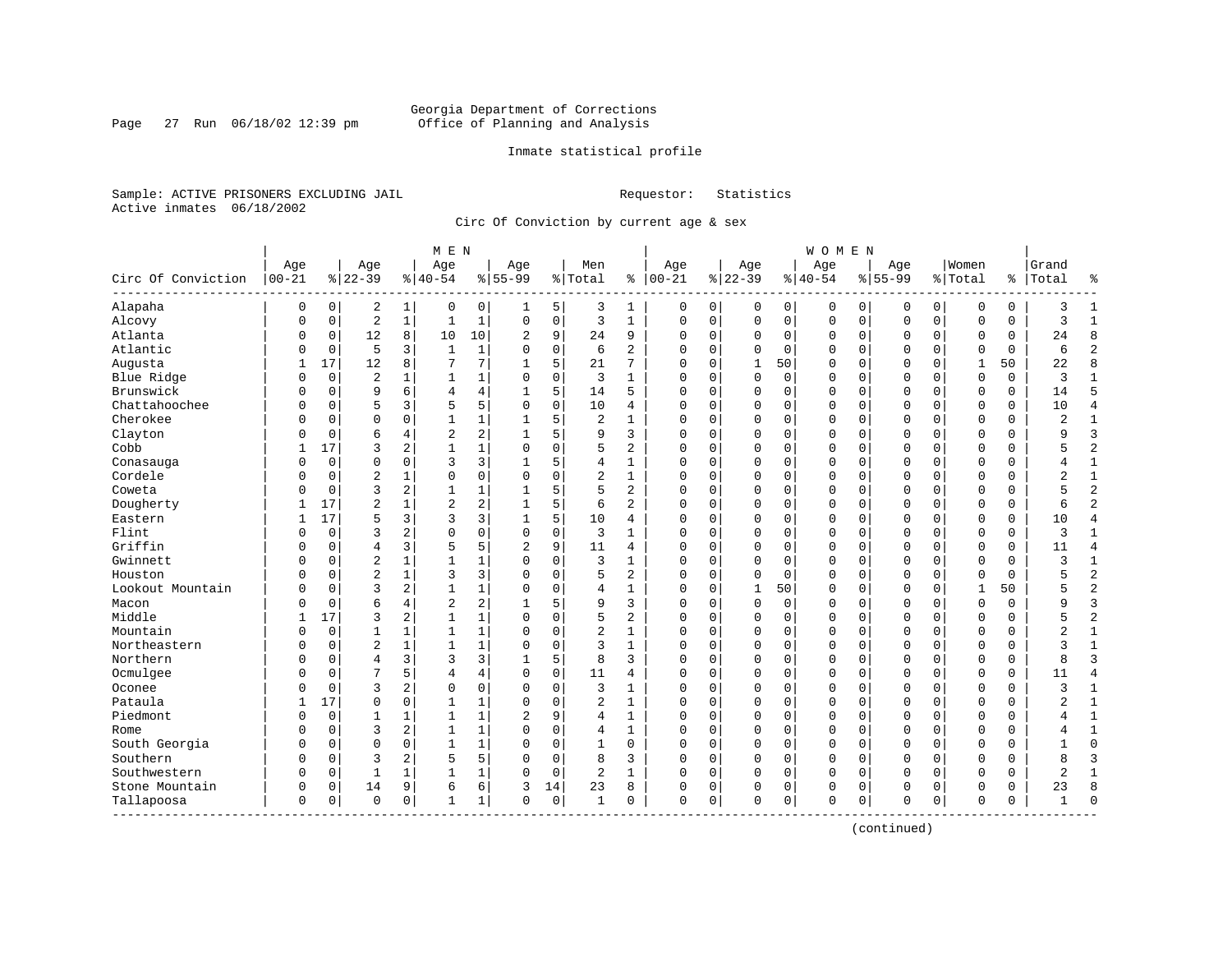Page 28 Run 06/18/02 12:39 pm

#### Inmate statistical profile

Sample: ACTIVE PRISONERS EXCLUDING JAIL **Requestor:** Statistics Active inmates 06/18/2002

Circ Of Conviction by current age & sex (continued)

|                    |                  | M E N    |                 |          |                  |                         |                  |       |                |          |                  |           |                 |             | WOMEN            |           |                  |           |                  |          |                |       |
|--------------------|------------------|----------|-----------------|----------|------------------|-------------------------|------------------|-------|----------------|----------|------------------|-----------|-----------------|-------------|------------------|-----------|------------------|-----------|------------------|----------|----------------|-------|
| Circ Of Conviction | Age<br>$00 - 21$ |          | Age<br>$ 22-39$ |          | Age<br>$ 40-54 $ |                         | Age<br>$ 55-99 $ |       | Men<br>% Total | နွ       | Age<br>$00 - 21$ |           | Age<br>$ 22-39$ |             | Age<br>$ 40-54 $ |           | Age<br>$ 55-99 $ |           | Women<br>% Total | ႜ        | Grand<br>Total | °     |
| Tifton             | 0                |          |                 | $\Omega$ |                  |                         |                  | 5     | 2              |          | 0                | 0         |                 | 0           | $\Omega$         |           | 0                | 0         |                  |          |                |       |
| Toombs             | 0                | 0        |                 |          | 0                | 0                       | $\Omega$         | 0     |                | $\Omega$ | 0                | 0         |                 | 0           | 0                |           | $\mathbf 0$      | 0         |                  | 0        |                |       |
| Waycross           | O                |          |                 |          | 6                | 6                       | $\Omega$         |       | 10             | 4        |                  |           |                 |             | $\Omega$         |           | $\mathbf 0$      |           |                  | $\Omega$ | 10             |       |
| Western            | U                |          | 6               |          |                  |                         |                  |       | 11             | 4        | <sup>0</sup>     |           |                 |             | $\Omega$         |           | $\Omega$         |           |                  | $\Omega$ | 11             |       |
| Rockdale           | 0                |          |                 |          |                  |                         |                  |       | 4              |          |                  |           |                 | 0           | 0                |           | $\mathbf 0$      |           |                  | 0        |                |       |
| Douglas            | U                |          |                 |          |                  | $\overline{a}$          |                  |       |                |          |                  |           |                 |             | 0                |           | $\mathbf 0$      |           |                  | $\Omega$ |                |       |
| Appalachian        | 0                | $\Omega$ |                 |          |                  |                         |                  |       |                | 0        | $\Omega$         |           |                 | $\Omega$    | $\Omega$         |           | $\mathbf 0$      |           |                  | $\Omega$ |                |       |
| Enotah             | 0                |          |                 |          |                  |                         |                  |       |                |          |                  |           |                 |             | $\Omega$         |           | $\mathbf 0$      |           |                  | $\Omega$ |                |       |
| Forsyth-Bell       | 0                |          | $\Omega$        |          |                  |                         |                  |       |                | $\Omega$ | $\Omega$         |           |                 | 0           | $\Omega$         |           | $\mathbf{0}$     |           |                  | $\Omega$ |                |       |
| Towaliga           | 0                |          |                 |          | $\overline{2}$   | $\overline{\mathbf{c}}$ |                  | 5     | 4              |          | 0                | 0         |                 | $\mathbf 0$ | 0                |           | $\mathbf 0$      | 0         |                  | 0        |                |       |
| Total reported     |                  | 6 100    | 154             | 100      | 100              | 100                     | 22 100           |       | 282 100        |          | 0                | 0         |                 | 2 100       | $\mathbf 0$      | $\Omega$  | $\mathbf 0$      | 0         |                  | 2 100    | 284 100        |       |
| Percent reported   |                  | 100.0    |                 | 100.0    |                  | 100.0                   |                  | 100.0 |                | 100.0    |                  | $\cdot$ 0 |                 | 100.0       |                  | $\cdot$ 0 |                  | $\cdot$ 0 |                  | 100.0    |                | 100.0 |
| Not reported       | 0                |          | $\Omega$        |          | $\Omega$         |                         | $\Omega$         |       | $\Omega$       |          | $\Omega$         |           | $\Omega$        |             | $\mathbf 0$      |           | $\mathbf 0$      |           | $\Omega$         |          | 0              |       |
| Total              | 6                |          | 154             |          | 100              |                         | 22               |       | 282            |          | $\Omega$         |           | 2               |             | 0                |           | $\Omega$         |           | 2                |          | 284            |       |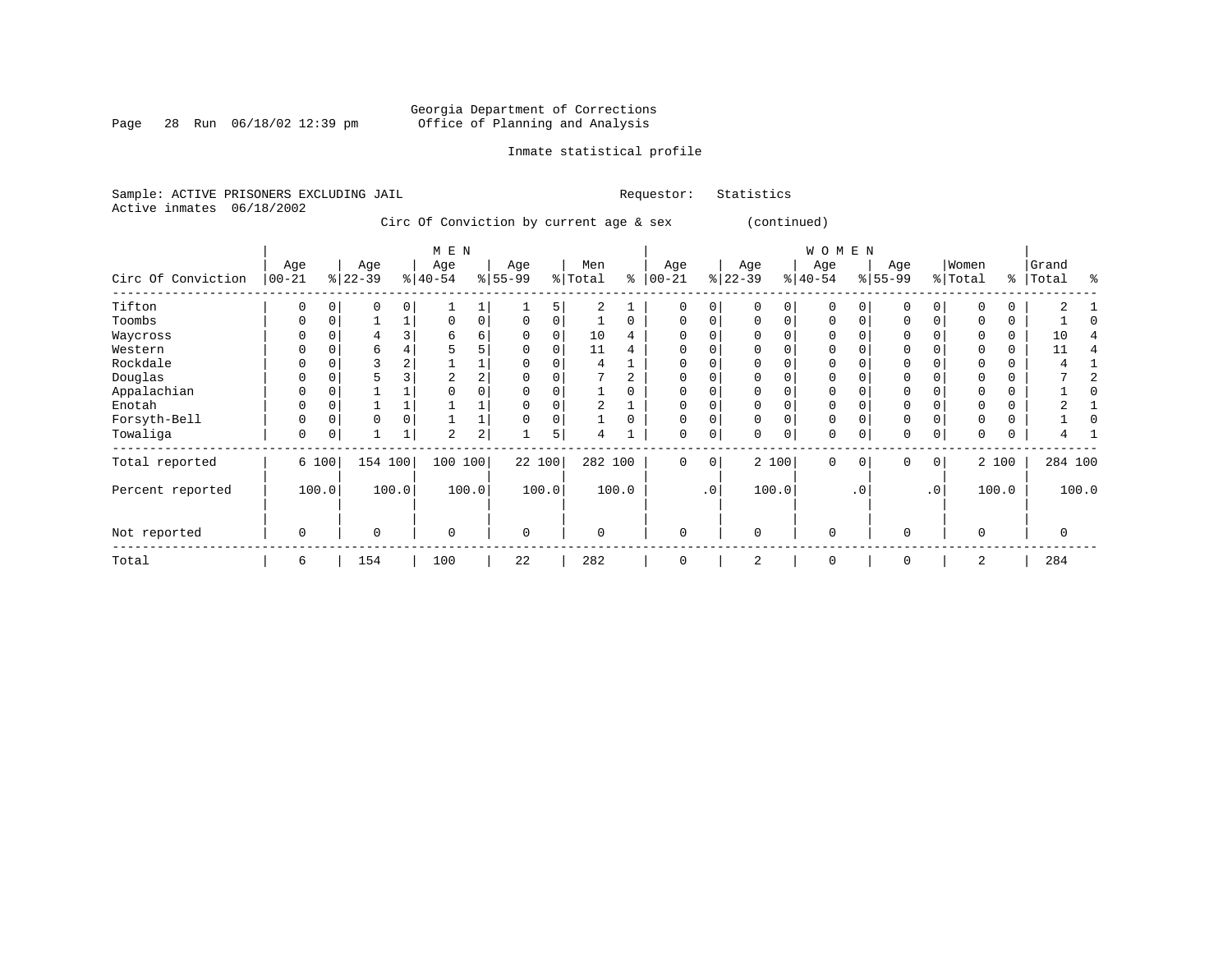Page 29 Run 06/18/02 12:39 pm

#### Inmate statistical profile

Sample: ACTIVE PRISONERS EXCLUDING JAIL **Requestor:** Statistics Active inmates 06/18/2002

Home County by current age & sex

|                  |           |          |                |                | M E N          |                |                |             |                |                |              |          |              |             | <b>WOMEN</b>   |             |              |             |             |               |                |                |
|------------------|-----------|----------|----------------|----------------|----------------|----------------|----------------|-------------|----------------|----------------|--------------|----------|--------------|-------------|----------------|-------------|--------------|-------------|-------------|---------------|----------------|----------------|
|                  | Age       |          | Age            |                | Age            |                | Age            |             | Men            |                | Age          |          | Age          |             | Age            |             | Age          |             | Women       |               | Grand          |                |
| Home County<br>. | $00 - 21$ |          | $8 22-39$      |                | $ 40-54$       |                | $8 55-99$      |             | % Total        | နွ             | $ 00-21$     |          | $ 22-39$     |             | $8 40-54$      |             | $8155 - 99$  |             | % Total     | $\frac{1}{6}$ | Total          | နွ             |
| Appling          | 0         | 0        | 1              | 1              | 1              | $\mathbf{1}$   | 0              | 0           | 2              | 1              | 0            | 0        | 0            | 0           | 0              | 0           | 0            | 0           | 0           | 0             | 2              | 1              |
| Atkinson         | 0         | 0        | $\mathbf 0$    | $\mathsf{O}$   | 0              | 0              | $\mathbf{1}$   | 6           | $\mathbf{1}$   | 0              | $\mathbf 0$  | 0        | $\mathbf 0$  | $\mathsf 0$ | $\overline{0}$ | $\mathbf 0$ | $\mathbf 0$  | $\mathsf 0$ | $\mathbf 0$ | 0             |                | $\Omega$       |
| Baldwin          | 0         | 0        | 1              | 1              | 2              | 2              | $\Omega$       | $\mathbf 0$ | 3              | 1              | 0            | 0        | 0            | 0           | 0              | 0           | 0            | 0           | 0           | 0             | 3              | $\mathbf{1}$   |
| Barrow           | O         | 0        | $\mathbf{1}$   | 1              | 0              | 0              | -1             | 6           | 2              | 1              | $\Omega$     | 0        | $\mathbf 0$  | 0           | 0              | 0           | 0            | 0           | 0           | 0             | 2              | 1              |
| Bartow           | O         | 0        | $\mathbf 0$    | $\mathbf 0$    | 3              | 3              | $\Omega$       | $\mathbf 0$ | 3              | 1              | $\Omega$     | 0        | $\mathbf 0$  | 0           | 0              | $\mathbf 0$ | $\Omega$     | 0           | 0           | 0             | 3              | 1              |
| Ben Hill         | O         | 0        | 1              | 1              | 0              | 0              | $\Omega$       | $\Omega$    | $\mathbf{1}$   | 0              | $\Omega$     | 0        | $\mathbf 0$  | 0           | $\Omega$       | $\mathbf 0$ | $\Omega$     | $\Omega$    | $\mathbf 0$ | 0             | 1              | $\Omega$       |
| Bibb             | 0         | 0        | $\overline{3}$ | $\overline{a}$ | 1              | $\mathbf 1$    | $\Omega$       | $\mathbf 0$ | 4              | 2              | 0            | 0        | $\mathbf 0$  | $\mathbf 0$ | 0              | $\mathbf 0$ | 0            | $\mathbf 0$ | $\mathbf 0$ | 0             | 4              | $\overline{2}$ |
| Bleckley         | 0         | 0        | $\overline{c}$ | $\mathbf{1}$   | 0              | 0              | $\Omega$       | $\mathbf 0$ | 2              | $\mathbf{1}$   | $\Omega$     | 0        | $\mathbf 0$  | 0           | $\Omega$       | $\mathbf 0$ | $\Omega$     | 0           | $\mathbf 0$ | 0             | $\overline{2}$ | $\mathbf{1}$   |
| <b>Brooks</b>    | 0         | 0        | $\mathbf{1}$   | $\mathbf{1}$   | 0              | 0              | $\Omega$       | $\mathbf 0$ | $\mathbf{1}$   | $\Omega$       | $\Omega$     | 0        | $\mathbf 0$  | $\mathbf 0$ | $\Omega$       | $\mathbf 0$ | $\mathbf 0$  | $\Omega$    | $\Omega$    | 0             | $\mathbf{1}$   | $\Omega$       |
| Burke            | O         | 0        | $\overline{2}$ | $\mathbf 1$    | 1              | 1              | $\Omega$       | $\mathbf 0$ | 3              | 1              | $\Omega$     | 0        | $\mathbf 0$  | $\mathbf 0$ | 0              | $\mathbf 0$ | $\Omega$     | $\Omega$    | $\Omega$    | 0             | 3              | $\mathbf{1}$   |
| <b>Butts</b>     | O         | 0        | $\mathbf 0$    | $\mathbf 0$    | 0              | 0              | -1             | 6           | $\mathbf{1}$   | $\Omega$       | $\Omega$     | 0        | $\mathbf 0$  | $\mathbf 0$ | $\Omega$       | $\mathbf 0$ | $\Omega$     | $\Omega$    | $\mathbf 0$ | $\Omega$      |                | $\Omega$       |
| Camden           | U         | $\Omega$ | $\mathbf 0$    | $\Omega$       | $\mathbf{1}$   | $\mathbf{1}$   | $\Omega$       | $\Omega$    | $\mathbf{1}$   | $\Omega$       | $\Omega$     | 0        | $\Omega$     | 0           | $\Omega$       | $\mathbf 0$ | $\Omega$     | $\Omega$    | $\mathbf 0$ | $\Omega$      | 1              | $\Omega$       |
| Carroll          | 0         | 0        | $\overline{2}$ | $\mathbf 1$    | $\Omega$       | 0              | $\Omega$       | $\mathbf 0$ | $\overline{c}$ | $\mathbf{1}$   | 0            | 0        | $\mathbf{0}$ | $\mathbf 0$ | $\Omega$       | $\mathbf 0$ | 0            | $\Omega$    | $\mathbf 0$ | 0             | $\overline{2}$ | $\mathbf{1}$   |
| Chatham          | 1         | 17       | 6              | $\overline{4}$ | 5              | 6              | 1              | 6           | 13             | 5              | $\Omega$     | 0        | $\Omega$     | 0           | $\Omega$       | $\mathbf 0$ | $\mathbf{0}$ | 0           | $\mathbf 0$ | 0             | 13             | 5              |
| Chattooga        | 0         | 0        | $\mathbf{1}$   | $\mathbf 1$    | 0              | 0              | $\Omega$       | 0           | $\mathbf{1}$   | 0              | $\mathbf{0}$ | 0        | $\mathbf 0$  | 0           | 0              | 0           | $\mathbf 0$  | 0           | $\mathbf 0$ | 0             |                | $\mathbf{0}$   |
| Cherokee         | O         | 0        | 1              | 1              | 1              | 1              | $\Omega$       | 0           | 2              | 1              | 0            | 0        | $\mathbf 0$  | 0           | 0              | $\mathbf 0$ | 0            | 0           | 0           | 0             | 2              | 1              |
| Clarke           | O         | 0        | 4              | 3              | 4              | 5              | $\Omega$       | $\Omega$    | 8              | 3              | $\Omega$     | 0        | $\mathbf 0$  | 0           | $\Omega$       | $\mathbf 0$ | $\Omega$     | $\Omega$    | $\mathbf 0$ | 0             |                | $\overline{3}$ |
| Clayton          | 0         | 0        | 4              | 3              | $\mathbf{1}$   | $\mathbf{1}$   | 1              | 6           | 6              | 2              | $\Omega$     | 0        | $\mathbf 0$  | 0           | 0              | $\mathbf 0$ | $\Omega$     | $\mathbf 0$ | $\mathbf 0$ | 0             | 6              | $\overline{2}$ |
| Cobb             | 1         | 17       | $\overline{2}$ | $\mathbf{1}$   | $\mathbf{1}$   | 1              | $\Omega$       | $\mathbf 0$ | 4              | 2              | $\mathbf 0$  | 0        | $\mathbf 0$  | $\mathbf 0$ | 0              | $\mathbf 0$ | 0            | $\mathbf 0$ | $\mathbf 0$ | 0             |                | $\overline{2}$ |
| Colquit          | 0         | 0        | $\Omega$       | $\Omega$       | $\overline{c}$ | $\overline{a}$ | $\Omega$       | $\mathbf 0$ | 2              | $\mathbf{1}$   | $\Omega$     | 0        | $\mathbf 0$  | $\mathbf 0$ | $\Omega$       | $\mathbf 0$ | $\Omega$     | $\Omega$    | $\Omega$    | $\Omega$      | $\overline{2}$ | $\mathbf{1}$   |
| Columbia         | 0         | 0        | $\mathbf 0$    | $\mathbf 0$    | 0              | 0              |                | 6           | $\mathbf{1}$   | $\Omega$       | $\Omega$     | 0        | $\mathbf 0$  | $\mathbf 0$ | $\Omega$       | $\mathbf 0$ | $\mathbf 0$  | $\mathbf 0$ | $\mathbf 0$ | 0             |                | $\Omega$       |
| Coweta           | O         | 0        | $\mathbf{1}$   | 1              | $\Omega$       | 0              | $\Omega$       | $\mathbf 0$ | 1              | $\Omega$       | $\mathbf 0$  | 0        | $\mathbf 0$  | 0           | 0              | 0           | 0            | $\Omega$    | 0           | 0             |                | $\Omega$       |
| Crisp            | U         | 0        | 1              | 1              | 0              | 0              | $\Omega$       | $\Omega$    | $\mathbf{1}$   | $\Omega$       | $\Omega$     | $\Omega$ | $\mathbf{0}$ | $\mathbf 0$ | $\Omega$       | $\mathbf 0$ | $\Omega$     | $\Omega$    | $\mathbf 0$ | $\Omega$      | 1              | $\Omega$       |
| Decatur          | 0         | 0        | $\mathbf 0$    | $\mathbf 0$    | 2              | 2              | $\Omega$       | $\mathbf 0$ | $\overline{c}$ | 1              | $\Omega$     | 0        | $\mathbf 0$  | 0           | $\Omega$       | $\mathbf 0$ | $\Omega$     | $\Omega$    | $\mathbf 0$ | 0             | $\overline{c}$ | $\mathbf{1}$   |
| DeKalb           | 0         | 0        | 17             | 13             | 3              | 3              | $\Omega$       | $\mathbf 0$ | 20             | 8              | $\Omega$     | 0        | $\mathbf{0}$ | $\mathbf 0$ | $\Omega$       | $\mathbf 0$ | 0            | $\mathbf 0$ | $\mathbf 0$ | 0             | 20             | 8              |
| Dougherty        | 1         | 17       | $\overline{2}$ | $\mathbf{1}$   | $\overline{c}$ | $\overline{a}$ | 1              | 6           | 6              | $\overline{c}$ | $\mathbf 0$  | 0        | 0            | 0           | 0              | 0           | $\mathbf 0$  | 0           | $\mathbf 0$ | 0             | 6              | $\overline{c}$ |
| Douglas          | 0         | 0        | 3              | 2              | 2              | $\overline{a}$ | $\mathbf 0$    | 0           | 5              | 2              | $\mathbf 0$  | 0        | $\mathbf 0$  | 0           | 0              | 0           | 0            | 0           | 0           | 0             | 5              | $\overline{2}$ |
| Elbert           | O         | 0        | $\mathbf 0$    | $\mathbf 0$    | $\mathbf 0$    | 0              | 1              | 6           | 1              | 0              | $\Omega$     | 0        | $\mathbf 0$  | 0           | 0              | $\mathbf 0$ | 0            | 0           | $\mathbf 0$ | 0             |                | $\mathbf 0$    |
| Fayette          | O         | $\Omega$ | $\Omega$       | $\Omega$       | $\mathbf{1}$   | $\mathbf{1}$   | $\mathbf{1}$   | 6           | $\overline{2}$ | $\mathbf{1}$   | $\Omega$     | 0        | $\Omega$     | $\Omega$    | $\Omega$       | $\Omega$    | $\Omega$     | $\Omega$    | $\Omega$    | $\Omega$      | 2              | $\mathbf{1}$   |
| Floyd            | 0         | $\Omega$ | 3              | 2              | $\Omega$       | 0              | $\mathbf 0$    | $\Omega$    | 3              | $\mathbf{1}$   | $\Omega$     | 0        | $\Omega$     | $\Omega$    | $\Omega$       | $\Omega$    | $\Omega$     | $\Omega$    | $\mathbf 0$ | 0             | 3              | $\mathbf{1}$   |
| Franklin         | $\Omega$  | 0        | $\mathbf{1}$   | $\mathbf{1}$   | $\Omega$       | 0              | $\Omega$       | $\mathbf 0$ | $\mathbf{1}$   | 0              | $\Omega$     | 0        | $\mathbf{0}$ | 0           | $\mathbf{0}$   | $\mathbf 0$ | $\Omega$     | $\mathbf 0$ | $\Omega$    | 0             |                | $\Omega$       |
| Fulton           | O         | 0        | 17             | 13             | 13             | 15             | $\overline{c}$ | 12          | 32             | 13             | $\Omega$     | 0        | $\mathbf{0}$ | $\mathbf 0$ | $\Omega$       | $\mathbf 0$ | $\mathbf{0}$ | $\Omega$    | $\mathbf 0$ | 0             | 32             | 13             |
| Gilmer           | O         | 0        | 1              | $\mathbf{1}$   | $\mathbf 0$    | 0              | $\mathbf 0$    | $\mathbf 0$ | 1              | 0              | $\mathbf 0$  | 0        | $\mathbf 0$  | $\mathbf 0$ | 0              | 0           | $\mathbf 0$  | 0           | 0           | 0             |                | $\mathbf{0}$   |
| Glynn            | 0         | 0        | 3              | 2              | $\mathbf{1}$   | 1              | 1              | 6           | 5              | 2              | $\mathbf{0}$ | 0        | $\mathbf 0$  | $\mathbf 0$ | 0              | 0           | $\Omega$     | 0           | $\Omega$    | 0             |                | $\overline{2}$ |
| Gordon           | 0         | 0        | $\Omega$       | 0              | 0              | 0              | 1              | 6           | 1              | 0              | 0            | 0        | $\Omega$     | 0           | 0              | 0           | $\Omega$     | 0           | $\mathbf 0$ | 0             | 1              | $\Omega$       |
| Greene           | 0         | 0        | 1              | 1              | 0              | 0              | $\mathbf 0$    | 0           | 1              | 0              | $\mathbf{0}$ | 0        | $\mathbf 0$  | $\mathbf 0$ | 0              | 0           | $\Omega$     | $\mathbf 0$ | $\mathbf 0$ | 0             | 1              | $\Omega$       |

(continued)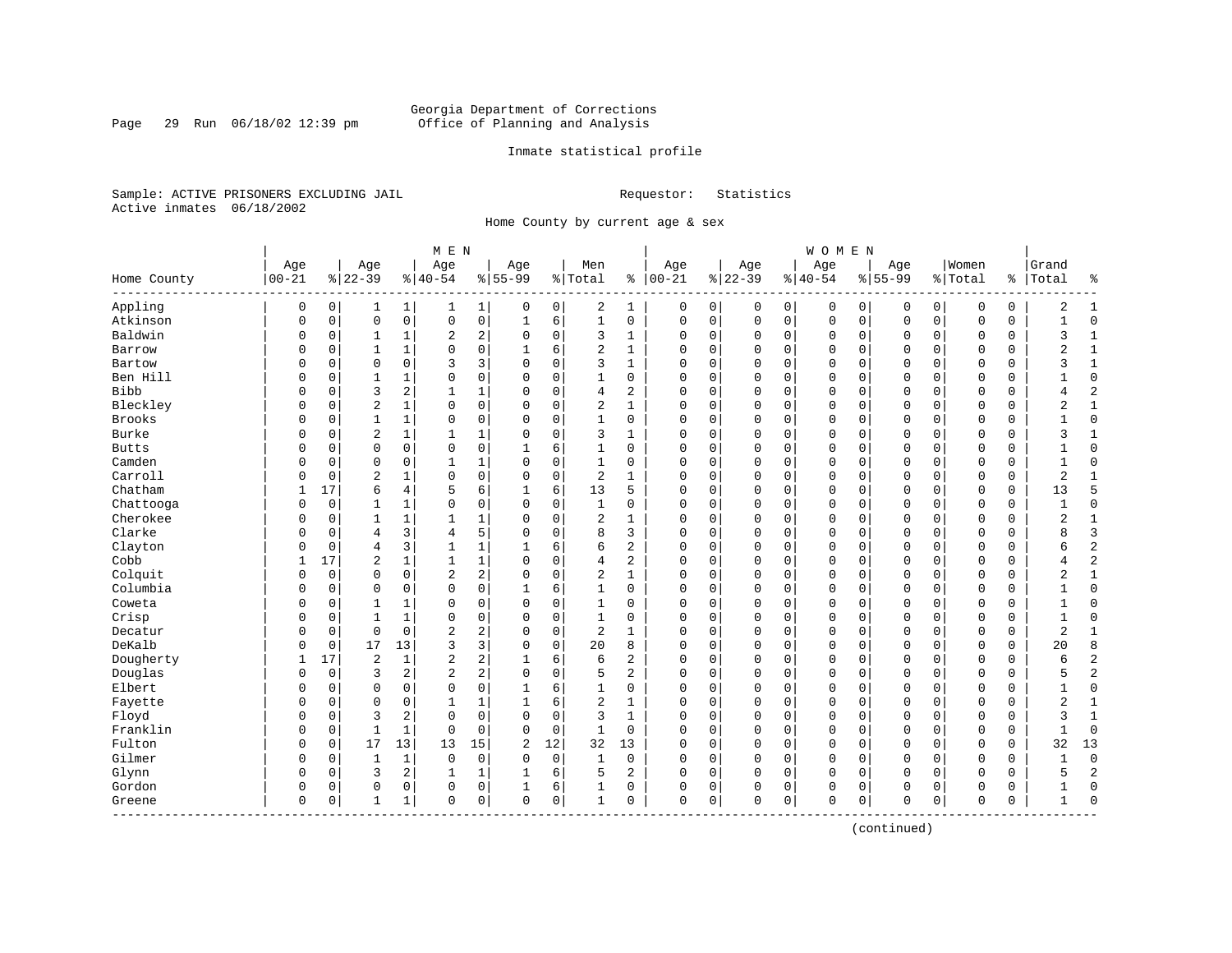Page 30 Run 06/18/02 12:39 pm

#### Inmate statistical profile

Sample: ACTIVE PRISONERS EXCLUDING JAIL **Requestor:** Statistics Active inmates 06/18/2002

Home County by current age & sex (continued)

|             |           |          |                |              | M E N          |                |           |             |                |                |               |   |             |             | <b>WOMEN</b> |             |              |             |              |               |                |                |
|-------------|-----------|----------|----------------|--------------|----------------|----------------|-----------|-------------|----------------|----------------|---------------|---|-------------|-------------|--------------|-------------|--------------|-------------|--------------|---------------|----------------|----------------|
|             | Age       |          | Age            |              | Age            |                | Age       |             | Men            |                | Age           |   | Age         |             | Age          |             | Age          |             | Women        |               | Grand          |                |
| Home County | $00 - 21$ |          | $8 22-39$      |              | $8 40-54$      |                | $8 55-99$ |             | % Total        |                | $8   00 - 21$ |   | $ 22-39$    |             | $8 40-54$    |             | $8155 - 99$  |             | % Total      | $\frac{1}{6}$ | Total          | ႜ              |
| Gwinnett    | 0         | 0        | ı              | $\mathbf 1$  | 2              | 2              | 0         | 0           | 3              | 1              | 0             | 0 | 0           | 0           | 0            | 0           | 0            | 0           | 0            | 0             | 3              | $\mathbf{1}$   |
| Habersham   | 0         | 0        | $\mathbf 0$    | $\mathbf 0$  | $\mathbf{1}$   | $1\vert$       | 0         | $\mathbf 0$ | $\mathbf{1}$   | 0              | 0             | 0 | $\mathbf 0$ | $\mathbf 0$ | 0            | $\mathbf 0$ | $\mathbf{0}$ | $\mathbf 0$ | $\mathbf 0$  | 0             |                | $\Omega$       |
| Hall        | 0         | 0        | $\overline{2}$ | $\mathbf{1}$ | $\overline{c}$ | $\overline{a}$ | $\Omega$  | $\mathbf 0$ | 4              | $\overline{a}$ | 0             | 0 | $\mathbf 0$ | $\mathbf 0$ | 0            | $\mathbf 0$ | 0            | $\mathbf 0$ | $\mathbf 0$  | 0             |                | $\overline{c}$ |
| Hancock     | U         | 0        | $\mathbf 0$    | $\mathbf 0$  | $\mathbf{1}$   | $\mathbf{1}$   | $\Omega$  | $\mathbf 0$ | $\mathbf{1}$   | 0              | 0             | 0 | $\Omega$    | 0           | 0            | $\mathbf 0$ | 0            | 0           | $\mathbf 0$  | 0             |                | $\Omega$       |
| Harris      |           | 0        | $\Omega$       | $\Omega$     | $\mathbf{1}$   | 1              | $\Omega$  | $\Omega$    | $\mathbf{1}$   | $\Omega$       | $\Omega$      | 0 | $\Omega$    | $\Omega$    | 0            | $\mathbf 0$ | $\Omega$     | $\Omega$    | $\Omega$     | $\Omega$      |                | $\Omega$       |
| Hart        | 0         | 0        | 1              | 1            | 1              | 1              | 0         | 0           | $\overline{2}$ | 1              | $\Omega$      | 0 | $\Omega$    | $\Omega$    | $\Omega$     | $\mathbf 0$ | $\Omega$     | $\Omega$    | $\Omega$     | 0             | 2              | $\mathbf{1}$   |
| Henry       | U         | 0        | $\overline{2}$ | $\mathbf 1$  | 1              | 1              | U         | 0           | 3              | 1              | $\Omega$      | 0 | 0           | $\Omega$    | 0            | 0           | 0            | 0           | 0            | 0             | ς              | 1              |
| Houston     | O         | $\Omega$ | $\overline{2}$ | 1            | 2              | 2              | $\Omega$  | 0           | 4              | 2              | $\Omega$      | 0 | $\mathbf 0$ | $\Omega$    | $\Omega$     | $\mathbf 0$ | $\Omega$     | 0           | $\Omega$     | 0             |                | $\overline{2}$ |
| Jackson     | O         | 0        | $\mathbf 0$    | $\mathbf 0$  | 0              | 0              |           | 6           | $\mathbf{1}$   | 0              | $\Omega$      | 0 | $\mathbf 0$ | $\Omega$    | 0            | $\mathbf 0$ | $\Omega$     | $\Omega$    | $\Omega$     | 0             |                | $\Omega$       |
| Jeff Davis  | U         | $\Omega$ | $\overline{2}$ | 1            | 0              | 0              | $\Omega$  | $\Omega$    | $\overline{2}$ | 1              | $\Omega$      | 0 | $\mathbf 0$ | $\Omega$    | $\Omega$     | $\mathbf 0$ | $\Omega$     | $\Omega$    | $\Omega$     | 0             | 2              | 1              |
| Jenkins     | U         | 0        | $\overline{2}$ | $\mathbf{1}$ | $\Omega$       | 0              | 0         | $\mathbf 0$ | $\overline{2}$ | 1              | $\Omega$      | 0 | $\mathbf 0$ | 0           | 0            | $\Omega$    | $\Omega$     | $\Omega$    | $\mathbf 0$  | 0             | 2              | $\mathbf{1}$   |
| Laurens     | U         | 0        | 1              | $\mathbf{1}$ | $\mathbf 0$    | 0              |           | $\mathbf 0$ | $\mathbf{1}$   | 0              | 0             | 0 | $\Omega$    | 0           | 0            | $\mathbf 0$ | 0            | $\mathbf 0$ | $\mathbf 0$  | 0             |                | $\mathbf 0$    |
| Liberty     | 0         | 0        | $\overline{2}$ | $\mathbf{1}$ | 2              | 2              | 0         | $\mathbf 0$ | 4              | $\overline{2}$ | $\Omega$      | 0 | $\Omega$    | $\Omega$    | 0            | $\Omega$    | $\Omega$     | 0           | $\Omega$     | 0             |                | $\overline{c}$ |
| Lincoln     |           | 0        | 1              | $\mathbf{1}$ | $\Omega$       | 0              | $\Omega$  | 0           | 1              | $\Omega$       | $\Omega$      | 0 | $\mathbf 0$ | 0           | $\Omega$     | 0           | $\Omega$     | 0           | $\mathbf 0$  | 0             |                | $\Omega$       |
| Long        | U         | 0        | $\mathbf{1}$   | 1            | $\Omega$       | 0              | $\cap$    | 0           | 1              | 0              | $\Omega$      | 0 | $\mathbf 0$ | 0           | $\Omega$     | $\mathbf 0$ | $\mathbf 0$  | 0           | $\Omega$     | 0             |                | $\Omega$       |
| Lowndes     | U         | 0        | $\mathbf{1}$   | $\mathbf 1$  | 1              | 1              | O         | $\mathbf 0$ | 2              | 1              | $\Omega$      | 0 | $\mathbf 0$ | $\mathbf 0$ | 0            | $\mathbf 0$ | $\Omega$     | $\mathbf 0$ | $\mathbf 0$  | 0             | $\overline{2}$ | $\mathbf{1}$   |
| Marion      | U         | 0        | $\mathbf{1}$   | $\mathbf 1$  | $\Omega$       | 0              | $\Omega$  | $\mathbf 0$ | 1              | 0              | $\Omega$      | 0 | $\mathbf 0$ | $\mathbf 0$ | $\Omega$     | 0           | $\Omega$     | 0           | $\mathbf 0$  | 0             |                | $\Omega$       |
| McDuffie    | O         | 0        | $\mathbf 0$    | $\mathbf 0$  | $\mathbf{1}$   | $\mathbf{1}$   | $\Omega$  | $\mathbf 0$ | $\mathbf{1}$   | 0              | $\Omega$      | 0 | $\mathbf 0$ | $\Omega$    | 0            | $\mathbf 0$ | $\Omega$     | 0           | $\mathbf 0$  | 0             |                | $\Omega$       |
| McIntosh    | U         | 0        | $\overline{2}$ | 1            | 0              | 0              | $\Omega$  | $\mathbf 0$ | $\overline{c}$ | 1              | $\Omega$      | 0 | $\mathbf 0$ | $\Omega$    | $\Omega$     | $\mathbf 0$ | $\Omega$     | 0           | $\mathbf 0$  | 0             | 2              | 1              |
| Mitchell    | 0         | 0        | 1              | 1            | 0              | 0              | 0         | $\mathbf 0$ | 1              | 0              | 0             | 0 | $\Omega$    | 0           | 0            | $\mathbf 0$ | 0            | 0           | $\mathbf 0$  | 0             |                | $\Omega$       |
| Monroe      | U         | $\Omega$ | $\mathbf 0$    | $\Omega$     | 1              | 1              | O         | $\mathbf 0$ | 1              | 0              | $\Omega$      | 0 | $\Omega$    | 0           | 0            | $\mathbf 0$ | $\Omega$     | $\Omega$    | 0            | 0             |                | $\Omega$       |
| Morgan      |           | 0        | $\mathbf{1}$   | 1            | $\Omega$       | 0              |           | $\mathbf 0$ | 1              | 0              | $\Omega$      | 0 | $\Omega$    | 0           | 0            | 0           | $\Omega$     | 0           | $\mathbf 0$  | 0             |                | $\Omega$       |
| Muscogee    | O         | 0        | 3              | 2            | 4              | 5              | $\Omega$  | 0           | 7              | 3              | $\Omega$      | 0 | $\Omega$    | $\Omega$    | 0            | 0           | $\Omega$     | 0           | 0            | 0             |                | 3              |
| Newton      | O         | 0        | $\mathbf{1}$   | $\mathbf 1$  | $\Omega$       | 0              | $\Omega$  | $\mathbf 0$ | $\mathbf{1}$   | 0              | $\Omega$      | 0 | $\mathbf 0$ | $\Omega$    | $\Omega$     | $\mathbf 0$ | $\mathbf{0}$ | 0           | $\mathbf 0$  | 0             |                | $\Omega$       |
| Oglethorpe  | 0         | 0        | $\mathbf{1}$   | $\mathbf 1$  | $\Omega$       | 0              |           | 6           | 2              | 1              | $\Omega$      | 0 | $\mathbf 0$ | 0           | 0            | 0           | 0            | 0           | 0            | 0             | 2              | 1              |
| Paulding    | O         | 0        | $\mathbf 0$    | $\mathbf 0$  | 1              | 1              | $\Omega$  | $\mathbf 0$ | 1              | 0              | $\Omega$      | 0 | $\mathbf 0$ | $\mathbf 0$ | 0            | 0           | 0            | 0           | 0            | 0             |                | $\Omega$       |
| Pierce      | 0         | 0        | $\mathbf 0$    | $\mathbf 0$  | $\mathbf{1}$   | 1              | 0         | $\mathbf 0$ | 1              | $\Omega$       | $\Omega$      | 0 | 0           | $\Omega$    | $\Omega$     | $\Omega$    | $\Omega$     | $\Omega$    | $\Omega$     | 0             |                | $\Omega$       |
| Pike        | U         | 0        | 1              | $\mathbf{1}$ | $\mathbf{1}$   | $\mathbf{1}$   | $\Omega$  | $\Omega$    | 2              | 1              | $\Omega$      | 0 | $\Omega$    | $\Omega$    | $\Omega$     | $\Omega$    | $\Omega$     | $\Omega$    | $\Omega$     | $\Omega$      | $\overline{2}$ | 1              |
| Putnam      | U         | $\Omega$ | 1              | 1            | -1             | $\mathbf{1}$   | $\Omega$  | $\Omega$    | $\overline{2}$ | $\mathbf{1}$   | $\Omega$      | O | $\Omega$    | $\Omega$    | $\Omega$     | $\Omega$    | $\Omega$     | $\Omega$    | $\Omega$     | $\Omega$      | 2              | $\mathbf{1}$   |
| Rabun       | 0         | 0        | 1              | $\mathbf{1}$ | 0              | 0              | $\Omega$  | $\mathbf 0$ | 1              | 0              | $\Omega$      | 0 | $\mathbf 0$ | 0           | $\Omega$     | $\mathbf 0$ | $\Omega$     | $\Omega$    | 0            | 0             |                | $\Omega$       |
| Randolph    | 1         | 17       | $\mathbf 0$    | $\mathbf 0$  | $\mathbf{1}$   | 1              | 0         | 0           | 2              | 1              | $\Omega$      | 0 | $\Omega$    | $\mathbf 0$ | $\Omega$     | 0           | 0            | 0           | $\mathbf 0$  | 0             | $\overline{2}$ |                |
| Richmond    | 1         | 17       | 6              | 4            | 3              | 3              | 0         | 0           | 10             | 4              | 0             | 0 | 1           | 50          | 0            | 0           | 0            | 0           | $\mathbf{1}$ | 50            | 11             | $\overline{4}$ |
| Rockdale    | O         | 0        | $\mathbf 0$    | $\mathbf 0$  | $\mathbf{1}$   | $\mathbf 1$    | O         | $\mathbf 0$ | $\mathbf{1}$   | 0              | 0             | 0 | $\mathbf 0$ | $\mathbf 0$ | 0            | $\mathbf 0$ | $\mathbf{0}$ | 0           | $\mathbf 0$  | 0             | 1              | $\Omega$       |
| Spalding    | 0         | 0        | 2              | 1            | 2              | 2              | 0         | 0           | 4              | 2              | $\Omega$      | 0 | $\Omega$    | 0           | $\Omega$     | $\mathbf 0$ | 0            | 0           | $\Omega$     | 0             | 4              | $\overline{2}$ |
| Stephens    | 0         | 0        | $\Omega$       | $\mathbf 0$  | 1              | $\mathbf 1$    | $\Omega$  | 0           | 1              | 0              | $\Omega$      | 0 | 0           | 0           | 0            | 0           | $\Omega$     | 0           | $\Omega$     | 0             |                | $\Omega$       |

(continued)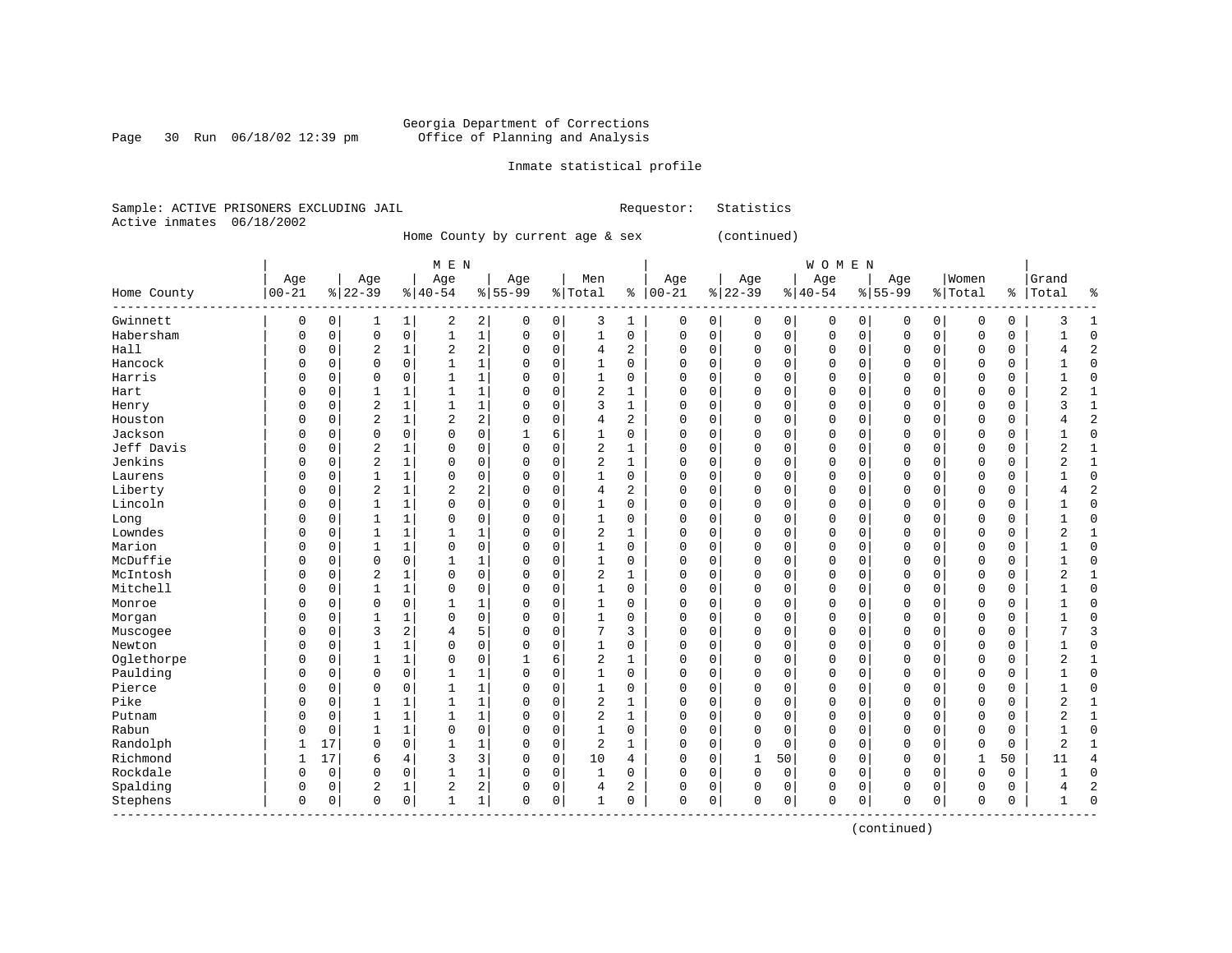Page 31 Run 06/18/02 12:39 pm

#### Inmate statistical profile

Sample: ACTIVE PRISONERS EXCLUDING JAIL Requestor: Statistics Active inmates 06/18/2002

Home County by current age & sex (continued)

|                  |            |          |                |      | M E N     |      |           |             |                |                |             |           |           |          | WOMEN       |              |          |           |             |       |           |      |
|------------------|------------|----------|----------------|------|-----------|------|-----------|-------------|----------------|----------------|-------------|-----------|-----------|----------|-------------|--------------|----------|-----------|-------------|-------|-----------|------|
|                  | Age        |          | Age            |      | Age       |      | Age       |             | Men            |                | Age         |           | Age       |          | Age         |              | Age      |           | Women       |       | Grand     |      |
| Home County      | $ 00 - 21$ |          | $ 22-39 $      |      | $ 40-54 $ |      | $8 55-99$ |             | % Total        | နွ             | $ 00 - 21$  |           | $ 22-39 $ |          | $ 40-54 $   |              | $ 55-99$ |           | % Total     |       | %   Total | ႜ    |
| Sumter           | U          |          | 0              | 0    |           |      | O         | $\Omega$    |                | 0              | $\Omega$    | 0         | $\Omega$  | 0        | 0           | <sup>0</sup> | 0        | 0         | $\Omega$    | 0     |           |      |
| Tattnall         |            |          |                |      |           | 0    |           | $\Omega$    |                | U              | $\Omega$    | 0         | $\Omega$  | 0        | 0           | $\Omega$     | $\Omega$ | 0         | $\Omega$    | 0     |           |      |
| Thomas           |            |          |                |      |           |      |           |             | 2              |                |             |           |           | $\Omega$ | U           | $\Omega$     | 0        |           |             | 0     |           |      |
| Tift             |            |          |                |      |           |      |           | 6           | $\overline{2}$ |                | $\Omega$    |           | $\Omega$  | $\Omega$ | 0           | $\cap$       | $\Omega$ |           | $\Omega$    | 0     |           |      |
| Toombs           |            |          |                |      |           |      |           |             |                |                | $\Omega$    |           | ∩         | $\Omega$ | 0           | C            | 0        |           | $\Omega$    | 0     |           |      |
| Troup            |            |          |                |      |           |      |           | 6           |                |                |             |           |           | $\Omega$ | 0           | C            |          |           |             | 0     |           |      |
| Union            |            |          |                |      |           |      |           |             |                |                | $\Omega$    |           | U         | $\Omega$ | $\Omega$    | C            | $\Omega$ |           | $\Omega$    | 0     |           |      |
| Upson            |            |          | O              |      |           |      |           |             |                | 0              | $\Omega$    | O         | U         | $\Omega$ | $\Omega$    | $\Omega$     | $\Omega$ |           | $\Omega$    | 0     |           |      |
| Walker           |            |          | $\overline{2}$ |      |           |      |           |             | 2              |                | 0           |           |           | 50       | 0           |              | 0        |           |             | 50    |           |      |
| Walton           |            |          |                |      |           |      |           |             | $\overline{2}$ |                | $\Omega$    |           | $\Omega$  | 0        | 0           | $\Omega$     | $\Omega$ |           | $\Omega$    | 0     |           |      |
| Ware             |            | U        | 3              |      |           |      |           |             |                | $\overline{2}$ | $\Omega$    |           | U         | $\Omega$ | 0           | $\Omega$     | $\Omega$ |           | $\Omega$    | 0     |           |      |
| Washington       |            | 17       |                |      |           | 0    |           |             |                |                |             |           |           | $\Omega$ | 0           | $\Omega$     |          |           | O           | 0     |           |      |
| Wayne            |            | 0        | $\overline{2}$ |      |           | 0    |           |             | $\overline{2}$ |                | $\Omega$    | 0         | $\Omega$  | 0        | $\mathbf 0$ | $\Omega$     | $\Omega$ |           | $\Omega$    | 0     |           |      |
| Whitfield        | U          | $\Omega$ | $\Omega$       | 0    |           |      |           | $\Omega$    |                | $\Omega$       | $\Omega$    | 0         | $\Omega$  | $\Omega$ | $\Omega$    | $\Omega$     | $\Omega$ | $\Omega$  | $\Omega$    | 0     |           |      |
| Wilkinson        | 0          | 0        |                |      | O         | 0    | $\Omega$  | $\mathbf 0$ |                | O              | $\mathbf 0$ | 0         | $\Omega$  | 0        | $\mathbf 0$ | $\Omega$     | 0        | 0         | $\Omega$    | 0     |           |      |
| Total reported   |            | 6 100    | 134 100        |      | 88 100    |      | 17 100    |             | 245 100        |                | $\mathbf 0$ | 0         |           | 2 100    | $\mathbf 0$ | $\mathbf 0$  | $\Omega$ | $\circ$   |             | 2 100 | 247 100   |      |
| Percent reported |            | 100.0    |                | 87.0 |           | 88.0 |           | 77.3        |                | 86.9           |             | $\cdot$ 0 |           | 100.0    |             | $\cdot$ 0    |          | $\cdot$ 0 |             | 100.0 |           | 87.0 |
| Not reported     | 0          |          | 20             |      | 12        |      | 5         |             | 37             |                | $\mathbf 0$ |           | $\Omega$  |          | $\mathbf 0$ |              | 0        |           | $\mathbf 0$ |       | 37        |      |
| Total            | 6          |          | 154            |      | 100       |      | 22        |             | 282            |                | $\mathbf 0$ |           | 2         |          | 0           |              | 0        |           | 2           |       | 284       |      |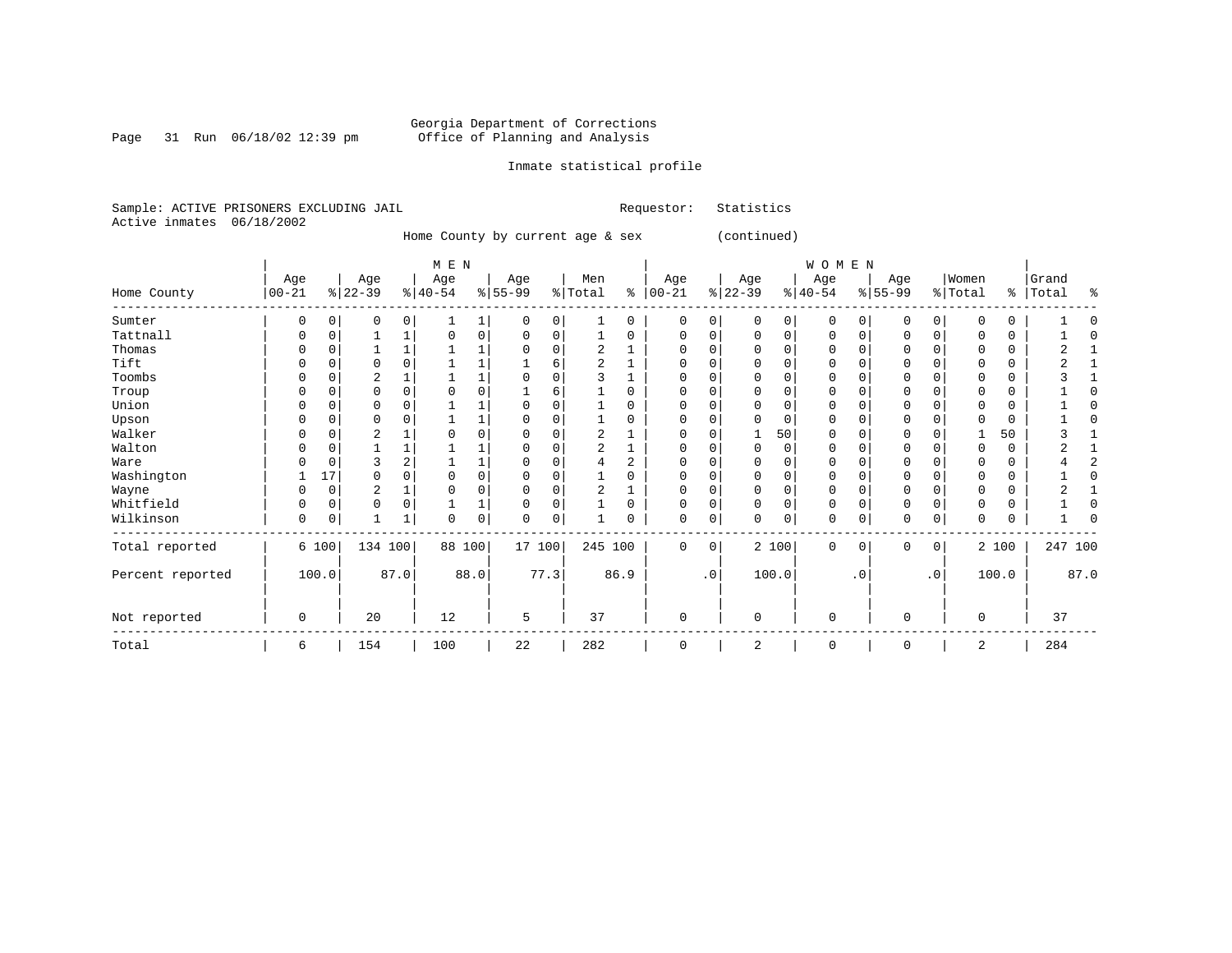### Page 32 Run  $06/18/02$  12:39 pm

Georgia Department of Corrections<br>Office of Planning and Analysis Inmate statistical profile

Sample: ACTIVE PRISONERS EXCLUDING JAIL **Requestor:** Statistics Active inmates 06/18/2002

#### Prison Sentence In Years by current age & sex

|                                    |                   |                  | M E N                        |                  |                |                         |                  | WOMEN                      |                  |                  |                          |
|------------------------------------|-------------------|------------------|------------------------------|------------------|----------------|-------------------------|------------------|----------------------------|------------------|------------------|--------------------------|
| Sentence In Years                  | Age<br>$ 00 - 21$ | Age<br>$ 22-39 $ | Age<br>$\frac{1}{6}$   40-54 | Age<br>$8 55-99$ | Men<br>% Total | Age<br>$8   00 - 21$    | Age<br>$ 22-39 $ | Age<br>$ 40-54$            | Age<br>$8 55-99$ | Women<br>% Total | Grand<br>%   Total<br>ႜ  |
| $0 - 1$                            | 0                 | 0                | 0                            | 0                | 0              | 0                       | 0                | 0                          | 0                | 0                | 0                        |
|                                    | 0                 | 0                | 0                            | 0                | 0              | 0                       | 0 <sup>1</sup>   | 0                          | 0                | 0                | 0                        |
| $1.1 - 2$                          | 0                 | $\mathsf 0$      | $\mathsf 0$                  | 0                | $\mathbf 0$    | $\mathsf 0$             | 0                | $\mathsf 0$                | $\mathsf 0$      | $\mathbf 0$      | 0                        |
|                                    | 0                 | 0                | $\mathsf 0$                  | 0                | $\mathbf 0$    | $\Omega$                | 0                | $\mathbf 0$                | 0                | $\mathbf 0$      | $\Omega$                 |
| $2.1 - 3$                          | 0                 | 0                | $\mathbf 0$                  | 0                | 0              | $\mathbf 0$             | 0                | $\mathbf 0$                | 0                | 0                | 0                        |
|                                    | 0                 | 0                | 0                            | 0                | 0              | 0                       | 0                | 0                          | 0                | 0                | $\mathbf 0$              |
| $3.1 - 4$                          | 0                 | 0                | $\mathbf 0$                  | 0                | 0              | $\mathbf 0$             | $\Omega$         | 0                          | $\Omega$         | $\Omega$         | 0                        |
|                                    | $\Omega$          | 0                | $\Omega$                     | $\mathbf 0$      | 0              | $\mathbf 0$             | $\Omega$         | $\Omega$                   | 0                | $\Omega$         | $\Omega$                 |
| $4.1 - 5$                          | $\Omega$          | $\mathbf 0$      | $\mathbf 0$                  | 0                | $\Omega$       | $\mathsf 0$             | 0                | $\mathbf 0$                | $\mathbf 0$      | $\Omega$         | $\mathbf 0$              |
|                                    | 0                 | 0                | $\mathbf 0$                  | $\mathbf 0$      | $\Omega$       | $\Omega$                | $\mathbf 0$      | 0                          | 0                | $\Omega$         | $\Omega$                 |
| $5.1 - 6$                          | $\Omega$          | 0                | $\Omega$                     | 0                | $\Omega$       | $\mathbf 0$             | $\Omega$         | $\mathbf 0$                | $\Omega$         | $\Omega$         | 0                        |
|                                    | $\Omega$          | 0                | 0                            | 0                | $\Omega$       | $\Omega$                | $\Omega$         | $\Omega$                   | 0                | $\Omega$         | $\Omega$                 |
| $6.1 - 7$                          | $\Omega$          | 0                | 0                            | 0                | $\Omega$       | $\mathbf 0$             | $\Omega$         | $\mathbf 0$                | 0                | $\Omega$         | 0                        |
|                                    | $\Omega$          | 0                | 0                            | 0                | $\Omega$       | 0                       | $\Omega$         | $\Omega$                   | $\Omega$         | $\Omega$         | $\Omega$                 |
| $7.1 - 8$                          | 0                 | $\mathbf 0$      | $\mathsf 0$                  | 0                | $\mathbf 0$    | $\mathsf 0$             | 0                | 0                          | $\mathbf 0$      | $\mathbf 0$      | $\mathbf 0$              |
|                                    | 0                 | 0                | $\mathbf 0$                  | 0                | $\Omega$       | $\Omega$                | $\mathbf 0$      | 0                          | 0                | $\Omega$         | $\Omega$                 |
| $8.1 - 9$                          | 0                 | 0                | $\mathbf 0$                  | 0                | $\Omega$       | $\mathbf 0$             | $\Omega$         | $\mathbf 0$                | 0                | $\Omega$         | 0                        |
|                                    | $\Omega$          | 0                | 0                            | 0                | $\Omega$       | $\Omega$                | $\Omega$         | $\Omega$                   | 0                | $\Omega$         | $\Omega$                 |
| $9.1 - 10$                         | $\Omega$          | $\mathsf 0$      | $\mathbf 0$                  | 0                | $\mathbf 0$    | $\mathbf 0$             | 0                | $\mathbf 0$                | $\mathbf 0$      | $\mathbf 0$      | $\mathbf 0$              |
|                                    | $\Omega$          | $\mathbf 0$      | $\mathbf 0$                  | $\mathbf 0$      | $\Omega$       | $\Omega$                | $\mathbf 0$      | $\Omega$                   | $\mathbf 0$      | $\Omega$         | $\Omega$                 |
| $10.1 - 12$                        | $\Omega$          | $\mathbf 0$      | $\mathbf 0$                  | 0                | 0              | $\mathbf 0$             | 0                | $\mathbf 0$                | $\mathbf 0$      | $\Omega$         | $\mathbf 0$              |
|                                    | 0                 | 0                | $\mathbf 0$                  | 0                | 0              | $\Omega$                | $\mathbf 0$      | 0                          | 0                | $\Omega$         | $\mathbf 0$              |
| $12.1 - 15$                        | $\Omega$          | 0                | $\mathbf 0$                  | 0                | $\Omega$       | $\mathbf 0$             | $\Omega$         | $\mathbf 0$                | $\Omega$         | $\Omega$         | $\Omega$                 |
|                                    | $\Omega$          | 0                | $\Omega$                     | 0                | $\Omega$       | $\Omega$                | $\Omega$         | $\Omega$                   | 0                | $\Omega$         | $\Omega$                 |
| $15.1 - 20$                        | $\Omega$          | $\mathbf 0$      | $\mathbf 0$                  | 0                | $\mathbf 0$    | $\mathbf 0$             | 0                | $\mathbf 0$                | $\mathbf 0$      | $\mathbf 0$      | $\mathbf 0$              |
|                                    | $\Omega$          | 0                | $\mathbf 0$                  | $\mathbf 0$      | 0              | $\Omega$                | $\mathbf 0$      | $\Omega$                   | $\mathbf 0$      | $\Omega$         | $\Omega$                 |
| 20.1-OVER                          | $\Omega$          | $\mathbf 0$      | $\mathbf 0$                  | 0                | $\mathbf 0$    | $\mathbf 0$             | 0                | $\mathbf 0$                | $\mathbf 0$      | $\mathbf 0$      | 0                        |
|                                    | 0                 | $\mathbf 0$      | $\mathbf 0$                  | 0                | 0              | $\Omega$                | $\mathbf 0$      | 0                          | $\mathbf 0$      | $\Omega$         | $\mathbf 0$              |
| LIFE                               | $\Omega$          | 0                | $\mathbf 0$                  | 0                | $\Omega$       | $\mathbf 0$             | $\Omega$         | $\mathbf 0$                | 0                | $\Omega$         | $\mathbf 0$              |
|                                    | $\Omega$          | 0                | $\Omega$                     | 0                | $\Omega$       | $\Omega$                | 0                | 0                          | 0                | $\Omega$         | $\Omega$                 |
| DEATH                              | 0                 | $\mathbf 0$      | $\Omega$                     | $\mathbf 0$      | $\Omega$       | $\Omega$                | 0                | $\mathbf 0$                | $\mathbf 0$      | $\mathbf 0$      | $\mathbf 0$              |
|                                    | 0                 | $\mathbf 0$      | $\Omega$                     | $\mathbf 0$      | $\Omega$       | $\mathbf 0$             | $\mathbf 0$      | 0                          | 0                | $\Omega$         | $\Omega$                 |
| LIFE W/O PAROLE                    | 6<br>100          | 154 100          | 100<br>100                   | 22<br>100        | 282 100        | $\mathbf 0$<br>$\Omega$ | 2 100            | $\mathbf 0$<br>0           | $\mathbf 0$<br>0 | 2 100            | 284 100                  |
| YOUTHFUL OFFENDERS                 | 0                 | 0                | 0                            | 0                | 0              | 0                       | 0                | $\mathbf 0$                | $\mathbf 0$      | 0                | 0                        |
|                                    | 0                 | 0                | 0                            | 0                | $\mathbf 0$    | 0                       | 0                | 0                          | 0                | 0                | $\overline{\phantom{0}}$ |
| Total reported                     | 6 100             | 154 100          | 100 100                      | 22 100           | 282 100        | $\mathbf 0$<br>0        | 2 100            | $\mathbf 0$<br>$\mathbf 0$ | 0<br>$\mathbf 0$ | 2 100            | 284 100                  |
| Percent reported                   | 100.0             | 100.0            | 100.0                        | 100.0            | 100.0          | $\cdot$ 0               | 100.0            | $\cdot$ 0                  | $\cdot$ 0        | 100.0            | 100.0                    |
| NOT REPORTED                       | 0                 | $\mathbf 0$      | 0                            | $\mathbf 0$      | $\mathbf 0$    | $\mathbf 0$             | 0                | $\mathbf 0$                | $\mathbf 0$      | $\mathbf 0$      | $\mathbf 0$              |
| Total                              | 6                 | 154              | 100                          | 22               | 282            | $\mathbf 0$             | 2                | $\mathbf 0$                | $\mathbf 0$      | $\overline{2}$   | 284                      |
| AVG EXCLUDING<br>LIFE, DEATH, YO   | .00               | .00              | .00                          | .00              | .00            | .00                     | .00              | .00                        | .00              | .00              | .00                      |
| AVG INCLUDING<br>LIFE=21, YO=3 YRS | 3.00              | 3.00             | 3.00                         | 3.00             | 3.00           | .00                     | 3.00             | .00                        | .00              | 3.00             | 3.00                     |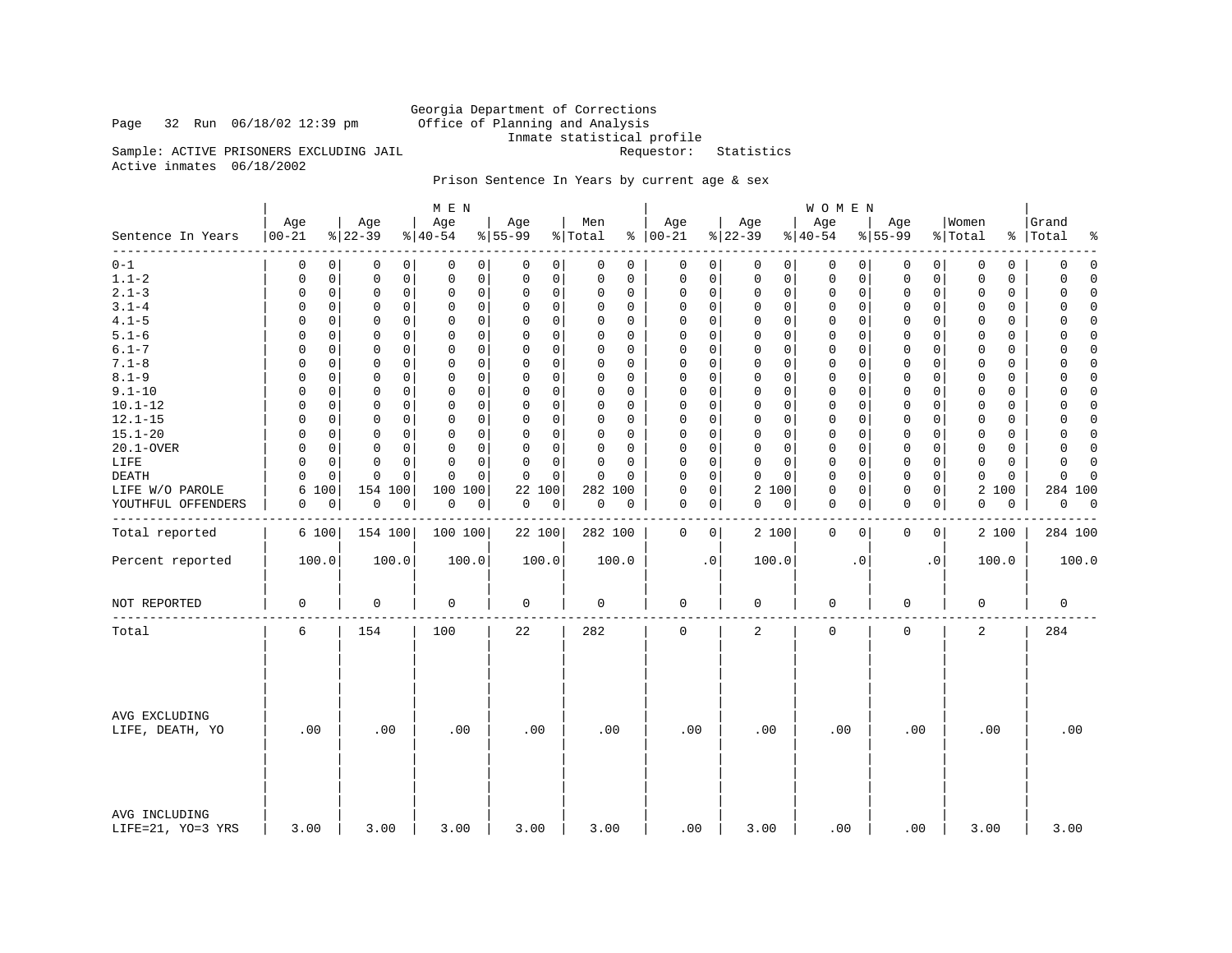Page 33 Run 06/18/02 12:39 pm

#### Inmate statistical profile

Sample: ACTIVE PRISONERS EXCLUDING JAIL **Requestor:** Statistics Active inmates 06/18/2002

Probation To Follow Prison by current age & sex

| Prob After Prison                   | Age<br>$00 - 21$                     | Age<br>$8 22-39$    | M E N<br>Age<br>$8 40-54$ | Age<br>$8155 - 99$          | Men<br>ႜ<br>% Total  | Aqe<br>$00 - 21$ | Aqe<br>$ 22-39 $                             | <b>WOMEN</b><br>Aqe<br>$8 40-54$ | Age<br>$8155 - 99$     | Women<br>% Total                              | Grand<br>ာ အေ<br>%   Total |
|-------------------------------------|--------------------------------------|---------------------|---------------------------|-----------------------------|----------------------|------------------|----------------------------------------------|----------------------------------|------------------------|-----------------------------------------------|----------------------------|
| PROBATION TO FOLLOW<br>NO PROBATION | $\mathbf 0$<br>$\mathbf{0}$<br>6 100 | 6<br>4<br>96<br>148 | 8<br>8<br>92<br>92        | $\mathbf{0}$<br>0<br>22 100 | 5<br>14<br>268<br>95 | 0<br>$\mathbf 0$ | 0<br>$\mathbf{0}$<br>0 <sup>1</sup><br>2 100 | 0<br>0<br>$\mathbf{0}$           | 0<br>0<br>$\circ$<br>0 | 0<br>$\Omega$<br>0<br>0 <sup>1</sup><br>2 100 | 14 5<br>270 95             |
| Total reported                      | 6 100                                | 154 100             | 100 100                   | 22 100                      | 282 100              | 0                | 2 100<br>$\mathbf 0$                         | $\mathbf 0$                      | 0<br>0                 | 2 100<br>$\overline{0}$                       | 284 100                    |
| Percent reported                    | 100.0                                | 100.0               | 100.0                     | 100.0                       | 100.0                |                  | 100.0<br>.0 <sup>1</sup>                     |                                  | . 0                    | 100.0<br>$\cdot$ 0                            | 100.0                      |
| NOT REPORTED                        | $\mathbf 0$                          | 0                   | 0                         | 0                           | $\mathbf 0$          | 0                | 0                                            | $\mathbf 0$                      | $\Omega$               | $\Omega$                                      | $\mathbf 0$                |
| Total                               | 6                                    | 154                 | 100                       | 22                          | 282                  | $\Omega$         | 2                                            | $\overline{0}$                   |                        | 2                                             | 284                        |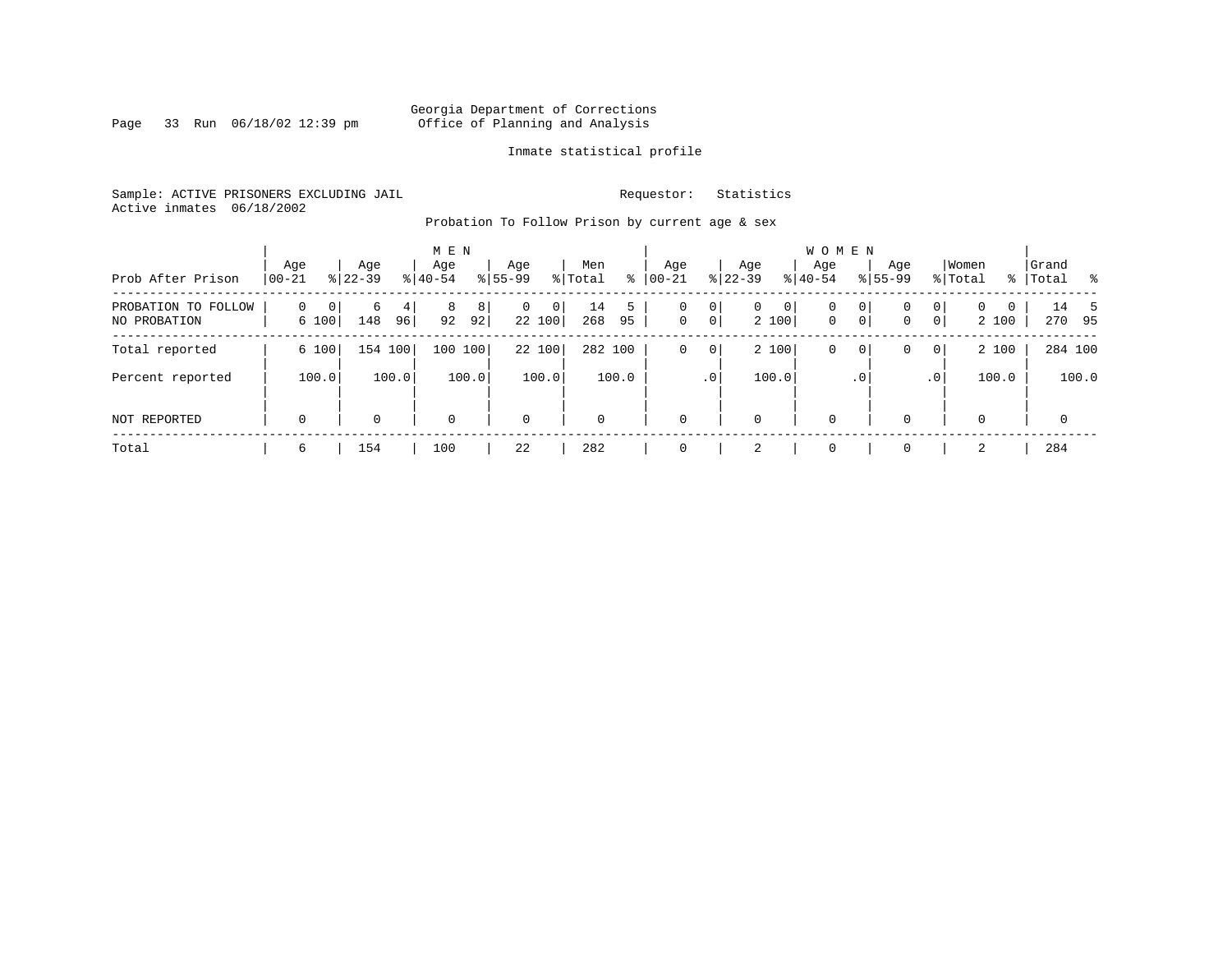Page 34 Run 06/18/02 12:39 pm

#### Inmate statistical profile

Sample: ACTIVE PRISONERS EXCLUDING JAIL **Requestor:** Statistics Active inmates 06/18/2002

Admission Type by current age & sex

|                      |           |             |           |             | M E N     |       |           |          |         |          |          |           |          |          | <b>WOMEN</b> |                  |              |              |          |          |         |              |
|----------------------|-----------|-------------|-----------|-------------|-----------|-------|-----------|----------|---------|----------|----------|-----------|----------|----------|--------------|------------------|--------------|--------------|----------|----------|---------|--------------|
|                      | Age       |             | Age       |             | Age       |       | Aqe       |          | Men     |          | Age      |           | Age      |          | Age          |                  | Aqe          |              | Women    |          | Grand   |              |
| Admission Type       | $00 - 21$ |             | $ 22-39 $ |             | $ 40-54 $ |       | $8 55-99$ |          | % Total | ႜ        | $ 00-21$ |           | $ 22-39$ |          | $ 40-54$     |                  | $8 55-99$    |              | % Total  | ွေ       | Total   | ू            |
| COMMITTED FROM COURT | 2         | 33          | 46        | 30          | 32        | 32    | 4         | 18       | 84      | 30       | 0        | 0         |          | 2 100    | 0            | $\left( \right)$ | 0            | 0            |          | 2 100    | 86      | 30           |
| RETURN APPEAL/BOND   | 0         | $\mathbf 0$ | 0         | $\mathbf 0$ | $\Omega$  | 0     | $\Omega$  | 0        | 0       | $\Omega$ | 0        | 0         | $\Omega$ | 0        | 0            | $\Omega$         | <sup>0</sup> | 0            | $\Omega$ | $\Omega$ | O       | $\Omega$     |
| PAROLE REV/NEW SENT  | O         | $\Omega$    | 11        | 7           | 13        | 13    | 3         | 14       | 27      | 10       | $\Omega$ | 0         | O        | $\Omega$ | O            | $\Omega$         | $\Omega$     | 0            | U        | U        | 27      | 10           |
| PAR REV/NO NEW SENT  | U         | $\Omega$    | ζ         |             |           | 1     |           | $\Omega$ | 4       | -1       | O        | 0         | $\Omega$ | $\Omega$ | O            | C                | ∩            | <sup>n</sup> | O        | U        |         | -1           |
| PROB VIOL/TOTAL REV  |           | $\Omega$    | $\Omega$  | $\Omega$    | $\Omega$  | 0     |           | $\Omega$ | O       | O        | $\Omega$ | 0         | $\Omega$ | $\Omega$ | U            | C                | <sup>0</sup> | 0            | O        | U        |         | $\Omega$     |
| PROB VIOL/PARTIAL    |           | 17          | O         | 0           |           |       |           | $\Omega$ | 2       |          | O        | 0         |          | $\Omega$ | U            | C                |              |              |          | U        |         |              |
| ADMIT FM OTHER CUST  | U         | 0           | O         | 0           | O         | 0     | ∩         | $\Omega$ | 0       | 0        | $\Omega$ | 0         | $\Omega$ | $\Omega$ | 0            | O                | <sup>0</sup> | 0            | O        | 0        |         | <sup>0</sup> |
| SHOCK INCARCERATION  |           | $\Omega$    | U         | $\Omega$    | O         | 0     | n         | $\Omega$ | 0       | 0        | $\Omega$ | 0         | O        | $\Omega$ | 0            | O                | O            | $\Omega$     | O        | 0        |         | ∩            |
| PROB REV/REMAINDER   |           | $\Omega$    |           | 3           | 2         | 2     |           | $\Omega$ |         | 2        | $\Omega$ | 0         | $\Omega$ | $\Omega$ | O            | O                | <sup>0</sup> | 0            | O        | 0        |         | 2            |
| NEW SENT/PAR REV PND |           | 0           | $\Omega$  | $\Omega$    |           | 1     |           | $\Omega$ | -1      | O        | O        | 0         | $\Omega$ | $\Omega$ | U            | O                | <sup>0</sup> | 0            | O        | 0        |         | ſ            |
| LIFE W/O PAROLE      |           | 50          | 89        | 58          | 50        | 50    | 14        | 64       | 156     | 55       |          | O         |          | $\Omega$ | U            | $\Omega$         |              | $\Omega$     | Ω        | 0        | 156     | 55           |
| PAROLE REV BOOT CAMP |           | 0           | O         | $\Omega$    | $\Omega$  | 0     | $\Omega$  | $\Omega$ | 0       | $\Omega$ | O        | O         |          | $\Omega$ | U            | $\Omega$         |              | 0            | O        | 0        | ი       | $\Omega$     |
| PAR REV/RSN UNKNOWN  |           | $\Omega$    | U         | $\Omega$    | O         | 0     |           | 5        |         | 0        | O        | 0         | ∩        | $\Omega$ | O            | $\Omega$         | O            | <sup>n</sup> | O        | 0        |         | ∩            |
| PROBATION/PAROLE REV |           | $\Omega$    | U         | $\Omega$    | O         | 0     | $\Omega$  | $\Omega$ | O       | 0        | O        | 0         | O        | $\Omega$ | O            | ∩                | ∩            | $\cap$       | U        | O        | U       | ∩            |
| PB PAROLE RESCINDED  | U         | $\Omega$    | U         | $\Omega$    | O         | 0     | ∩         | $\Omega$ | 0       | 0        | n        | 0         | ∩        | $\Omega$ | O            | C                | ∩            | $\Omega$     | U        | U        |         | ∩            |
| PROB REVOC/SPEC COND | O         | 0           | U         | 0           | O         | U     |           | $\Omega$ | O       | O        | n        | 0         | O        | $\Omega$ | O            | C                | n            | 0            | O        | 0        |         | n            |
| PAR REV/REVOC CENTER |           | 0           | O         | $\Omega$    | O         | 0     |           | $\Omega$ | 0       | O        | $\Omega$ | U         |          | $\Omega$ | U            | C                |              | 0            |          | 0        |         | <sup>0</sup> |
| INFORMATION ONLY     |           | 0           | O         | 0           | O         | 0     |           | $\Omega$ | 0       | 0        | $\Omega$ | 0         |          | $\Omega$ | 0            | $\Omega$         |              | 0            |          | 0        |         | <sup>0</sup> |
| INCOMPLETE SENT PKG  | O         | 0           | U         | 0           | O         | 0     |           | $\Omega$ | 0       | 0        | $\Omega$ | 0         | $\Omega$ | $\Omega$ | 0            | $\Omega$         | <sup>0</sup> | 0            |          | 0        |         | ∩            |
| HANCOCK REVOC CENTER | 0         | 0           | $\Omega$  | $\Omega$    | O         | 0     |           | $\Omega$ | 0       | 0        | $\Omega$ | 0         | $\Omega$ | $\Omega$ | 0            | $\Omega$         | ∩            | 0            | U        | 0        |         | ∩            |
| WHITWORTH DETENTION  | O         | $\Omega$    | U         | $\Omega$    | O         | 0     | ∩         | $\Omega$ | O       | 0        | $\Omega$ | 0         | O        | $\Omega$ | O            | $\Omega$         | ∩            | $\Omega$     | U        | 0        |         | $\cap$       |
| DCYS AT RISK         | N         | 0           | O         | $\Omega$    | O         | 0     |           | 0        | O       | 0        | $\Omega$ | 0         | O        | 0        | U            | $\Omega$         | <sup>0</sup> | $\Omega$     | Ω        | 0        |         | ſ            |
| <b>OTHER</b>         | O         | 0           | $\Omega$  | 0           | O         | 0     | $\Omega$  | 0        | N       | O        | $\Omega$ | 0         | $\Omega$ | 0        | 0            | U                | $\Omega$     | 0            | U        | U        |         |              |
| Total reported       |           | 6 100       | 154 100   |             | 100 100   |       | 22 100    |          | 282 100 |          | 0        | 0         |          | 2 100    | 0            | 0                | $\Omega$     | 0            |          | 2 100    | 284 100 |              |
| Percent reported     |           | 100.0       |           | 100.0       |           | 100.0 |           | 100.0    |         | 100.0    |          | $\cdot$ 0 |          | 100.0    |              | . 0              |              | $\cdot$ 0    |          | 100.0    |         | 100.0        |
| <b>UNKNOWN</b>       | 0         |             | 0         |             | 0         |       | 0         |          | 0       |          | 0        |           | 0        |          | 0            |                  | 0            |              | 0        |          | 0       |              |
| Total                | 6         |             | 154       |             | 100       |       | 22        |          | 282     |          | 0        |           | 2        |          | 0            |                  | 0            |              | 2        |          | 284     |              |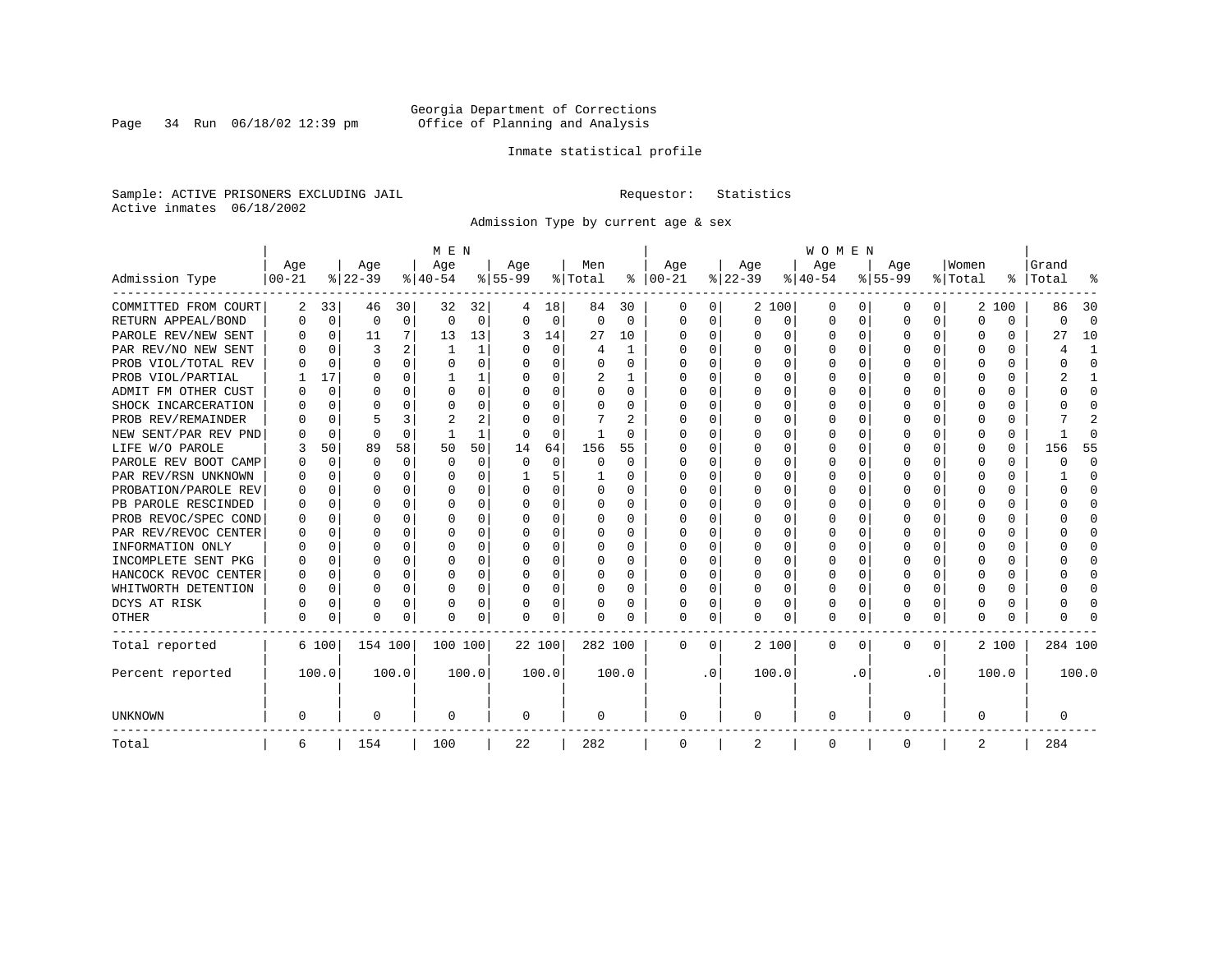Page 35 Run 06/18/02 12:39 pm

### Inmate statistical profile

| Active inmates | Sample: ACTIVE PRISONERS EXCLUDING JAIL<br>06/18/2002 | Release Type by current age & sex                                   | Statistics<br>Requestor:                                                |                                                  |                      |
|----------------|-------------------------------------------------------|---------------------------------------------------------------------|-------------------------------------------------------------------------|--------------------------------------------------|----------------------|
| Release Type   | Aqe<br>Age<br>  00-21<br>$8122 - 39$                  | M E N<br>Age<br>Men<br>Age<br>$8155 - 99$<br>% Total %<br>$ 40-54 $ | W O M E N<br>Age<br>Age<br>Aqe<br>$8 22-39$<br>$ 00 - 21 $<br>$8 40-54$ | Women<br>Age<br>$8155 - 99$<br>% Total           | Grand<br>%   Total % |
| Active         | 154 100<br>6 100                                      | 100 100<br>22 100<br>282 100                                        | 2 100<br>$\overline{0}$<br> 0                                           | 2 100<br>$0 \qquad 0 \mid$<br>$\mathbf{0}$<br> 0 | 284 100              |
| Total          | 154<br>6                                              | 282<br>100<br>22                                                    | 0<br>- 2<br>0                                                           |                                                  | 284                  |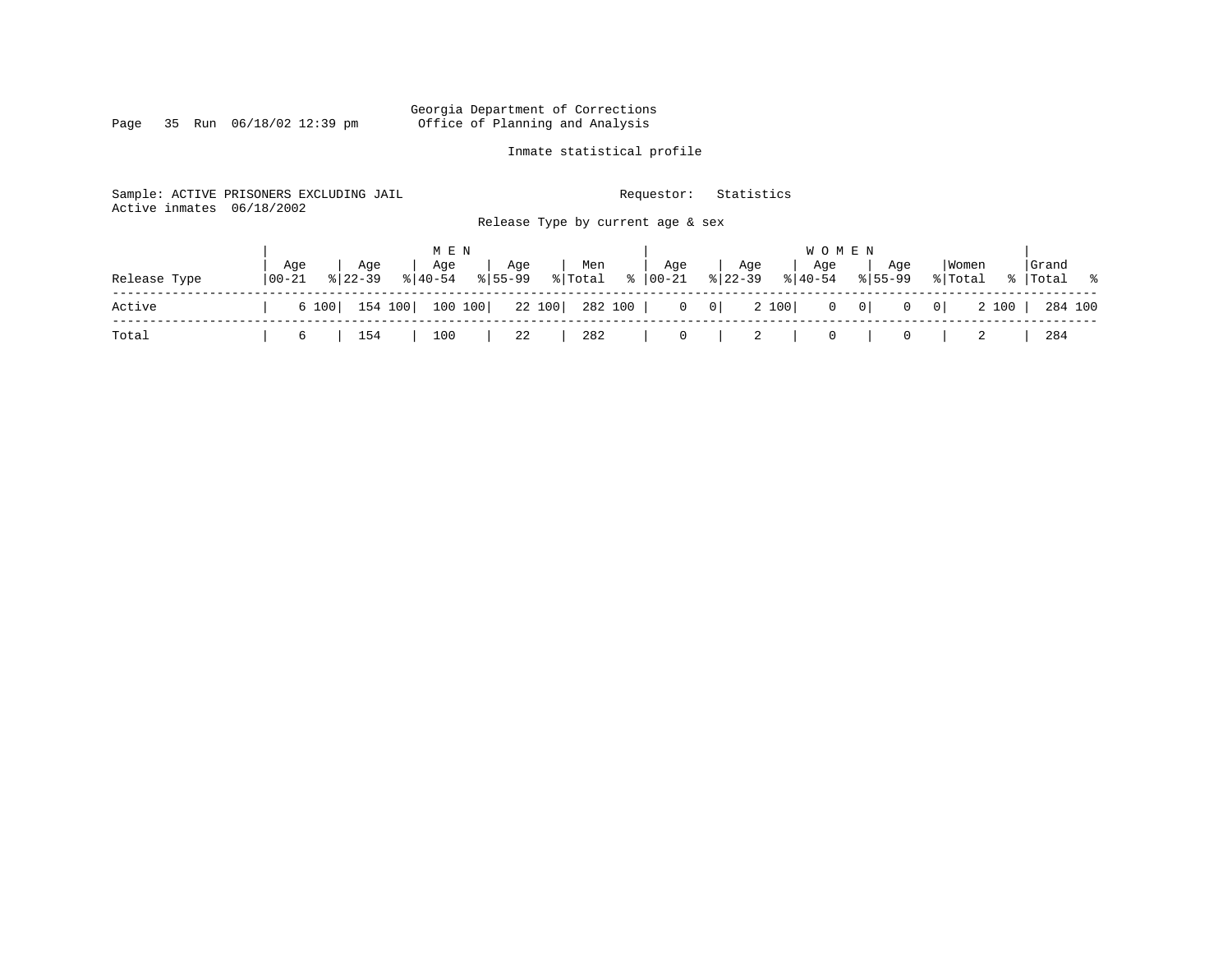Page 36 Run 06/18/02 12:39 pm

#### Inmate statistical profile

Sample: ACTIVE PRISONERS EXCLUDING JAIL **Requestor:** Statistics Active inmates 06/18/2002

Inst By Group by current age & sex

|                      |            |             |             |             | M E N     |                |           |                |          |          |           |                |           |                | WOMEN     |           |              |             |             |          |          |         |
|----------------------|------------|-------------|-------------|-------------|-----------|----------------|-----------|----------------|----------|----------|-----------|----------------|-----------|----------------|-----------|-----------|--------------|-------------|-------------|----------|----------|---------|
|                      | Age        |             | Age         |             | Age       |                | Age       |                | Men      |          | Age       |                | Age       |                | Age       |           | Age          |             | Women       |          | Grand    |         |
| Inst By Group        | $ 00 - 21$ |             | $ 22-39 $   |             | $ 40-54 $ |                | $8 55-99$ |                | % Total  | ి        | $00 - 21$ |                | $ 22-39 $ |                | $8 40-54$ |           | $8155 - 99$  |             | % Total     | ႜ        | Total    | °       |
| County jails         | 0          | 0           | $\Omega$    |             |           | $\overline{0}$ |           |                | 0        | 0        | 0         | 0              |           | $\Omega$       | 0         |           | 0            |             |             |          |          |         |
| Transitional centers | $\Omega$   | $\Omega$    | $\Omega$    | $\Omega$    | $\Omega$  | $\overline{0}$ | $\Omega$  | 0              | $\Omega$ | 0        | $\Omega$  | $\Omega$       |           | $\overline{0}$ | $\Omega$  |           | $\mathbf 0$  |             |             | $\Omega$ |          |         |
| County camps         | $\Omega$   | 0           | $\Omega$    |             | $\Omega$  | 0              |           |                | 0        | $\Omega$ | $\Omega$  | 0              |           | $\Omega$       | $\Omega$  |           | 0            |             |             | $\Omega$ |          |         |
| Inmate boot camps    | 0          | 0           |             |             |           | $\Omega$       |           |                |          |          |           | $\Omega$       |           | 0              | $\Omega$  |           | 0            |             |             | 0        |          |         |
| State prisons        | 6          | 100         | 154         | 100         | 100       | 100            |           | 22 100         |          | 282 100  |           | 0              |           | 2 100          | $\Omega$  |           | 0            |             |             | 2 100    |          | 284 100 |
| Private prisons      | U          | $\Omega$    | $\Omega$    | $\Omega$    | $\Omega$  | $\Omega$       | $\Omega$  | $\Omega$       | 0        | $\Omega$ | $\Omega$  | $\Omega$       |           | $\Omega$       | $\Omega$  |           | $\mathbf 0$  |             | $\Omega$    | $\Omega$ | 0        |         |
| Other                | 0          | $\mathbf 0$ | $\mathbf 0$ | $\mathbf 0$ | $\Omega$  | $\overline{0}$ | $\Omega$  | 0 <sup>1</sup> | 0        | 0        | $\Omega$  | $\overline{0}$ | 0         | $\overline{0}$ | 0         |           | $\mathbf 0$  | 0           | $\mathbf 0$ | 0        | 0        |         |
| Total reported       |            | 6 100       |             | 154 100     | 100       | 100            |           | 22 100         |          | 282 100  | $\Omega$  | $\overline{0}$ |           | 2 100          | $\Omega$  | $\Omega$  | $\mathbf{0}$ | $\mathbf 0$ |             | 2 100    |          | 284 100 |
| Percent reported     |            | 100.0       |             | 100.0       |           | 100.0          |           | 100.0          |          | 100.0    |           | .0'            |           | 100.0          |           | $\cdot$ 0 |              | .0'         |             | 100.0    |          | 100.0   |
| Not reported         | 0          |             | $\Omega$    |             | $\Omega$  |                | $\Omega$  |                | 0        |          | $\Omega$  |                |           |                | $\Omega$  |           | $\Omega$     |             | $\Omega$    |          | $\Omega$ |         |
| Total                | 6          |             | 154         |             | 100       |                | 22        |                | 282      |          | $\Omega$  |                | 2         |                | 0         |           | 0            |             | 2           |          | 284      |         |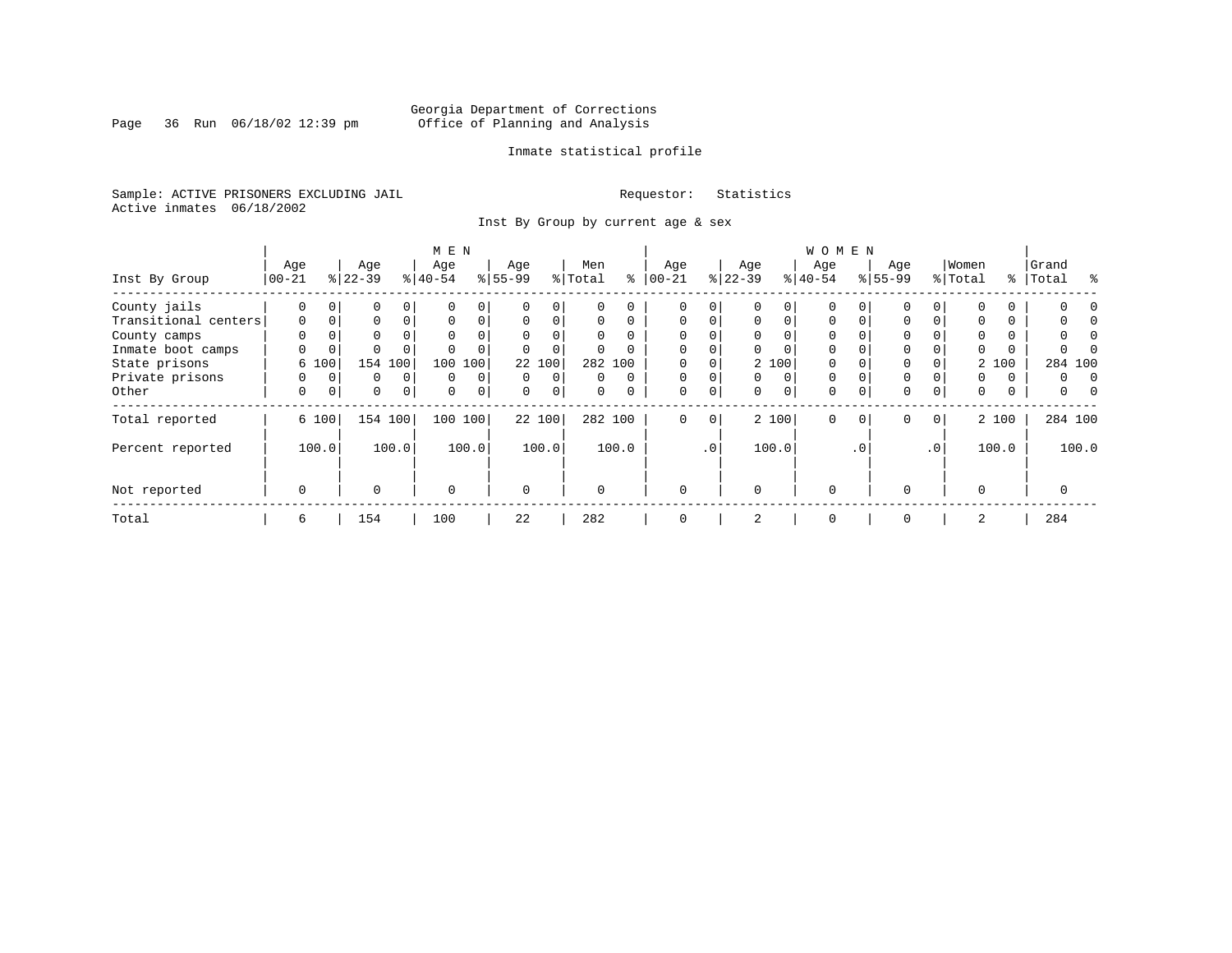Page 37 Run 06/18/02 12:39 pm

#### Inmate statistical profile

Sample: ACTIVE PRISONERS EXCLUDING JAIL **Requestor:** Statistics Active inmates 06/18/2002

Institution by current age & sex

|                      | M E N       |          |           |                |           |       |           |          |         |                |           | WOMEN     |                |          |           |              |           |           |                |          |           |                |  |  |
|----------------------|-------------|----------|-----------|----------------|-----------|-------|-----------|----------|---------|----------------|-----------|-----------|----------------|----------|-----------|--------------|-----------|-----------|----------------|----------|-----------|----------------|--|--|
|                      | Age         |          | Age       |                | Age       |       | Age       |          | Men     |                | Age       |           | Age            |          | Age       |              | Age       |           | Women          |          | Grand     |                |  |  |
| Institution          | $00 - 21$   |          | $ 22-39 $ |                | $ 40-54 $ |       | $8 55-99$ |          | % Total | ႜႂ             | $ 00-21 $ |           | $ 22-39 $      |          | $ 40-54 $ |              | $ 55-99 $ |           | % Total        |          | %   Total | ፠              |  |  |
| Ware Prison          |             | 33       | 13        | 8              | 10        | 10    |           | 9        | 27      | 10             |           |           | $\Omega$       | O        | $\Omega$  | <sup>0</sup> |           | $\Omega$  | ∩              |          | 27        | 10             |  |  |
| Phillips Prison      |             | 0        | 6         | 4              | 3         |       | 0         | $\Omega$ | 9       | 3              | 0         | $\Omega$  | $\Omega$       | 0        | $\Omega$  | $\Omega$     |           | $\Omega$  | $\Omega$       | $\Omega$ | 9         | 3              |  |  |
| Arrendale Prison     |             | $\Omega$ | 4         | ζ              |           |       |           | 0        |         | 2              | ∩         |           | $\Omega$       | O        | $\Omega$  | O            |           | $\Omega$  |                | $\Omega$ |           | 2              |  |  |
| Georgia State Prison |             |          | 31        | 20             | 13        | 13    |           | 18       | 48      | 17             |           |           |                |          | O         |              |           |           |                |          | 48        | 17             |  |  |
| Jackson Prison-Diag  | $\Omega$    |          | ζ         | $\mathfrak{D}$ |           |       |           | $\Omega$ |         |                |           |           | ∩              | U        | $\Omega$  |              |           | U         |                | 0        |           | 1              |  |  |
| Coastal Prison       |             | $\Omega$ |           |                |           |       |           | $\Omega$ |         | $\mathfrak{D}$ |           |           | $\cap$         | U        | $\Omega$  |              |           | U         |                | 0        |           | $\overline{a}$ |  |  |
| Augusta Med Prison   |             | $\Omega$ | 10        | 6              |           |       | 5         | 23       | 19      |                |           |           | <sup>0</sup>   |          | ∩         |              |           | U         |                | $\Omega$ | 19        | 7              |  |  |
| Valdosta Prison      |             | $\Omega$ | 22        | 14             | 12        | 12    |           | 9        | 36      | 13             | U         |           | ∩              |          | $\Omega$  |              | U         | U         | ∩              | $\Omega$ | 36        | 13             |  |  |
| Hays Prison          |             | $\Omega$ | 11        | 7              |           |       |           | 14       | 21      | 7              |           |           | $\Omega$       | U        | $\Omega$  | 0            |           | $\Omega$  | ∩              | $\Omega$ | 21        | 7              |  |  |
| Hancock Prison       |             | $\Omega$ | 8         | 5              |           |       |           | $\Omega$ | 13      |                |           |           | $\Omega$       | U        | $\Omega$  | $\Omega$     |           | $\Omega$  |                | $\Omega$ | 13        | 5              |  |  |
| Telfair Prison       |             | 17       | 17        | 11             | 10        | 10    |           | 5        | 29      | 10             |           |           |                | U        |           |              |           | U         |                |          | 29        | 10             |  |  |
| Macon Prison         |             | 33       | 13        | 8              | 18        | 18    | 3         | 14       | 36      | 13             | $\Omega$  |           | $\Omega$       | O        | $\Omega$  | $\Omega$     |           | $\Omega$  | $\Omega$       | $\Omega$ | 36        | 13             |  |  |
| Smith Prison         |             | 17       | 14        | 9              | 11        | 11    |           | 9        | 28      | 10             |           |           | $\Omega$       | O        | $\Omega$  | $\Omega$     |           | U         | $\Omega$       |          | 28        | 10             |  |  |
| Baldwin Prison       |             | $\Omega$ |           |                |           |       |           |          | 2       |                | $\Omega$  |           | $\Omega$       | $\Omega$ | $\Omega$  | $\Omega$     |           | O         | $\Omega$       | $\Omega$ | $\sim$    |                |  |  |
| Metro Womens Prison  |             | $\Omega$ | $\Omega$  | $\Omega$       |           |       |           | $\Omega$ |         | U              | U         |           |                | 50       | $\Omega$  | $\Omega$     |           | O         |                | 50       |           | $\Omega$       |  |  |
| Pulaski Womens Pris  | $\mathbf 0$ | 0        | 0         | $\Omega$       |           |       |           | 0        |         |                | U         | 0         |                | 50       | 0         | 0            | N         | 0         |                | 50       |           | U              |  |  |
| Total reported       |             | 6 100    | 154 100   |                | 100 100   |       |           | 22 100   | 282 100 |                | $\Omega$  | $\Omega$  |                | 2 100    | $\Omega$  | 0            | 0         | 0         |                | 2 100    | 284 100   |                |  |  |
| Percent reported     |             | 100.0    |           | 100.0          |           | 100.0 |           | 100.0    |         | 100.0          |           | $\cdot$ 0 |                | 100.0    |           | . 0          |           | $\cdot$ 0 |                | 100.0    |           | 100.0          |  |  |
| Not Reported         | $\Omega$    |          |           |                |           |       | $\Omega$  |          |         |                | $\Omega$  |           | $\Omega$       |          | $\Omega$  |              | U         |           | $\Omega$       |          | $\Omega$  |                |  |  |
| Total                | 6           |          | 154       |                | 100       |       | 22        |          | 282     |                | $\Omega$  |           | $\overline{2}$ |          | $\Omega$  |              | O         |           | $\overline{2}$ |          | 284       |                |  |  |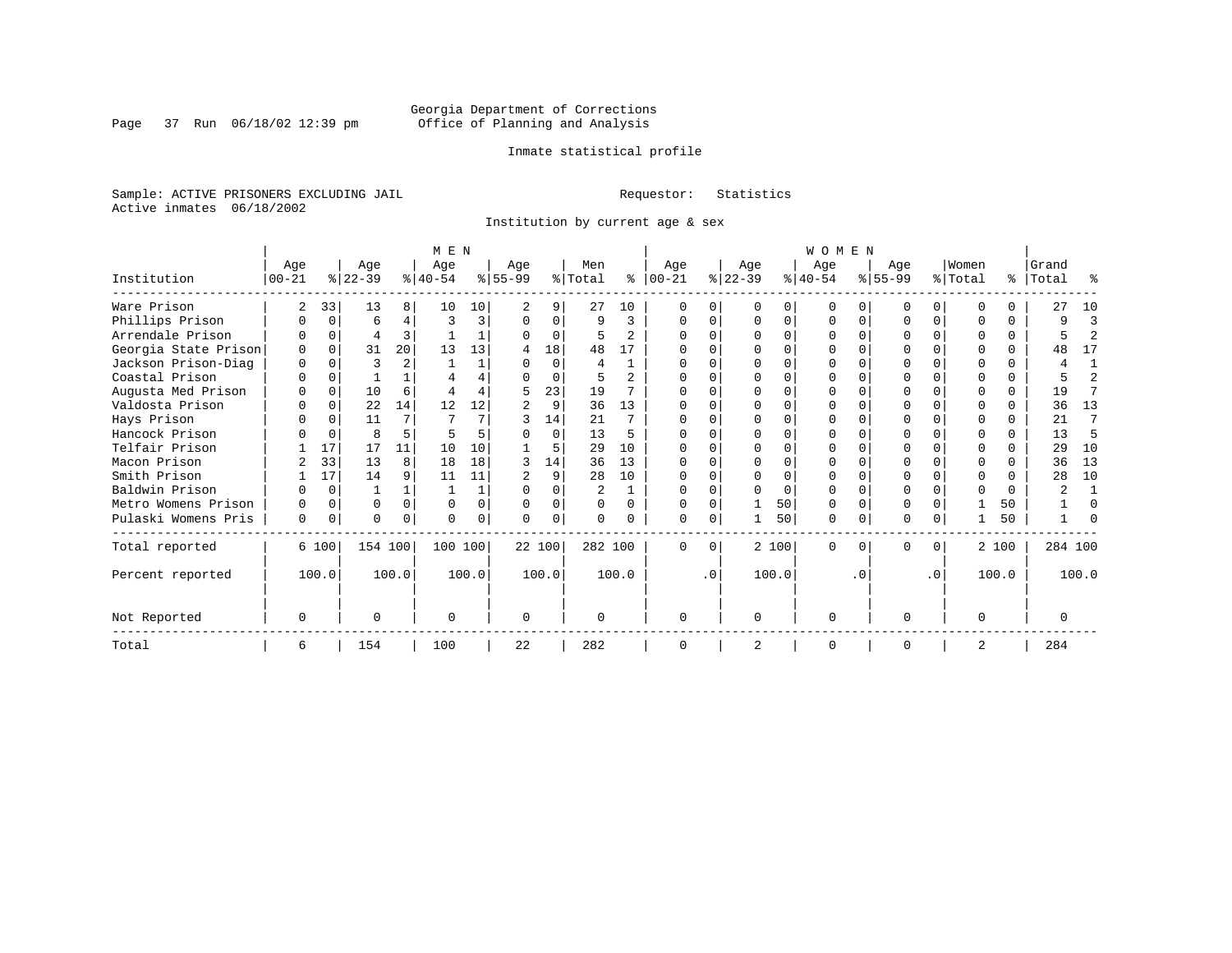Page 38 Run 06/18/02 12:39 pm

#### Inmate statistical profile

Sample: ACTIVE PRISONERS EXCLUDING JAIL **Requestor:** Statistics Active inmates 06/18/2002

Misdemeanors And Felonies by current age & sex

| Crime Type            | Age<br>  00-21                      | Age<br>$8 22-39$  | M E N<br>Age<br>$8 40-54$   | Age<br>$8155 - 99$      | Men<br>ႜ<br>% Total      | Age<br>$00 - 21$  | Age<br>$ 22-39 $                             | <b>WOMEN</b><br>Aqe<br>$ 40-54 $ | $8155 - 99$       | Age                             | Women<br>% Total       | Grand<br>%   Total         |
|-----------------------|-------------------------------------|-------------------|-----------------------------|-------------------------|--------------------------|-------------------|----------------------------------------------|----------------------------------|-------------------|---------------------------------|------------------------|----------------------------|
| MISDEMEANOR<br>FELONY | $\Omega$<br>0 <sup>1</sup><br>6 100 | 0<br>0<br>154 100 | $\mathbf 0$<br>0<br>100 100 | $\Omega$<br>0<br>22 100 | $\Omega$<br>0<br>282 100 | 0<br>$\mathbf{0}$ | 0<br>$\mathbf{0}$<br>$\overline{0}$<br>2 100 | 0 <br>0<br>$\mathbf 0$           | 0<br>$\mathbf{0}$ | $\overline{0}$<br>0<br> 0 <br>0 | $\Omega$<br>0<br>2 100 | $\Omega$<br>- 0<br>284 100 |
| Total reported        | 6 100                               | 154 100           | 100<br>100                  | 22 100                  | 282 100                  | 0                 | 2 100<br>0                                   | 0                                | 0                 | $\overline{0}$<br>0             | 2 100                  | 284 100                    |
| Percent reported      | 100.0                               | 100.0             | 100.0                       | 100.0                   | 100.0                    |                   | 100.0<br>.0'                                 |                                  | .0 <sup>7</sup>   | .0 <sup>1</sup>                 | 100.0                  | 100.0                      |
| NOT REPORTED          | $\mathbf 0$                         | 0                 | $\mathbf 0$                 | $\mathbf 0$             | $\Omega$                 | $\mathbf{0}$      | $\mathbf 0$                                  | 0                                |                   | $\Omega$                        | $\Omega$               | $\mathbf 0$                |
| Total                 | 6                                   | 154               | 100                         | 22                      | 282                      | $\mathbf{0}$      | 2                                            | 0                                |                   | $\Omega$                        | 2                      | 284                        |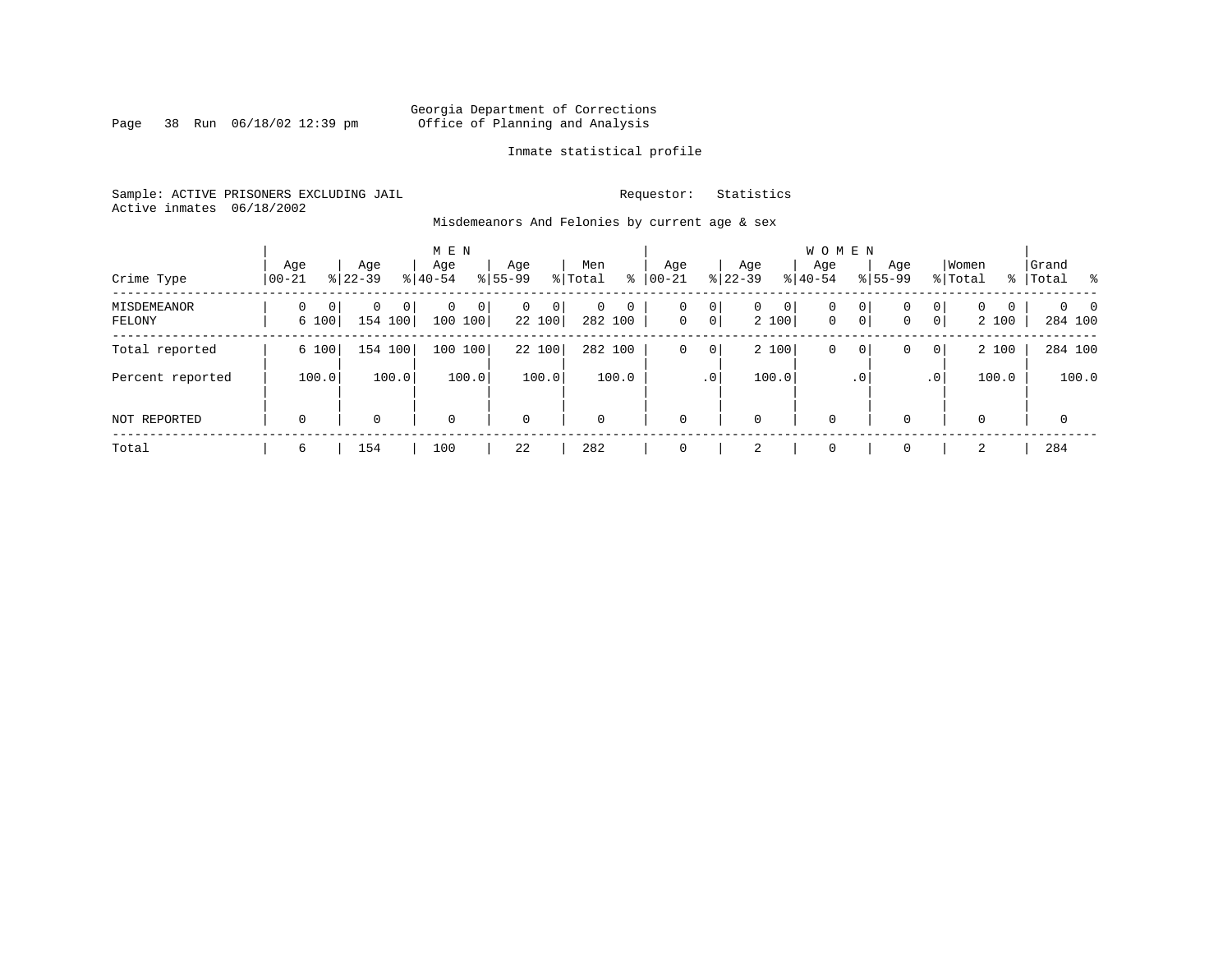Page 39 Run 06/18/02 12:39 pm

#### Inmate statistical profile

Sample: ACTIVE PRISONERS EXCLUDING JAIL **Requestor:** Statistics Active inmates 06/18/2002

Crimes By Group by current age & sex

|                      | M E N              |          |                    |          |                 |          |                  |             |                |          |                 | W O M E N |                    |          |                  |           |                  |              |                  |          |                |                |
|----------------------|--------------------|----------|--------------------|----------|-----------------|----------|------------------|-------------|----------------|----------|-----------------|-----------|--------------------|----------|------------------|-----------|------------------|--------------|------------------|----------|----------------|----------------|
| Crimes By Group      | Age<br>$ 00 - 21 $ |          | Age<br>$8$   22-39 |          | Age<br>$ 40-54$ |          | Age<br>$8 55-99$ |             | Men<br>% Total | ႜ        | Age<br>$ 00-21$ |           | Age<br>$8$   22-39 |          | Age<br>$8 40-54$ |           | Age<br>$8 55-99$ |              | Women<br>% Total | ⊱        | Grand<br>Total |                |
| HOMICIDE             | 6                  | 100      | 106                | 69       | 44              | 44       | 13               | 59          | 169            | 60       | 0               | 0         |                    | 2 100    | 0                | 0         | 0                | $\circ$      |                  | 2 100    | 171            | 60             |
| ABORTION             | N                  | 0        | $\mathbf 0$        | 0        | 0               | 0        | $\mathbf 0$      | 0           | $\mathsf 0$    | 0        | $\Omega$        | 0         | $\Omega$           | 0        | 0                | 0         | $\mathbf 0$      | 0            | 0                | 0        | 0              | $\overline{0}$ |
| BODILY INJRY&REL OFF | U                  | 0        | 12                 | 8        | 16              | 16       | 3                | 14          | 31             | 11       | 0               | 0         | 0                  | 0        | 0                | 0         | $\Omega$         | 0            | 0                | 0        | 31             | 11             |
| ARSON & REL OFF      |                    | 0        | $\Omega$           | $\Omega$ | $\Omega$        | 0        | U                | $\mathbf 0$ | $\Omega$       | $\Omega$ | C               | $\Omega$  |                    | $\Omega$ | 0                | O         |                  | $\Omega$     | $\Omega$         | $\Omega$ | U              | $\Omega$       |
| DAMAGE OF PROPERTY   |                    | O        | $\Omega$           | 0        | O               | $\Omega$ | O                | $\Omega$    | 0              | U        | C               | $\Omega$  | <sup>0</sup>       | $\Omega$ | 0                | O         | U                | 0            | U                | 0        | U              | $\Omega$       |
| BURGLARY & REL OFF   |                    | 0        | O                  | $\Omega$ | 1               | 1        |                  | 0           | 1              | 0        | C               | $\Omega$  |                    | $\Omega$ | 0                | 0         | O                | 0            | 0                | $\Omega$ |                | <sup>0</sup>   |
| FORGERY & REL OFF    |                    | 0        | $\Omega$           | $\Omega$ | $\Omega$        | $\Omega$ |                  | $\mathbf 0$ | $\Omega$       | O        |                 | $\Omega$  |                    | $\Omega$ | 0                | 0         | $\Omega$         | $\Omega$     | $\Omega$         | $\Omega$ | U              | $\Omega$       |
| THEFT                |                    | 0        | $\cap$             | $\Omega$ | U               | 0        | U                | 0           | 0              | $\Omega$ | C               | 0         |                    | $\Omega$ | O                | O         | ∩                | 0            | U                | 0        | U              | $\Omega$       |
| <b>ROBBERY</b>       |                    | 0        | 18                 | 12       | 19              | 19       | 5                | 23          | 42             | 15       | C               | 0         |                    | $\Omega$ | 0                | O         | O                | 0            | U                | 0        | 42             | 15             |
| SEXUAL OFFENSES      |                    | 0        | 12                 | 8        | 17              | 17       |                  | 5           | 30             | 11       | C               | 0         |                    | $\Omega$ | 0                | O         | U                | <sup>0</sup> | U                | 0        | 30             | 11             |
| OBSCENITY CRIMES     |                    | O        | $\Omega$           | $\Omega$ | 0               | 0        | O                | 0           | 0              | $\Omega$ | 0               | 0         | ∩                  | $\Omega$ | 0                | O         | ∩                | 0            | U                | 0        | U              | $\Omega$       |
| TREASON & REL OFF    |                    | 0        | $\Omega$           | 0        | 0               | 0        | U                | 0           | 0              | $\Omega$ | C               | 0         |                    | 0        | 0                | 0         |                  | 0            | 0                | 0        | U              | 0              |
| CRIMES INVOLVNG GOVT |                    | $\Omega$ | $\Omega$           | $\Omega$ | $\Omega$        | 0        | O                | 0           | 0              | O        | C               | 0         |                    | $\Omega$ | 0                | 0         |                  | $\Omega$     | 0                | 0        | በ              | $\Omega$       |
| FALSIFICATIONS       |                    | O        | $\Omega$           | $\Omega$ | 0               | 0        | O                | 0           | 0              | $\Omega$ | C               | 0         |                    | $\Omega$ | 0                | 0         | $\Omega$         | $\Omega$     | 0                | 0        | U              | $\Omega$       |
| OBSTRUCT LAW ENFORCE |                    | 0        |                    | $\Omega$ | $\Omega$        | 0        | U                | $\mathbf 0$ | 0              | 0        | C               | 0         |                    | $\Omega$ | 0                | 0         |                  | 0            | 0                | 0        |                | <sup>0</sup>   |
| DISORDERLY CONDUCT   |                    | O        | O                  | $\Omega$ | $\Omega$        | $\Omega$ | O                | $\Omega$    | 0              | U        | C               | $\Omega$  |                    | $\Omega$ | 0                | O         | O                | $\Omega$     | U                | 0        |                | ∩              |
| GAMBLING & REL OFF   |                    | O        | O                  | $\Omega$ | O               | $\Omega$ | O                | $\Omega$    | 0              | $\Omega$ | C               | $\Omega$  | <sup>0</sup>       | $\Omega$ | O                | O         | O                | $\Omega$     | U                | 0        |                | ∩              |
| CRUELTY TO CHILDREN  |                    | O        | O                  | $\Omega$ | O               | 0        |                  | $\mathbf 0$ | 0              | U        | C               | 0         |                    | $\Omega$ | U                | O         | O                | $\Omega$     | U                | O        |                | Ω              |
| CRIMES WITH GUNS     |                    | O        | O                  | 0        | U               | 0        |                  | $\mathbf 0$ | U              | U        | C               | $\Omega$  |                    | $\Omega$ | O                | O         | O                | 0            | U                | $\Omega$ |                | $\Omega$       |
| INVASION PRIVACY     |                    | O        | n                  | 0        | U               | 0        | U                | 0           | 0              | U        | C               | 0         | O                  | $\Omega$ | 0                | O         | n                | 0            | ∩                | 0        |                | ∩              |
| RACKETEERING         |                    | O        |                    | O        | O               | 0        | U                | 0           | 0              | U        | C               | 0         |                    | $\Omega$ | 0                | 0         |                  | 0            | O                | 0        |                | ∩              |
| DRUG ABUSE OFFENSES  |                    | $\Omega$ |                    | 3        | 3               | 3        | $\Omega$         | $\mathbf 0$ | 8              | 3        | C               | $\Omega$  |                    | $\Omega$ | $\Omega$         | $\Omega$  | O                | $\Omega$     | $\Omega$         | 0        |                | κ              |
| DRUG TRAFFICKING     |                    | 0        |                    | 1        | O               | 0        | $\Omega$         | 0           | $\mathbf{1}$   | 0        | C               | 0         | <sup>0</sup>       | $\Omega$ | 0                | O         | O                | $\Omega$     | 0                | 0        |                | $\Omega$       |
| AUTO CRIMES          |                    | 0        | $\Omega$           | 0        | $\Omega$        | 0        | 0                | 0           | 0              | 0        | C               | 0         |                    | 0        | 0                | 0         | 0                | 0            | 0                | 0        | ი              | O              |
| REVENUE & CONTRABAND | N                  | 0        | $\Omega$           | 0        | $\Omega$        | 0        | $\Omega$         | 0           | 0              | 0        | O               | 0         |                    | $\Omega$ | 0                | 0         | $\Omega$         | 0            | $\Omega$         | 0        | በ              | $\Omega$       |
| CRIMES OF OTH STATES | N                  | 0        | O                  | $\Omega$ | 0               | 0        | $\Omega$         | 0           | 0              | 0        | 0               | 0         | 0                  | $\Omega$ | 0                | O         | $\Omega$         | $\Omega$     | U                | 0        | U              | 0              |
| MISC. FELONIES       | 0                  | 0        | $\Omega$           | $\Omega$ | 0               | 0        | 0                | $\mathbf 0$ | 0              | 0        | 0               | 0         |                    | $\Omega$ | $\Omega$         | 0         | $\Omega$         | 0            | $\Omega$         | 0        |                | ſ              |
| <b>MISDEMEANORS</b>  | 0                  | 0        | $\Omega$           | 0        | U               | 0        | O                | 0           | 0              | U        | $\Omega$        | 0         | O                  | 0        | 0                | 0         | $\Omega$         | 0            | U                | 0        | ი              |                |
| Total reported       |                    | 6 100    | 154 100            |          | 100 100         |          |                  | 22 100      | 282 100        |          | 0               | 0         |                    | 2 100    | $\mathbf 0$      | 0         | 0                | 0            |                  | 2 100    | 284 100        |                |
| Percent reported     |                    | 100.0    |                    | 100.0    |                 | 100.0    |                  | 100.0       |                | 100.0    |                 | $\cdot$ 0 |                    | 100.0    |                  | $\cdot$ 0 |                  | $\cdot$ 0    |                  | 100.0    |                | 100.0          |
| NOT REPORTED         | 0                  |          | $\mathbf 0$        |          | 0               |          | $\mathbf 0$      |             | 0              |          | 0               |           | 0                  |          | 0                |           | $\mathbf 0$      |              | $\Omega$         |          | 0              |                |
| Total                | 6                  |          | 154                |          | 100             |          | 22               |             | 282            |          | $\mathbf 0$     |           | 2                  |          | 0                |           | $\mathbf{0}$     |              | 2                |          | 284            |                |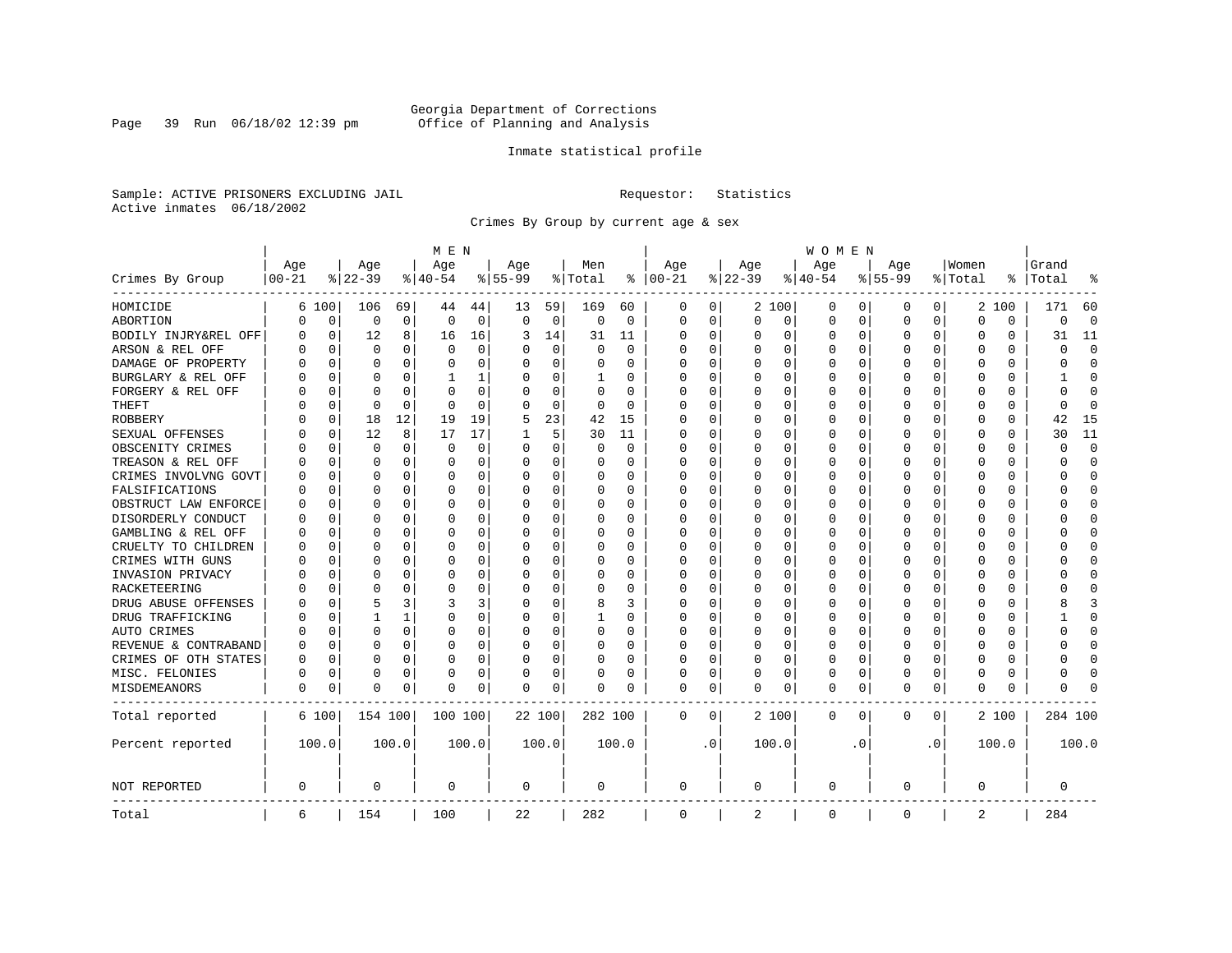Page 40 Run 06/18/02 12:39 pm

#### Inmate statistical profile

Sample: ACTIVE PRISONERS EXCLUDING JAIL **Requestor:** Statistics Active inmates 06/18/2002

Most Serious Offense by current age & sex

|                                                                                                                                       |          |          |                  |              | M E N            |       |                  |          |                |          | W O M E N            |           |                  |       |                  |          |                  |           |                  |       |                    |          |
|---------------------------------------------------------------------------------------------------------------------------------------|----------|----------|------------------|--------------|------------------|-------|------------------|----------|----------------|----------|----------------------|-----------|------------------|-------|------------------|----------|------------------|-----------|------------------|-------|--------------------|----------|
| Most Serious Offense 00-21                                                                                                            | Aqe      |          | Age<br>$ 22-39 $ |              | Age<br>$ 40-54 $ |       | Age<br>$ 55-99 $ |          | Men<br>% Total |          | Age<br>$8   00 - 21$ |           | Age<br>$ 22-39 $ |       | Aqe<br>$8 40-54$ |          | Aqe<br>$ 55-99 $ |           | Women<br>% Total |       | Grand<br>%   Total | း        |
| In the table below, misdemeanors come first, and are in lower-case letters. AFTER THAT COME FELONIES, IN UPPER-CASE LETTERS.<br>NOTE: |          |          |                  |              |                  |       |                  |          |                |          |                      |           |                  |       |                  |          |                  |           |                  |       |                    |          |
| MURDER                                                                                                                                |          | 6 100    | 106              | 69           | 44               | 44    | 13               | 59       | 169            | 60       |                      |           |                  | 2 100 | $\Omega$         |          | O                |           |                  | 2 100 | 171                | -60      |
| KIDNAPPING                                                                                                                            |          | $\Omega$ | 12               | 8            | 16               | 16    | 3                | 14       | 31             | 11       |                      |           | $\Omega$         | U     |                  |          |                  |           |                  | 0     | 31                 | 11       |
| <b>BURGLARY</b>                                                                                                                       |          |          | $\Omega$         |              |                  |       |                  | $\Omega$ |                | $\Omega$ |                      |           |                  |       |                  |          |                  |           |                  |       |                    | $\Omega$ |
| ARMED ROBBERY                                                                                                                         |          |          | 17               | 11           | 19               | 19    | 5                | 23       | 41             | 15       |                      |           |                  |       |                  |          |                  |           |                  | 0     | 41                 | 14       |
| HIJACKING MOTOR VEHI                                                                                                                  |          |          |                  | $\mathbf{1}$ | $\Omega$         |       |                  | $\Omega$ |                | $\Omega$ |                      |           |                  |       |                  |          |                  |           |                  | 0     |                    | ∩        |
| <b>RAPE</b>                                                                                                                           |          |          |                  |              | 14               | 14    |                  |          | 24             | q        |                      |           |                  |       |                  |          |                  |           |                  |       | 24                 |          |
| CHILD MOLESTATION                                                                                                                     |          |          |                  |              |                  |       |                  |          |                | 0        |                      |           |                  |       |                  |          |                  |           |                  | 0     |                    |          |
| AGGRAV CHILD MOLESTA                                                                                                                  |          |          |                  |              |                  |       |                  |          | 5              |          |                      |           |                  |       |                  |          |                  |           |                  | U     |                    |          |
| VIOL GA CNTRL SBST A                                                                                                                  |          |          |                  |              |                  |       |                  |          |                |          |                      |           |                  |       |                  |          |                  |           |                  |       |                    |          |
| S/D CONT SUB SCHOOL                                                                                                                   |          |          |                  |              |                  |       |                  |          |                |          |                      |           |                  |       |                  |          |                  |           |                  |       |                    |          |
| S/D COCAINE                                                                                                                           |          |          |                  |              |                  |       |                  |          |                |          |                      |           |                  |       |                  |          |                  |           |                  | U     |                    |          |
| POSS OF COCAINE                                                                                                                       |          |          |                  |              |                  | 3     |                  |          |                |          |                      |           |                  |       |                  |          |                  |           |                  | 0     |                    |          |
| ATT/CONSPRCY COMMT C                                                                                                                  | $\Omega$ |          |                  |              |                  |       | U                | 0        |                |          |                      |           |                  |       | $\Omega$         |          |                  |           |                  |       |                    |          |
| Total reported                                                                                                                        |          | 6 100    | 154 100          |              | 100 100          |       | 22 100           |          | 282 100        |          | <sup>n</sup>         | $\Omega$  |                  | 2 100 | $\Omega$         | $\Omega$ | 0                | $\Omega$  |                  | 2 100 | 284 100            |          |
| Percent reported                                                                                                                      |          | 100.0    |                  | 100.0        |                  | 100.0 |                  | 100.0    |                | 100.0    |                      | $\cdot$ 0 |                  | 100.0 |                  | . 0      |                  | $\cdot$ 0 |                  | 100.0 |                    | 100.0    |
| Not reported                                                                                                                          | 0        |          | $\Omega$         |              | $\Omega$         |       | $\Omega$         |          | $\Omega$       |          | $\Omega$             |           | $\Omega$         |       | $\Omega$         |          | O                |           | $\Omega$         |       |                    |          |
| Total                                                                                                                                 | 6        |          | 154              |              | 100              |       | 22               |          | 282            |          |                      |           |                  |       | $\Omega$         |          | O                |           | 2                |       | 284                |          |